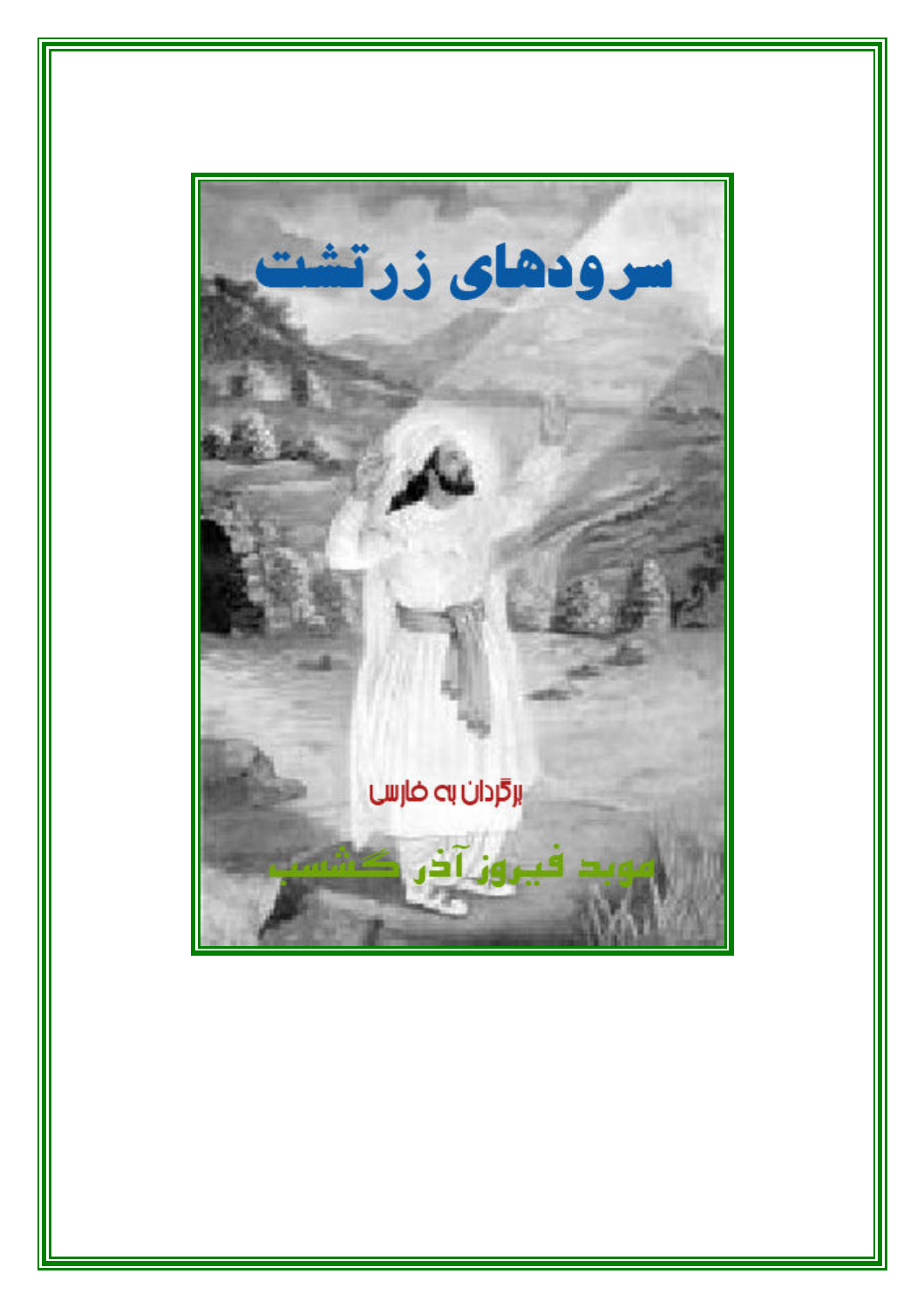#### يسئا، هات پيست و هشت

ىند سىر آغاز

سراسر اندیشه ، گفتار و کردار اشو زرتشت الهامی است از سوی خداوند یکتا که انسان را بسوی رسایی و خوشبختی راهنمایی میکند ؛ پاکان جاودان یا پر توهای اهورایی و سروده های پاک گاتاها را فرایذیرید و بدانها ایمان داشته باشید.

ای گاتاهای مقدس با کمال احترام بشما دورد میفرستم

1- پیش ازهرچیز ای دانای بزرگ نیکی افزای مینوی ، با دســتهای برافراشــته تــرا نمــاز بــرده و خوشبختی کامل را خواستارم ، پروردگارا ، بشود که در پرتو راستی و درستی و برخورداری از خرد و دانش و ضمیر یاک ، روان آفرینش را خشنود سازم .

2- ای هستی بخش دانای بزرگ ، هرآینه با **اندیشه ای پاک** و دل<sub>ی</sub> روشــن ، بتــو نزدیــک شــده و بدیدارت نایل خواهم شد . پروردگارا ، یاداشی که تنها در پر تو **راست**ی بدست می آید و مــومنین را خوشبخت میسازد ، در هر دو جهان مادی و معنوی ، بما ارزانی دار .

3- ای هستی بخش دانا ، ای **آشا** و ای **وُهومَنَ (** مظاهر راستی و پاکی و اندیشه ی نیک و مهرورزی بمــــــردم ) ســـــــروده هــــــايي ميـــــــسرايم كــــــه كــــــسي پـــــيش از ايــــــن نــــــسروده اســـــت . آرزو دارم بوسیله ی آشا ، وُهومَنَ و خَشَترای فنا نایذیر ( مظهر قــدرت و اراده ی خداونــد ) حــس ایمان و فداکاری در قلبمان افزایش یابد . پروردگارا ، درخواست ما را بیذیر و بسویمان روی آور و بما خوشبختی ارزانی دار .

4- در پرتو اندیشه ی پـاک ، روانم را بسوی فردوس رهبری خواهم کرد و با آگــاهی از پادشـاهی که خدای هستی بخش دانا برای کارهای نیک مقرر فرموده است ، کوشش خواهم کرد تا آنجا کـه مرا تاب و توان است ، مردم را بیاموزم که براستی گرایند ودرستی پیشه سازند .

5– ای آشا ، مظهر راستی و پاکی ، کی به زیارت تو نایل خواهم شد ؟ ای وُهـومَنَ ، مظهر اندیشه ی نیک ، آیا با دانش الهی و خرد واقعی ، ترا خواهم شناخت ؟ آیا با فرمانبرداری از نــدای وجــدان و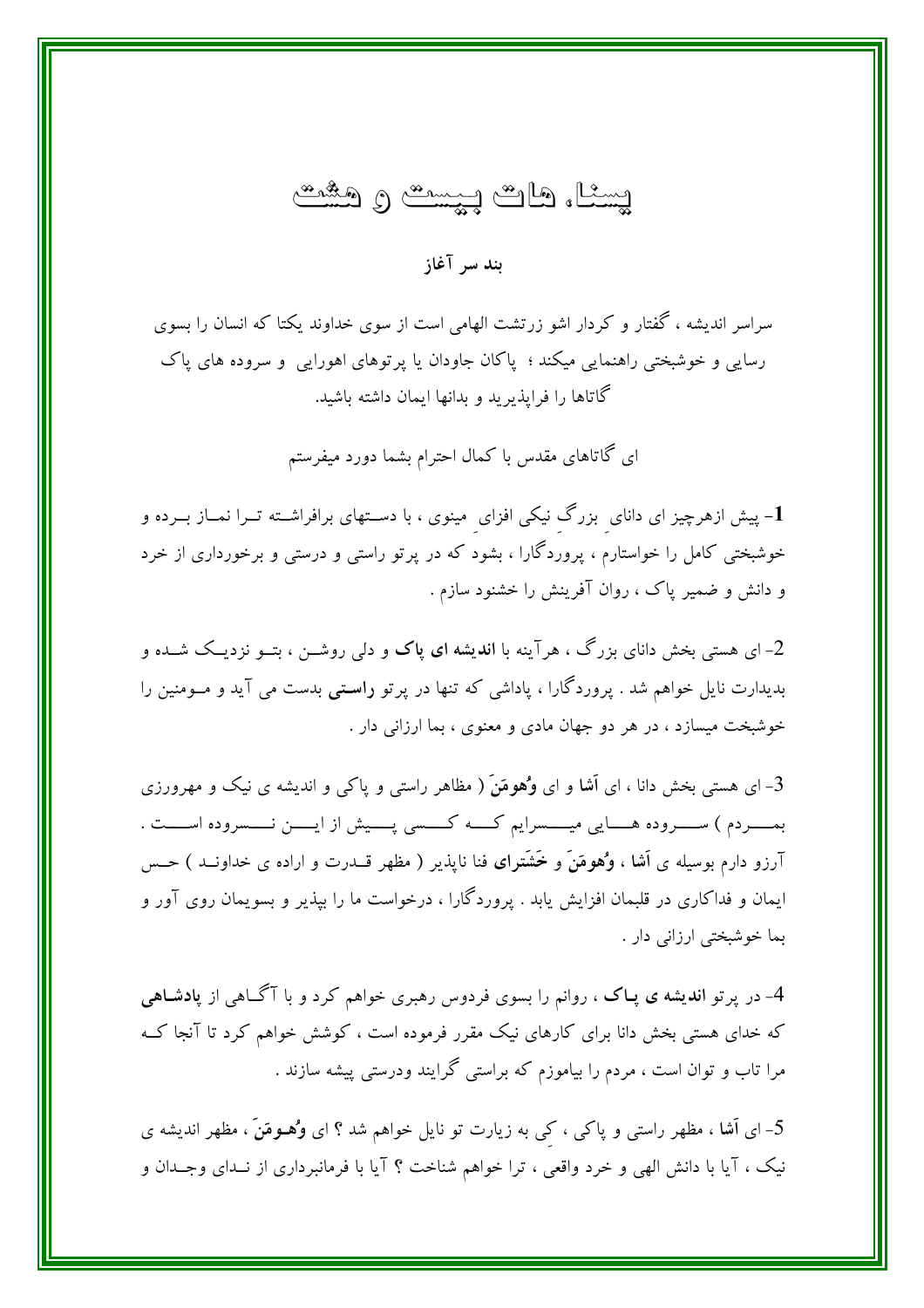فرمان اهورایی ، بسوی هستی بخش دانا و توانا راه خواهم یافت ؟ بشود که در پرتو گفتار مقــدس و با نیروی بیان ، گمراهان را به برترین راه ، که همانا راه **راستی** و یکتا پرستی است رهبری کنم .

6- یروردگارا، چنان که در گفتار آسمان<sub>ی</sub> نوید داده شده است ، در پرتو **اندیشه ی پاک و راسـتبی** ، بسوی ما آی و ما را از بخشایش دیر زیوی برخوردار ساز ، ای هستی بخش دانا ، به زرتشت و همــه ی دوستان او ، نیروی معنوی و شادمانی بخش ، تا بر کینه ی دشمنان خود چیره گردند .

7- ای آ**شـا** ، آن بخشایشی که ثمــره ی **اندیــشه ی پـاک** اســت ، بمــا ارزانــی دار ، ای آرمئیتــی ، آرزوهای گُشتاسب و پیروان ما را برآورده ساز ، ای خداوند خرد ، بما بندگان فداکار نیرو بخش تا فرمان مقدس ترا به جهانیان بفهمانیم .

8- ای هستی بخش ، ای برترازهمه و با بهترین **راستی** هــم اراده ، از تــو قلبــا آرزو دارم کــه بــه فرشوشتر نامدار و یارانم وهمچنین بکسانی که از بخــشش جــاودانی و ن**یـک اندیـشی** برخوردارنــد ، بهشت ارزانی داری .

9- ای اهورا مزدا ، همواره کوشش میکنم سروده های ســتایش خــود را صــمیمانه نیــازت کــنم و هیچگاه اَشا و وُهومَنَ ( مظاهر راستی و نیک اندیــشی ) را بخــشم نیــاورم ، زیــرا اَ**شـا ، وُهــومَنَ** و خَشَترای توانا را سزاوار ستایش میدانم .

ای هستی بخش دانا ، هر آینه ، آرزوی کسانی را که در پرتــو **راسـت**ی و ا**ندیــشه ی پـاک** ، از $10$ نظر تو روشن بین و درستکردار شناخته شده اند ، برآورده ساز ، چه براستی میــدانم ، ســتایش هــای خالصانه و بی ریای بندگان تو که دارای هدفی عالی و نیک اند ، بی نتیجه نخواهد ماند .

11- بشود که با این نیایش ها ، همیشه ار نعمت **راستی و اندیـشه ی پـاک** برخــوردار گــردم . ای آفریننده ی بزرگ و دانا ، از راه خرد و بینش و الهام ، راز پدید آمدن آفرینش را از روز ازل بمــن بیاموز ، تا حقیقت را بمردم جهان آشکار سازم .

#### يسنا ، هات پيست و ك

1- پروردگارا ، روان آفرینش بدرگاه تو گله مند است ؛ برای چه مرا بیافریدی ؟ چــه کــسی مــرا کالبد هستی بخشید ؟ خشم و ستیز و چپاول غارت وگستاخی و تجاوز همه جا را فــرا گرفتــه ، مــرا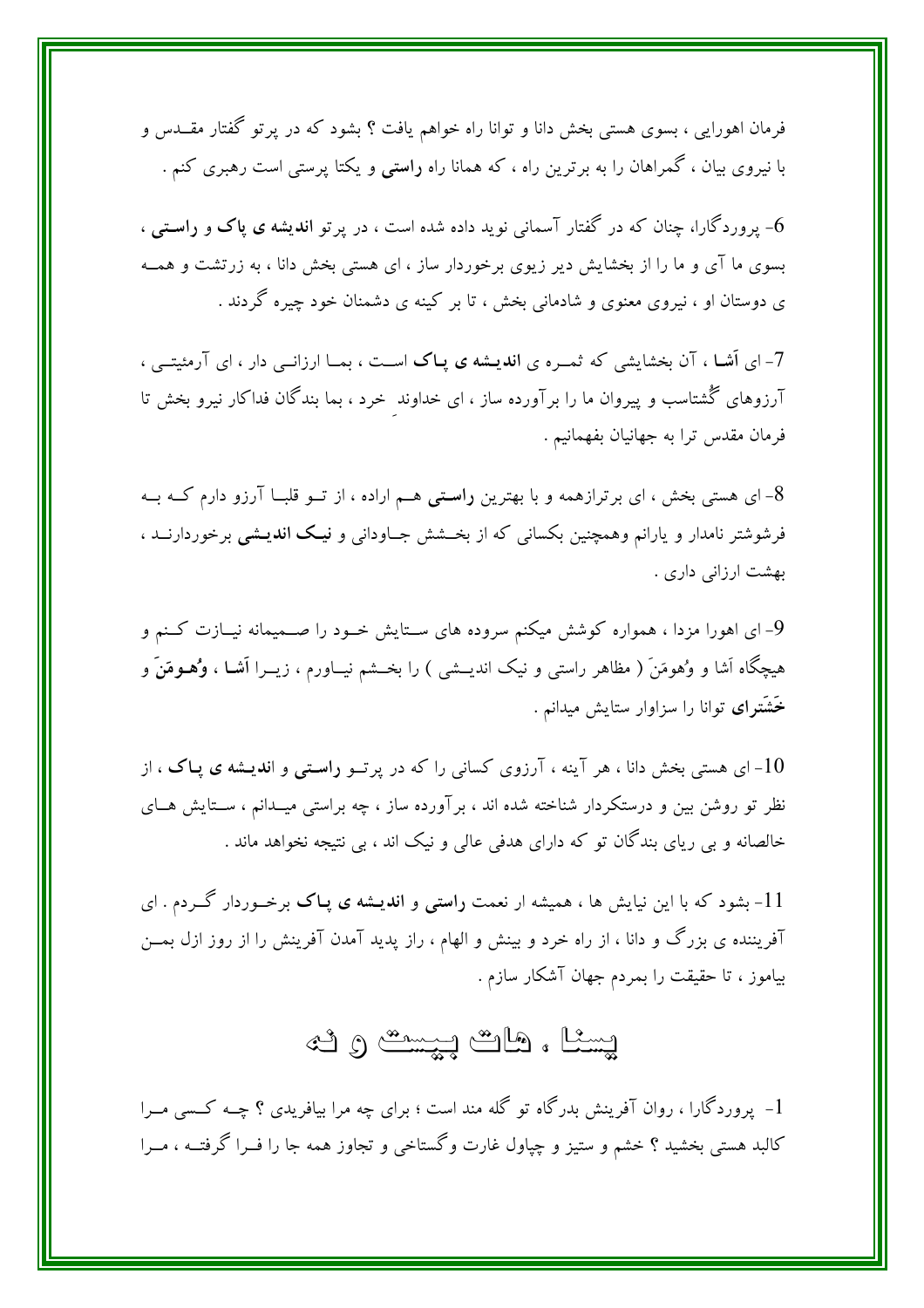جز تو یشت و پناهی نیست ، بنابراین نجات بخشی که بتواند مرا ازاین تنگنا رهــایی بخــشد ، بمــن نشان ده .

2- آنگاه آفریننده ی جهان ، اهورا مزدا، ازاشا پرسید : چه کسی رهبر و نجات دهنده ی مردم جهان خواهد بود تا ما بتوانیم پشتیبان و یارش باشیم و به او نیروی آباد کردن جهــان و گــسترش راســتم ٍ بخشیم ؟ ای اشا چه کسی را مایلی از برای سردار و رهبر جهان برگزینــی تــا بتوانــد ســپاه بــدان و گمراهان را درهم شکند و خشم و نفرت را دور سازد .

-<br>3– اَشا به اهورامزدا چنین پاسخ داد : آن سردار و رهبری که برای جهانیان برگزیده میشود بیگمان بیداد گر و ستم پیشه نیست ، که شخصی بی آزار و مهربان است. از بین کسانی کــه درایــن جهــان خاکی زادگی میکنند ، گرچه کسی را نمی شناسم که بتواند نیکو کاران را در برابر تبه کــاران نگــاه دارد ، ولی بیگمان او باید نیرومندترین فرد در میان مردم باشد تا بدرخواست او بیاریش شتابیم .

4- بیگمان اهورامزدا از همه بهتر آگاه است که در گذشته جه کارهایی بوسـیله ی بــت پرســتان و هواداران آنها سر زده است ودرآینده چه کارهایی بوسیله ی آنها انجام خواهد شد ، چون داوری این كارها تنها با اهورامزدا است ، بنابراين آنچه خواست اوست بدان خوشنوديم .

5–ایدون ( چنین ) من و روان آفرینش هردو با احترام و دستهای برافراشته ، اهورامزدا را ســتایش کرده واز او خواستاریم که هرگز به نیکوکاران و پارسایان و رهبر آنها گزندی نرسد و از حملــه ی دشمنان وبدكاران در پناه باشند .

6- آنگاه اهـورامزدای دانــا کــه بــا دانــش خــویش نیــروی زنــدگی بخــشد ، چنــین گفــت : آیا یکنفر سرور دنیوی شایسته یا یک رهبرو نجـات دهنــده ی روحـانی راکــه سرشــاراز یــاکی و پرهیزگاری نمی شناسی ؟ آیا چنین نیست که آفریدگار ترا از بــرای پاســبان و نگهبــان آفــرینش برگزید و ماموریت جهان را به تو بخشید ؟

7-( اهورامزدا به سخنان خود چنین ادامه میدهد )

این سرود پاک خوشبختی افزای ( اهونوَر ) ازهستی بخش مطلقی است که اراده اش با اشا یکسان است و پروردگار پاک آنرا برای پیشرفت جهان و خوشبختی مردمان درست کردار فــرو فرســتاده است . ( پس از کمی مکث اهورامزدا باز به سخنان خود ادامه داده ،میفرماید ) : ای وُهومَنَ ( پندار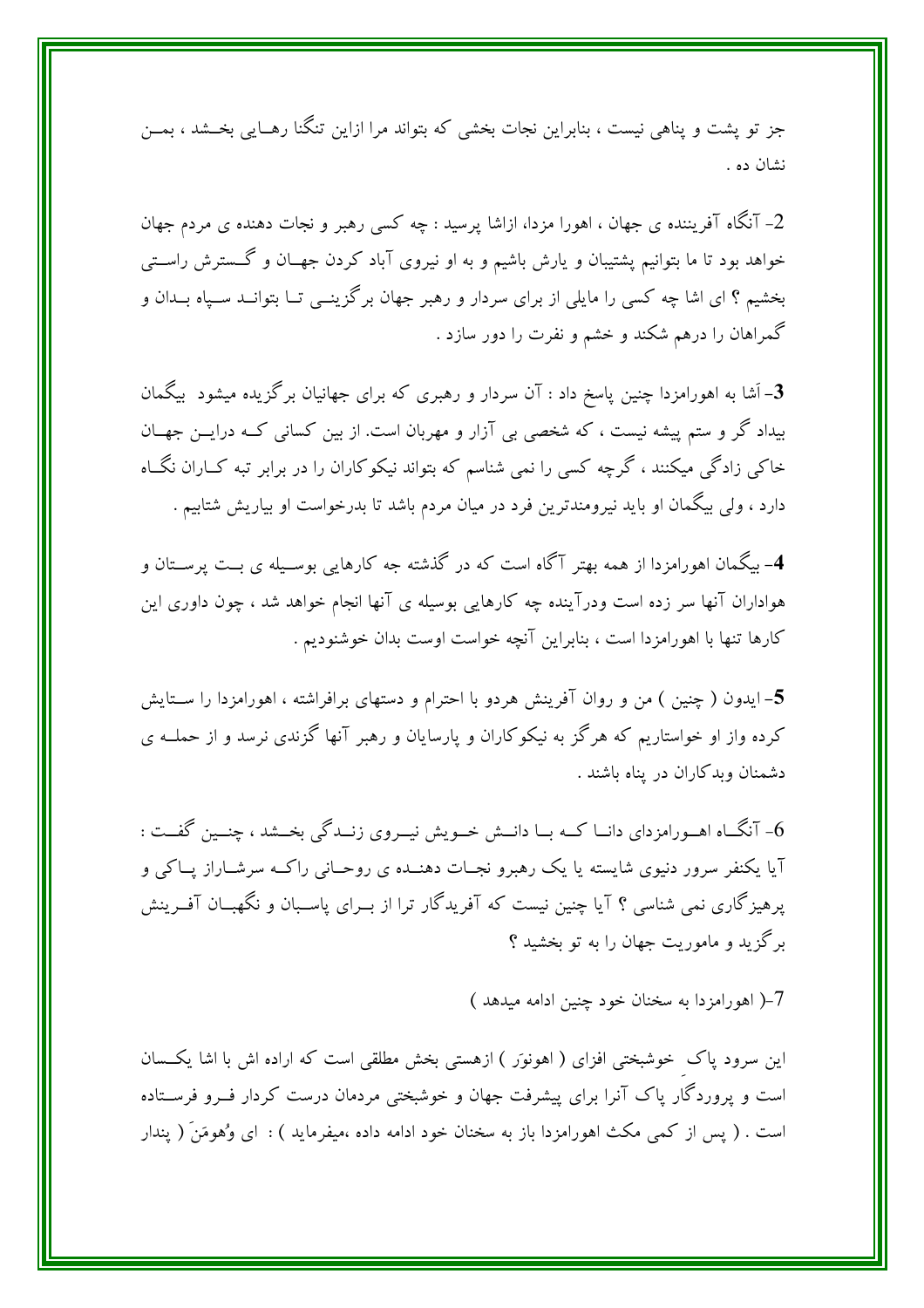نیک )، کیست آن نجات دهنده ای که تو در نظرداری و میتواند مردمان را یاری کنــد و آنهــا را از گمراهي نجات بخشد .

8–( اهورامزدا میفرماید :) یگانه کسی که بدستورات الهی گوش فرا داد و من او را خوب میشناسم، همانا زرتشت اسپَنتَمان است . تنها اوست که خواستار آموزش آیین راســتی و ســرودهای ســتایش مزداست ، بنابراین به او شیوایی بیان خواهیم بخشید.

9–(آنگاه روان آفرینش با بانگ بلند گوید : )آیا من باید بدون چون و چرا پشتیبانی فرد نــاتوانی را پذیرفته و به سخنان او گوش دهم ؟ براستی مرا آرزوی شهریار نیرومند و توانایی بود .چه گاه چنین فردی برای یاریم بپا خواهد خواست و با بازوان نیرومند خود مرا پشتیبانی خواهد کرد؟

ای اهورا مزدا و ای اَشا ، به اینها ( زرتشت و پیروانش ) نیروی معنوی و توانایی بخــشید ، ای $10$ وُهومَنَ تو نیز به زرتشت آن را (نیروی اندیشه و خرد سرشار) ارزانی دار تا در پرتو آن به جهانیــان آرامش و آسایش بخشد ؛ ای دانای بزرگ ، ما همه او را برگزیده ترین آفـرینش و شایــسته تــرین فرزند تو دانسته و به رهبری خویش میپذیریم .

11–( روان آفرینش به سخنان خود ادامه میدهد : ) اَشا ، وهومن و خَشَترا ، چــه گــاه بــه مــا روی خواهند آورد ؟ کی ای مزدا آیین ترا انجمن بزرگ مُغان خواهند پذبرفت ؟ ای هستی بخش ، اینک که برای ما یار و مددکار رسیده است ، ما هم آماده ی خدمتگزاری هستیم .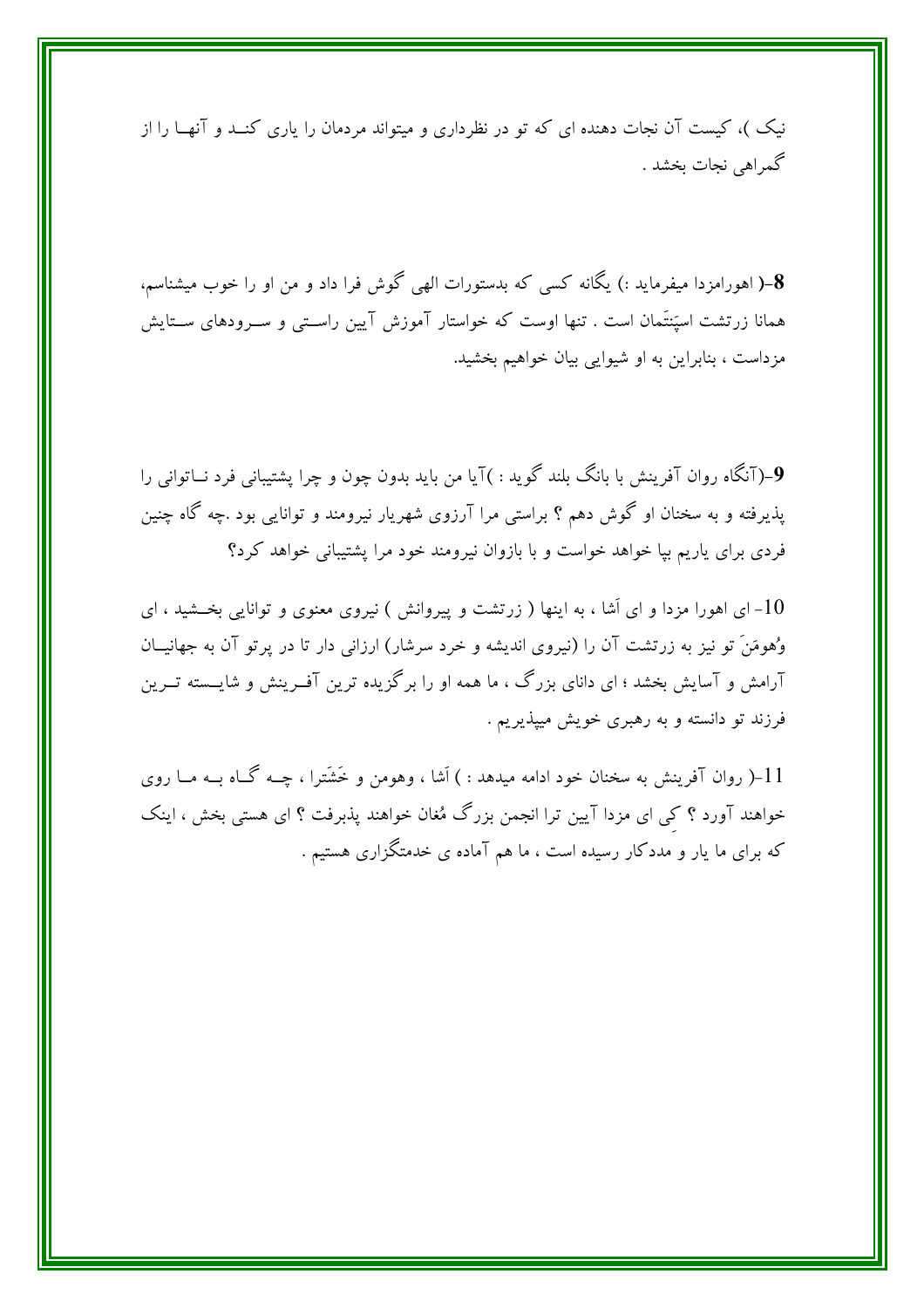#### يسئا ، هات تسري

1- اینک برای جویندگان راستی و مردم دانا ، ازاین دو پدیده ی بزرگ سخن خواهم گفت ( منظور سینتا مینو و انگره مینو ) و روش ستایش خداوند جان و خرد و نیایش وهومن را بیان خواهم کرد و همچنین ازدانش الهی و آیین راستی اشا گفتگو خواهم کرد تا با برخورداری از رسایی نور حقیقــت را دریابید و از نعمت فردوس بهره مند گردید .

2- ای مردم بهترین سخنان را بگوش هوش بشنوید و بــا اندیـــشه ی روشـــن و ژرف بینـــی آنهـــا را بررسی کنید ، هر مرد و زن راه نیک و بد را خود برگزینید ، پیش از فرا رسیدن روز واپــسین همــه بیاخیزید و در گسترش آیین راستی بکوشید .

3- آن دو گوهرهمزادی که نخست در دنیای گمان و خرد پدیــدار شــدند ، یکــی نیکــی اســت و دیگری بدی در اندیشه و گفتار و کردار ، مرد خردمند از میان این دو ، راســتی را برخواهــد گزیــد ولی فرد کج اندیش و نابخرد چنین نخواهد کرد و بیراهه خواهد رفت .

4- هنگامیکه آن دو گوهر به هم رسیدند ، زندگی و نازندگی(زندگی همراه با دروغ و کژی) پدیــد آمدند ، هواخواهان دروغ و تبه کاران به بدترین اوضاع روانـبی دچـار شــده و هــواداران راســتی و نیکوکاران از بهترین منش و راحتی خیال برخوردار خواهند گردید و این امرتا پایــان هــستی ادامــه خواهد داشت .

5– از این دو گوهرهمزاد ، هواخواه دروغ زشت کــاری را برگزیــد ولــی ســپندمینو، آنکــه دارای گوهری پاک بوده و خود را با فروغ فنا ناپذیر دانش آراسته است ، راســتی را برگزیــد ، همچنــین کسی که با ایمان کامل برای خشنودی خداوند جان و خرد کار نیک انجام دهد ، راستی را اختیــار خواهد کرد .

واخواهان دیو (بت پرستان) چون در شک و گمان بودند ، فریب خوردند و از آن دو مینـــو راه $\bf 6$ راست را بر نگزیدند بلکه از پی بدترین منش یا اهریمن و خشم (که انگیزه ی بد کاریست) روانــه شدند تا بدینوسیله زندگی مردم را تباه سازند .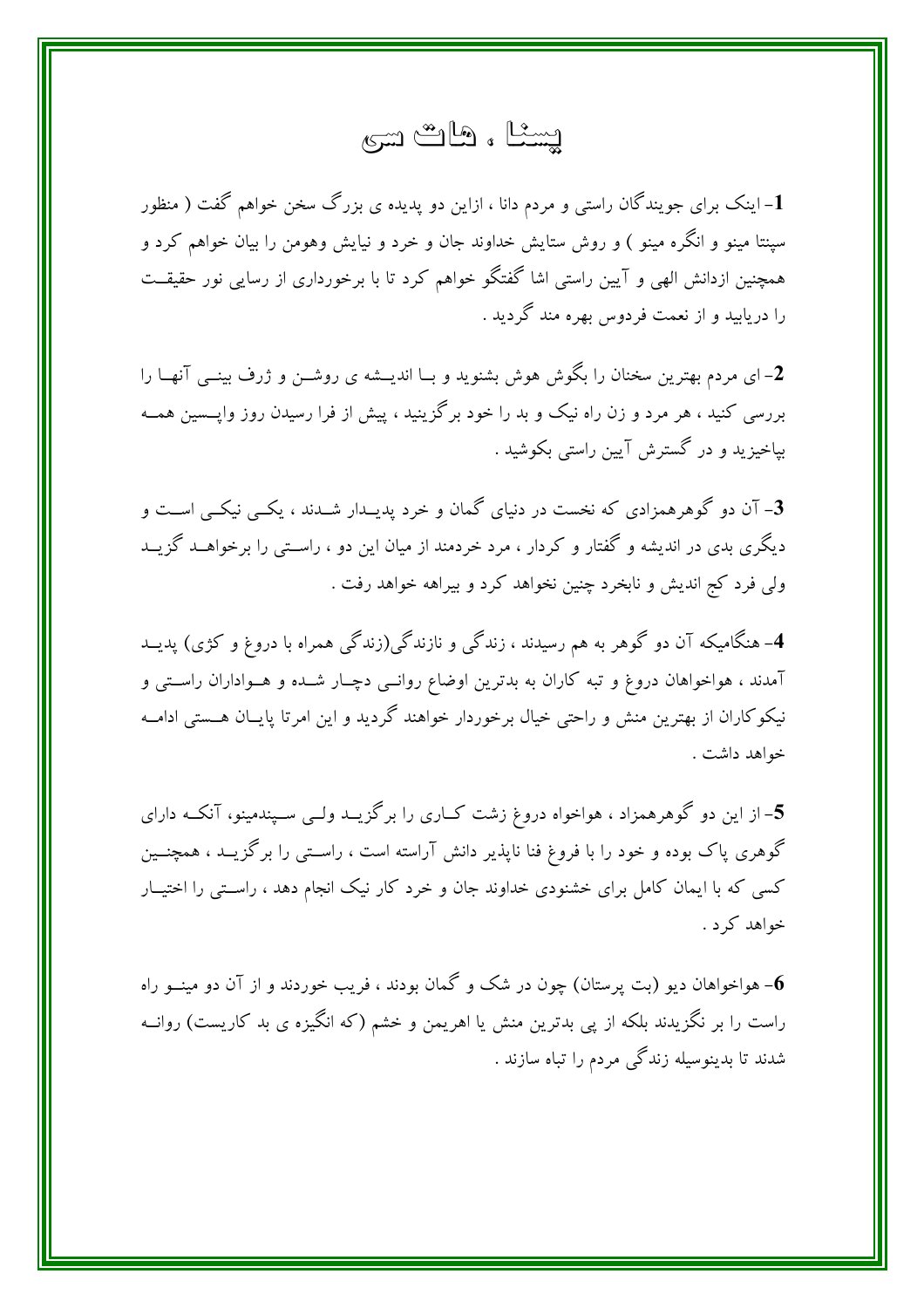7- کسی که از نیروی معنوی و منش نیک و راستی و پاکی برخوردار باشد و آرمئیتی ًبا عـــشق و ایمان بکالبد او پایداری و استواری بخشد ، بیگمان چنین فردی درآزمـایش سـخت زنــدگی پیــروز گردیده و درزمره ی بندگان نیک تو ای پروردگار ، محسوب خواهد شد .

8- هنگامیکه بزهکاران به پادافره گناهان خود رسند ، آنگاه ای خداوند حان و خرد در بر تو اندیشه یاک ، نیروی ترا درک کرده و این حقیقت را خواهند آموخت که چگونه باید در برانــداختن دروغ و کژی و کمک به پیروزی راستی و پاکی کوشش کرد .

9- پروردگارا بشود که مانند کسانی که جهان را بسوی پیشرفت و آبادی پیش میبرند ، از بنــدگان وفادار تو باشیم .ای خداوند جان و خرد و ای هستی بخش بزرگ ، بشود که در پر تو راستی و پاکی از یاری تو برخوردار گردیم تا زمانی که ما دستخوش بدگمانی و دو دلی هستیم ، اندیشه و قلب مــا يکيارچه بتو توجه پيدا کند .

10– زمانی که به جهان دروغ ، شکست وتباهی فرارسد ، آرزوی قلبــی کــسانیکه بــه خوشــنامی و نیکی ًمعروفند برآورده شده و از نعمت سرای خوش ، نیک منشی و آراستی و بارگاه پرفروغ مــزدا (بهشت) برخوردار خواهند گردید .

ای مردم هرگاه فلسفه ی شادی و رنج را که خداوند خرد مقرر فرموده است بیاموزید و دریابید  $11\,$ که دروغگویان و تبه کاران به کیفر دیریا دچار شده و درست کاران و پاکـان از ســود بــبی پایــان خوشبختی بهرهور خواهند گردید ، آنگاه در پر تو این به حقیقت و رستگاری ناپل خواهید شد .

#### يسئا - هات تتري و يک

1- ای جویندگان دانش ، اکنون آموزش ها و پیامی را که تا بحال شنیده نـــشده اســت بـــرای شـــما آشکار خواهم ساخت . این پیام برای کسانیکه از روی آموزش های نادرست ، جهان را تباه سازند ، ناگوار میباشد ولی برای دلدادگان مزدا ، خوشایند و شادی بخش است .

2- از آنجایی که گفته های گمراه کننده ، شــما را از دیــدن آشــکارای راه بهتــر و برگزیــدن آن بازمیدارد ، بنابراین خداوند جان و خرد مرا برای رهبری شما برگزید تا زندگی کردن برابــر آیــین راستی را به هردو گروه نیکان و بدان بیاموزم .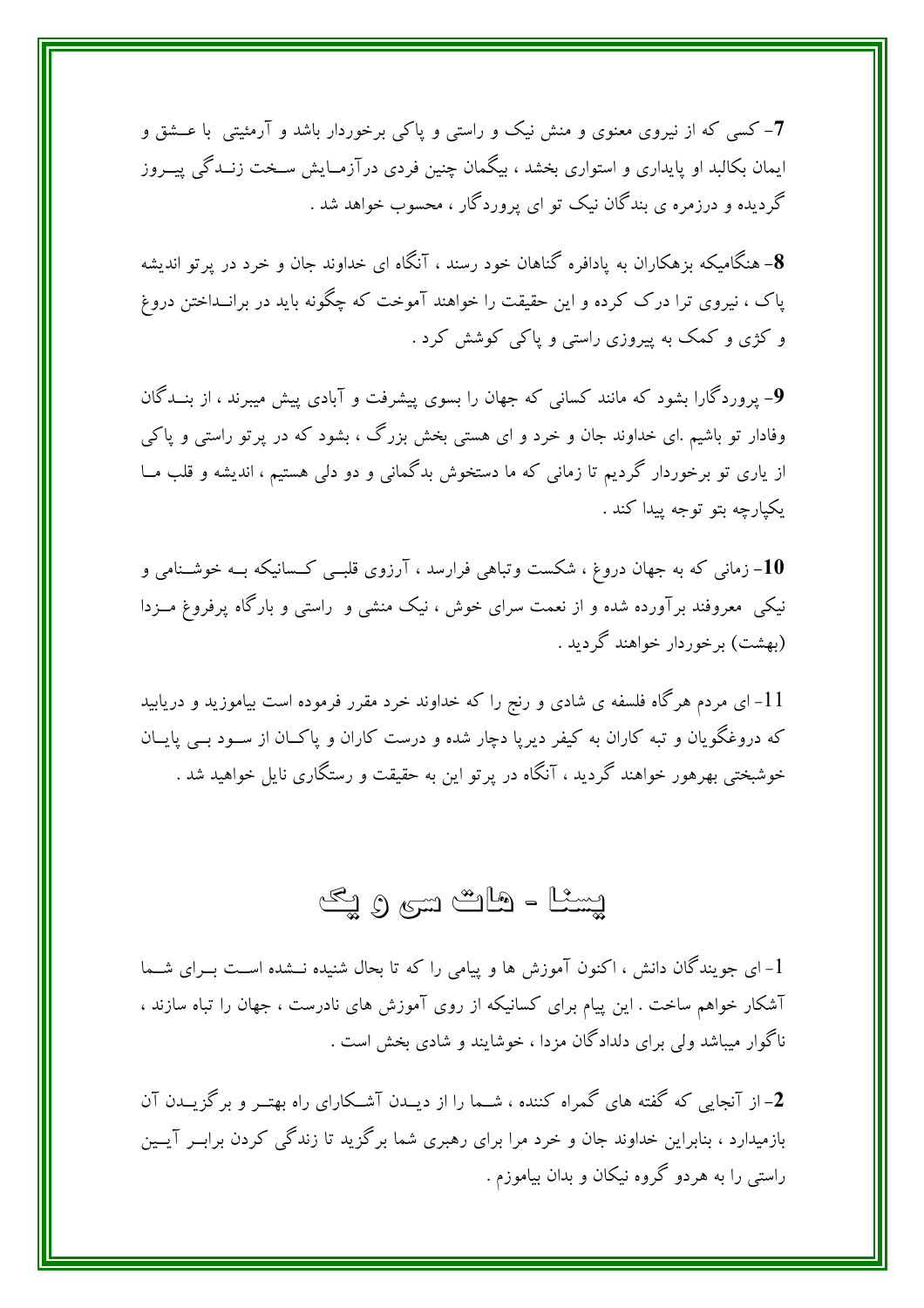3- پروردگارا، درپرتو فروغ مینوی بما چه خواهی بخشید ؟ آن سعادتی که در پرتو راستی و پاکی بدست می آید و به همه وعده شده کدام است ؟ در مورد دانایان چه فرمـانی داده شــده اسـت ؟ ای خداوند خرد، مرا ازتمام این حقایق آگاه ساز و با گفتار الهام بخش خود مرا روشن نما تا همه مــردم را به آیین راستی راهنمایی کنم .

4- ای خداوند خرد و ای امشاسیندان ، لطف و نگاه خود را از ما کوتاه مدارید تا در پر تو فروزگــان راستی و پاکی (اشا)، عشق و آرمان پاک (سیند آرمئیتی) و اندیشه ی پــاک (وهــومن) و نیــروی معنوی و پادشاهی برخویش (خشتر) بدست آورده و با پرورش آن بــر هواخواهــان دروغ (دروگ) ييروز گرديم .

5- پروردگارا ، برابر آیین راستی راهی را که بهتــر اســت بمــن نــشان ده تــا آنــرا برگــزینم ، در پرتواندیشه پاک (وهومن ، بهمن)، مرا از پاداشی که برخوردار خواهم شد ، آگاه ســاز تــا احــساس شادی و سرورکنم .ای خداوند جان و خرد ، مرا از همه چیز آگاه ساز، خواه آنچه روی داده و یا در آينده رخ خواهد داد .

- دانای<sub>ی</sub> که آیین راستی را گسترش دهد و مردم را از پیام پاکی که آنها را به رسایی و جــاودانی و راستی رهنمون است آگاه سازد ، از بهترین خوشبختی برخودار خواهد شد . چنین شخصی بیگمان از نیروی اهورایی که در پرتو منش پاک(وهمن) افزایش می یابد ، بهره مند خواهد گردید .

7- اوست نخستین اندیشه گری که با نورخود افلاک را درخشان ساخت و با نیروی خــرد خــویش قـــــانون راســـــــتى را بيافريــــــد تــــــا نيــــــك انديــــــشان را يــــــار و يــــــشتيبان باشــــــد . ای خداوند جان و خرد ، و ای کسیکه همیشه و درهمه حال یکسانی ، با روح پاکت ، فروغ (ایمان) را در قلب ما برافروز .

8- ای خداوند جان و خرد ، هنگامیکه دراندیشه ی خود ترا ســرآغاز و ســرانجام هـــستی شــناختم ، آنگاه با دیده ی دل دریافتم که تویی سرچشمه ی منش پاک ، که تویی آفریننده ی راســتی و داور دادگری که کردار مردمان جهان را داوری کنی .

9- از آن توست آرمئيتي (آرمان ياک) ، از توست خرد مينوي جهان آفرين ، اي خداونــد جــان و خرد ، تو به بندگان خویش نیروی اختیار راه نیک و بد بخشیدی تا اینکه راهی برگزینند که راهنمــا بدانها نشان داده و یا آنکه رهبر دروغین نشان داده است .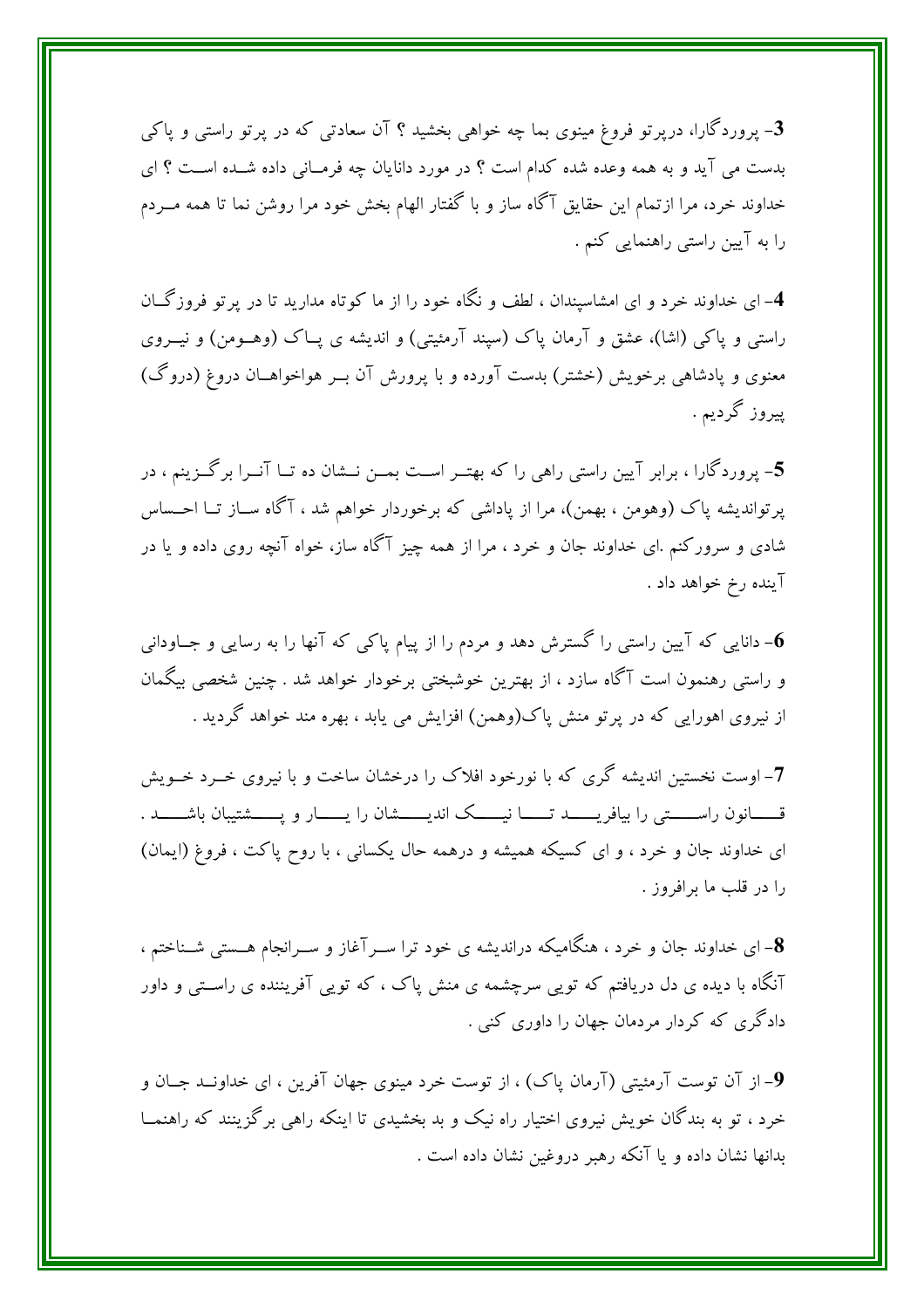10– انسان باید از میان این دو ، راهنمای راست کردار و یارسا و افزاینده ی منش یاک را از بــرای یشتیبان و رهبر راستین برای خویش برگزیند .یروردگارا ، مبادا رهبر فریبکار و بــه ظــاهر پــاک ، هیچگاه از حافظه ای نیرومند بهره ور گردد .

11- ای خداوند جان و خرد ، هنگامیکه در روز نخست ، جسم و جان آفریدی و از مــنش خــویش نیروی اندیشیدن و خرد بخشیدی ، زمانی که به تن خاکی روان دمیدی و به انسان نیروی کار کردن و سخن گفتن و رهبری کردن بخشیدی ، خواستی تا هرکس بدلخواه خود و با آزادی ، کیش خــود را پر گڼ بند .

12– همان گاه ، چه دروغگو و راستگو و چه دانا و نادان ، هریک بــاوری را کــه در دل و اندیــشه دارد ، آشکار خواهد ساخت و هرجا تردید و دودلی وجود داشته باشد ، آرمئیتــی ( نــشان و مظهــر ایمان و فداکاری) ، به کمک روان شتافته و او را راهنمایی خواهد نمود .

13- پروردگارا ، تواز اندیشه و کردارآشکار و نهان همه آگاهی وهمچنین از کسی که برای رهایی از خطای کوچکی به سخت ترین کیفر تن در دهد آگاهی .پروردگارا ، تو همه چیز را بــا دیـــدگان روشن بین ، برابر قانون اَشا ، بدقت مراقبت کرده و می بینی .

14– ای هستی بخش ، برای آگاهی ، از تو میپرسم چه رویــدادها در گذشــته رخ داده و در آینــده پیش خواهد آمد ؟ ای مزدا ، در طومار زندگی نیکوکاران و بدکاران چه پاداش و کیف ی نگاشــته خواهــــــــــد شـــــــــد و روزگــــــار آنهـــــــا در روز وايــــــــسين چگونـــــــه خواهـــــــد بــــــود ؟ از تو میپرسم ای هستی بخش که از رویدادهای گذشته و آینده آگاهی ، آیا بــرای مــردان پارســا و نیکو کار چه مقرر گشته و در روز واپسین ای مزدا ، با پیروان دروگ (دروغ) چگونه رفتار خواهــد شد ؟

15– ای هستی بخش ، از تو می پرسم کیفر کسی که نیروی دروغ و زشت کردار را افــزایش دهــد چیست ؟ همچنین کیفر کسی که هنری جز جدایی انداختن بین مردمان با ایمان و رهبر راستی ندارد جگونه میباشد ؟

ورودگارا ، از تو میپرسم ، هرگاه شخص نیک اندیش و با تاب و تــوان در راه ترقــی خانــه ، $16$ شهر، کشور و پیشرفت راستی و درستی کوشش کند ، از نزدیکی و رسیدن به تو برخوردار خواهــد شد ؟ ای مزدا اهورا ، کی و چگونه چنین آرزویی برآورده خواهد شد ؟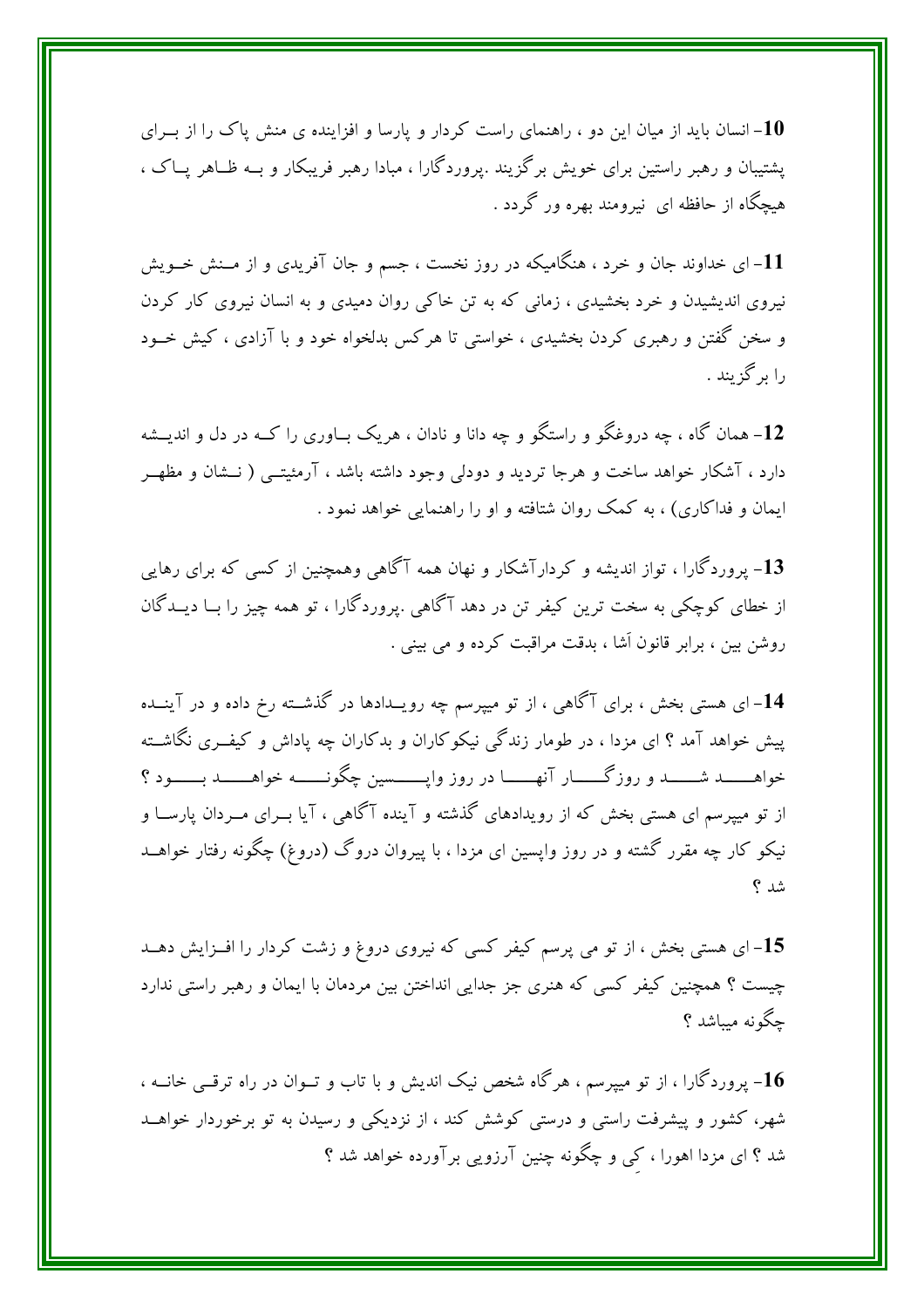17- کدامیک ازاین دو شخص ، درستکارو پارسا و یا زشت کار و ناپاک ، بهترین راه را برخواهــد گزید ؟ دانا باید با دانش خویش نادان را آگاه سازد ، نشاید که نابخرد و گمراه بمانــد . ای خداونــد جان و خرد ، باشد که راز وهومن (منش یاک) بر همه آشکار شود .

18- هیچ کس نباید به گفتارو دستور شخص گمراه کننده گوش دهد ، چونکه چنین شخصی خانسه و ده و شهرو کشور را به ویرانی و تباهی خواهد کشاند، پس برماست که در برابراینگونــه مــردان ، با سلاح پاکدامنی و پارسایی ایستادگی کنیم و آنانرا از خود دور سازیم .

19-ای هستی بخش ، بشود که مردم به سخنان درست اندیش و دانایی که آمـوزش هـای درمـان بخش روح و برای زندگی سودمند است ، گوش فرا دهند و آنان را بکاربندند ، به کسی گوش دهند که در گسترش آیین راستی تواناست و بیانی شــیرین و روان دارد ، ای خداونــد خــرد ، بــا فــروغ تابناک دانش ، سرنوشت هردو گروه را تعیین فرما .

20- کسی که بسوی راستی و پاکی روی آورد ، جایگاهش سراسر روشنایی و بهشت خواهد بـود ، ولی شخص دروغگو و بدکار زمانی دراز با شیون و افسوس در تیرگی دور از روشنی به سر خواهــد برد ، براستی نیت پلید شخص زشت کردار است که او را گرفتار زندگی نکبت بار و نا خوشــایندی وحدان خواهد ساخت .

- خداوند جان و خرد از روی دانش و رسایی و با نیروی الهام بخش خــویش کــسانی را کــه در $\,$ اندیشه و کردار به او وفادار هستند از بخشش کمال (هورتات ، خورداد) ، جاودانی (اَمرداد) یاکی و راستی ، نیروی معنوی و توانایی خدمت به خلــق ، اندیــشه پــاک (وهــومن) و ضــمیر روشــن ، برخوردار خواهد ساخت .

22- ای اهورا مزدا ، شخص خردمند و هوشیار و کسی که با منش خویش حقیقت را درک میکنــد را از قانون ایزدی حاکم بر جهان (اَشا) آگاه ساز و با نیروی معنوی (خشتره ی ایزدی) از راســتی و یاکی پشتیبانی کرده ؛ کسی که گفتار و کردار خـود را جـز براسـتی نخواهــد آراســت و در راه گسترش راستی گام برخواهد داشت ، چنین شخصی نسبت به توای مزدا ، وفادار و شایسته ترین پــار و مدد کار مردم بشمارخواهد رفت .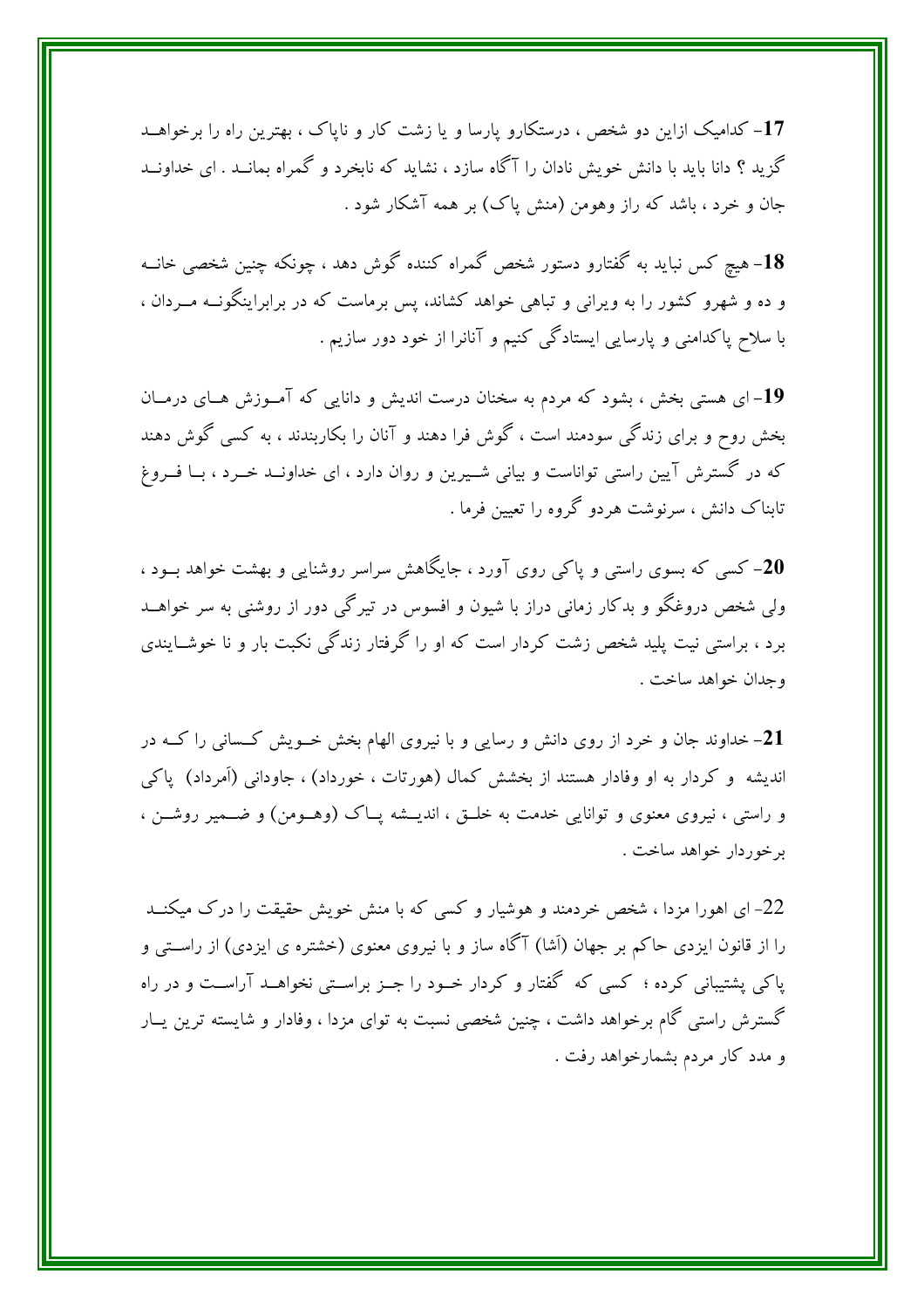#### يسثا ، هاڭ سى و دو

1- برای برخورداری از بزرگترین خوشبختی ، خویشان (خَئتوش) ، همکاران (ورزنَم) و یاران (اَئیریم)، نمار گزار تو میباشند و دیوان (دَئوَ) نیز اهورا مزدا ، خدای جان و خرد را به همان نیت ستایش کرده و همگی این آرزو را دارند : پروردگارا ، بشود که ما هم پیام رسان تو باشیم ۖ و آنان را که از بردن نام تو نفرت دارند ۖ دور نگه داريم .

2– اهورا مزدا ، خداوند جان و خرد که از روی دانش و آگاهی بر جهان سروری میکند ، در پرتو شهریاری خویش (خشتره) به آنها (سه گروه بالا) چنین پاسخ داد : آرمان و وفاداری و فروتنی پاک (سینده آرمئیتی) را که با اشایی تابناک ، دوست نزدیک است برای شما برگزیده ایم ، بکوشید تا همیشه آن را از آن خود سازید .

3– ای گمراهان بت پرست ، شما همه از تبار و نژاد سیه دلان و کژ منشانید ، کسانیکه از شما پیروی کرده و به شما زیاده از حد احترام گذارند نیز ، از تبه کاران بشمار آیند . کردارهای ریا کارانه ی شما از دروغ و خودستایی سرچشمه گرفته است ، ازاین رو در سراسر گیتی به بدنامی شناخته شده اید و مورد تنفر مردم میباشید .

4– ای بت پرستان و گمراهان ، شما اندیشه ی مردم را چنان پریشان ساخته اید که آنها زشترین کارها را کرده ، از اندیشه پاک (وهومن) دوری جویند ، از اراده ی خداوند خرد سرپیچی نمایند و ازآیین راستی ًو پاکی گریزان باشند و سرانجام از دوستان و یاران دیوان بشمارآیند .

5– ای دیوان ، همان گونه که اهریمن نابکار با اندیشه ی پلید خود شما را گمراه ساخت و با آموزش نادرست و نوید سروری و بزرگی هواخواهان دروغ را به کردار زشت وناپسند وادار ساخت ، همانگونه شما نیز مردم را گمراه ساخته و از زندگی متکامل و خوشبختی جاودانی دور و محروم ساختىد .

– شخص گناه کار و گمراه ممکن است چندی با کردار زشت خویش آوازه و شهره بدست آورد $6\,$ ، ولی ای هستی بخش ، تو از روی خرد و دانش خویش همه چیز را بیاد داری ونسبت به انگیزه ی هر کس داوري خواهي کړد .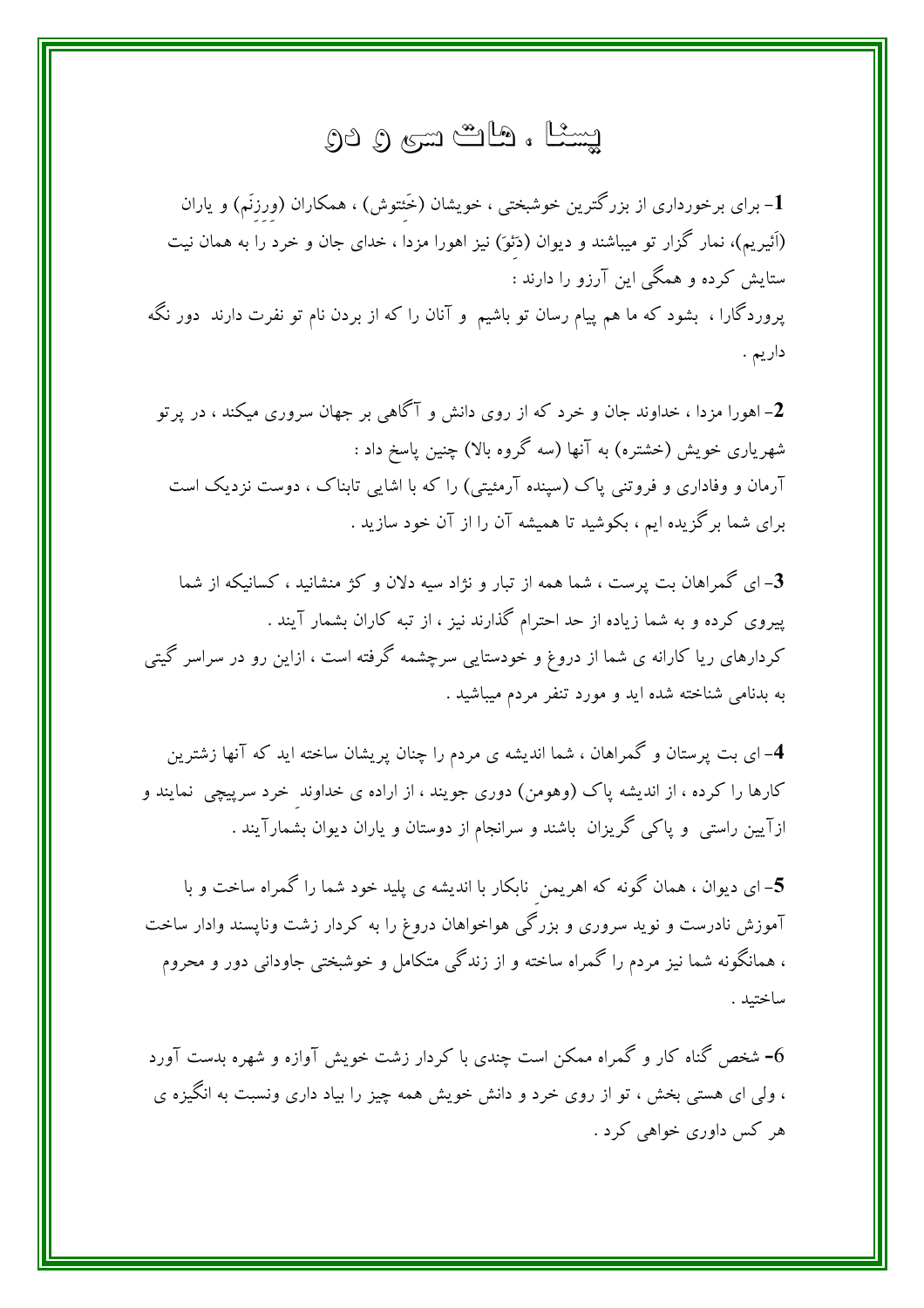ای خداوند خرد ، براستی سرانجام با برقراری سروری و پادشاهی آسمانی تو (خشتره) ، آیین جاودانی اشا و راستی ً همه جا حکم فرما خواهد گشت .

7- هیچ کدام از این گناهکاران از مفهوم پیشرفت راستین که دراثر کار و کوشش بدست میآید و به انسان زندگی می آموزد ، آگاه نیستند و از آزمایش آتشین بی خبرند . ای هستی بخش دانا ، تنها تو از فرجام گناهکاران آگاهی و درباره ی آنها داوری خواهی کرد .

8- جمشید پسر ویونگهان ، یکی از آن گناهکاران شناخته شده است ، زیرا برای جلب خشنودی مردم و ارضای نفی خویش ، خداوند جهان را خوار شمرد ، ای خداوند خرد ، من نسبت به داوری تو در روز واپسین درمورد گناهکاران رضایت کامل دارم .

9- آموزگار کژاندیش ، نامه ی دینی (تعالیم دینی) را تباه ساخته و با آموزش های نادرست خود انسان را گمراه ۖ وازهدف راستین زندگی بدور میسازد ، او انسان را از توجه به سرمایه ی گران بهای راستی و درستی و اندیشه ی یاک (بهمن) بازمیدارد . ای خداوند خرد ، با سخنانی که از دل و روحم تراوش می کند ، به درگاهت گله کرده ًو یناه ميجويم.

نها با احترام نگریستن به زمین و خورشید را بدترین گناه میشمارند ، زیرا نوشته دینی را تباه $\bm{-10}$ میسازند . آنها نیک اندیشان را بسوی دروغ و گمراهی میکشانند ، کشتزارها را ویران کرده و بر پرهیزکاران سلاح به کار میبرند .

11– ای خداوند خرد ، آنان (آموزگاران گمراه کننده) بدکاران را بواسطه ی شکوه و جلال مادی بزرگ میشمارند ، زنان و مردان شریف را از رسیدن به آرزوی خود و برخورداری از بخشایش ایزدی باز میدارند . پارسایان و راستی گرایان را پریشان و منحرف میسازند و زندگانی را فاسد و تياه ميكنند .

12– آنان با آموزش نادرست کوشش میکنند مردم را از انجام کار نیک و شایسته بازدارند و با گفتار فریبنده ، مردم را گمراه ساخته ، زندگی آنها را تباه میسازند ، آنان در اثر کج اندیشی ، گرگهای درنده ای چون گرهما و کرَپَن ها را براستان و پاکان برتری داده و برای هواخواهان دروغ آرزوی سروری میکنند، ولی خداوند مزدا برای آنان کیفر سختی مقرر داشته است .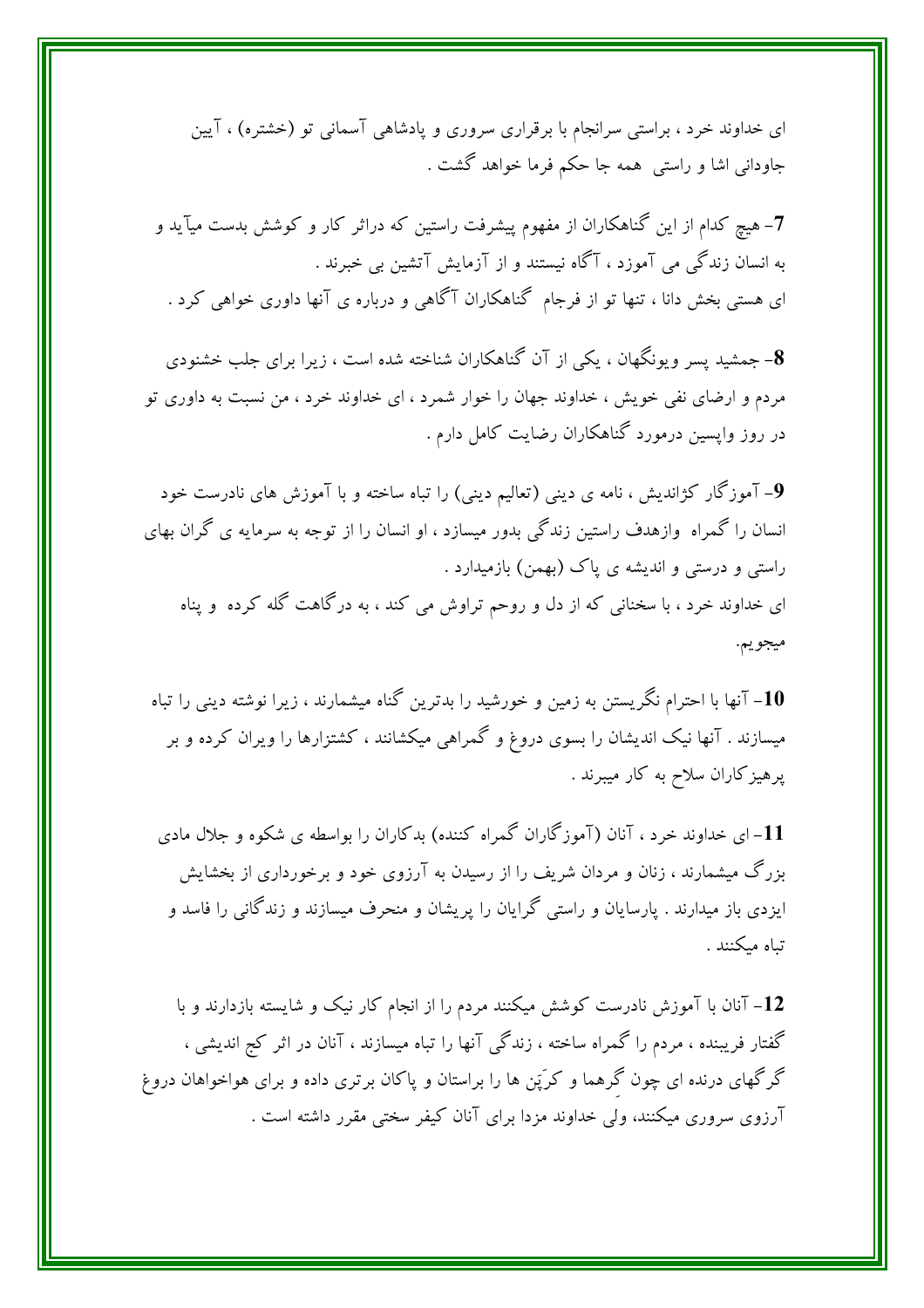13– قدرتی که اینان (گرهما و کرپن ها) در راه تبه کاری و کج اندیشی بدست می آورند ، سرانجام موجب بدبختی خود آنها خواهد گشت . ای خداوند خرد ، آنگاه همین گرگان آزمند با میل شدید آرزوی پیام پاک پیام آور ترا خواهند داشت ، پیام آوری که نیکان و پاکان را در برابر تهدید دشمنان نگه خواهد داشت .

14- دیربازی است که گرهمای آزمند با پاری کوی ها ، اندیشه و نیروی خود را برای بدام انداختن پیام آور تو متمرکز ساخته اند . آنان از هواخواهان دروغ و گمراهان پاری جویند و برای جهان آفرینش فساد و تباهی آرزو کنند ، بدین امید که شکست ناپذیر (ایزد هوم که مورد توجه دروغ پرستان بوده)آنها را یاری خواهد کرد .

15- براستی ، کوی ها وکرین ها (سران دیویسنا)سرانجام بدست همان کسانی که از آنها سلب آزادی کرده اند ، شکست خورده و تباه خواهند شد و آنان که از نعمت آزادی بازمانده بودند ، در یرتو دو بخشش ایزدی (کمال {خورداد} و جاودانی {امرداد}) از سرای منش یاک (وهومن) بهره خواهند بر د .

براستی ، آموزش راستین و خردمندانه ی شخص پارسا بهترازهر چیزیست ، ای خداوند خرد و  $16\,$ هستی بخش بزرگ ، ترا توانایی برهم زدن نقشه کسانی است که مرا به آزار تهدید میکنند ، من کوشش می کنم نفرت و دشمنی هوا خواهان دروغ را نسبت به پیروان و دلباختگان تو بازدارم.

يسئا ، هات سري و سه

<mark>1</mark>– هرکس دراین جهان باید برابر نظم کیهانی (اشا) و یا راستی که بنیاد زندگی را میسازد ، رفتار کند زیرا رتو یا (رهبر روحانی) با برتری بی مانندی و از روی وجدان ، به نیکان و بدان داوری خواهد کرد و کردار نیک و زشت آنان را بدقت خواهد سنجید .

2- کسی که با اندیشه و گفتار و کردار و با بازوان خویش با بدکاران پیکار کند و نقشه ی آنها را نابود سازد و یا آنان را براه راست رهبری کند ، بدرستی چنین شخصی خواست پروردگار را انجام داده و به خداوند جان و خرد عشق میورزد .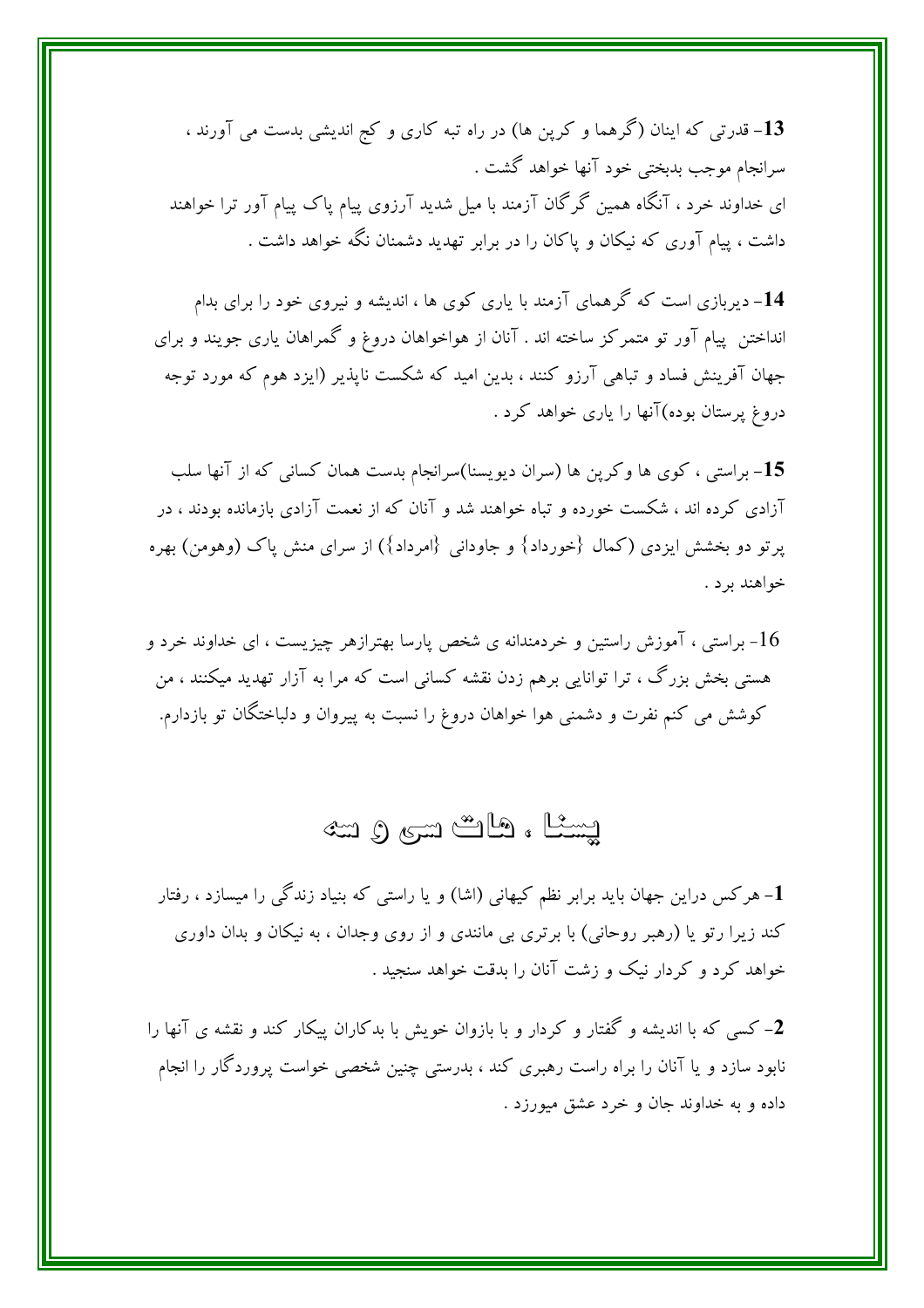- ای خداوند جان و خرد ، کسیکه به نیکان و پاکان با مهر و داد رفتار کند ، خواه از گروه $\mathcal S$ خودمانی (خئتوش) و همکار (وَرزن) و خواه دوست (ائیریم) و کسی که از آفرینش نیک پروردگار نگهداری نماید ، براستی چنین شخصی از کشور خرم راستی و منش پاک (همان بهشت) برخوردار خواهد شد .

4- ای خداوند خرد ، ترا نیایش کرده و آرزو دارم بی ایمانی و بد اندیشی از بندگان نیــک تــو دور گـــردد ، همچنــــین آرزو دارم از خودمــــانی هـــا (خَئتـــوش)، خیــــره ســــری و کـــج خیــــالی ، از همکار(ورزن)فریب و دشمنی نزدیکان و از دوست (ائیریم) ناسزاگویان و نکــوهش کننــدگان و از پهنه ی هستی ، رهبر دروغ پرداز و فریبکار دورگردد .

5- برای رسیدن به آرمان خویش ، سروش ، بزرگترین یاورها را به کمک می خوانم و آرزو دارم از زندگی دراز برخودار و به کشور منش پاک (بهشت) درآیم و با یاری راستی و پاکی و پیمودن راه پارسایی ، به جایگاهی که ملکوت آسمانی اهورامزدا است ، راه یابم .

وروردگارا ، چونان پرستنده ی پرهیزگاری که براستی و پاکی ایمانی استوار دارد ، با تمام $\bf 6$ وجودم ترا میستایم و از اندیشه ی خردبارت خواستارم ماموریت رهبری را آنگونه که اراده ی توست انجام دهم . ای خداوند جان و خرد ، آرزو دارم به دیدار و گفتگو با تو (همچو دوستی) دست يابم .

7- ای بهترین و ای خداوند خرد ، بسوی من آیید و خود را بمن آشکار سازید تا در پرتــو راســتی (اشا) و منش پاک (وهومن) ، گذشته از انجمن مغان ، دیگران هم به سـخنانم گــوش فــرا دهنــد . پروردگارا ، مارا از تکالیف بایسته و ستایش در خور خویش آگاه و روشن ساز .

8- پروردگارا ، هدف پایانی و ماموریتم را بمن نشان ده تا در پرتو اندیشه ی پاک (وهومن) آن را انجام دهم و ستایش ترا ، ای خداوند خرد بجای آورم . پروردگارا ، سرود ستایشم راکه از روی راستی و قلبی پاک تراوش میکند بپذیر و بخشایش رسایی (خورداد) و جاودانگی (امرداد) را بمن ارزانی فرما .

9- ای خداوند خرد ، این دو نیروی بزرگ ( خورداد و امرداد) را که افزاینده ی راستی و یاکی اند و از آن توست ، تنها با خرد و دانش و فروغ بینش میتوان بدست آورد . بشود که در پرتو بهترین منش ، از بخشایش این دو نیروی همکار و یکسان برخوردارگردیم .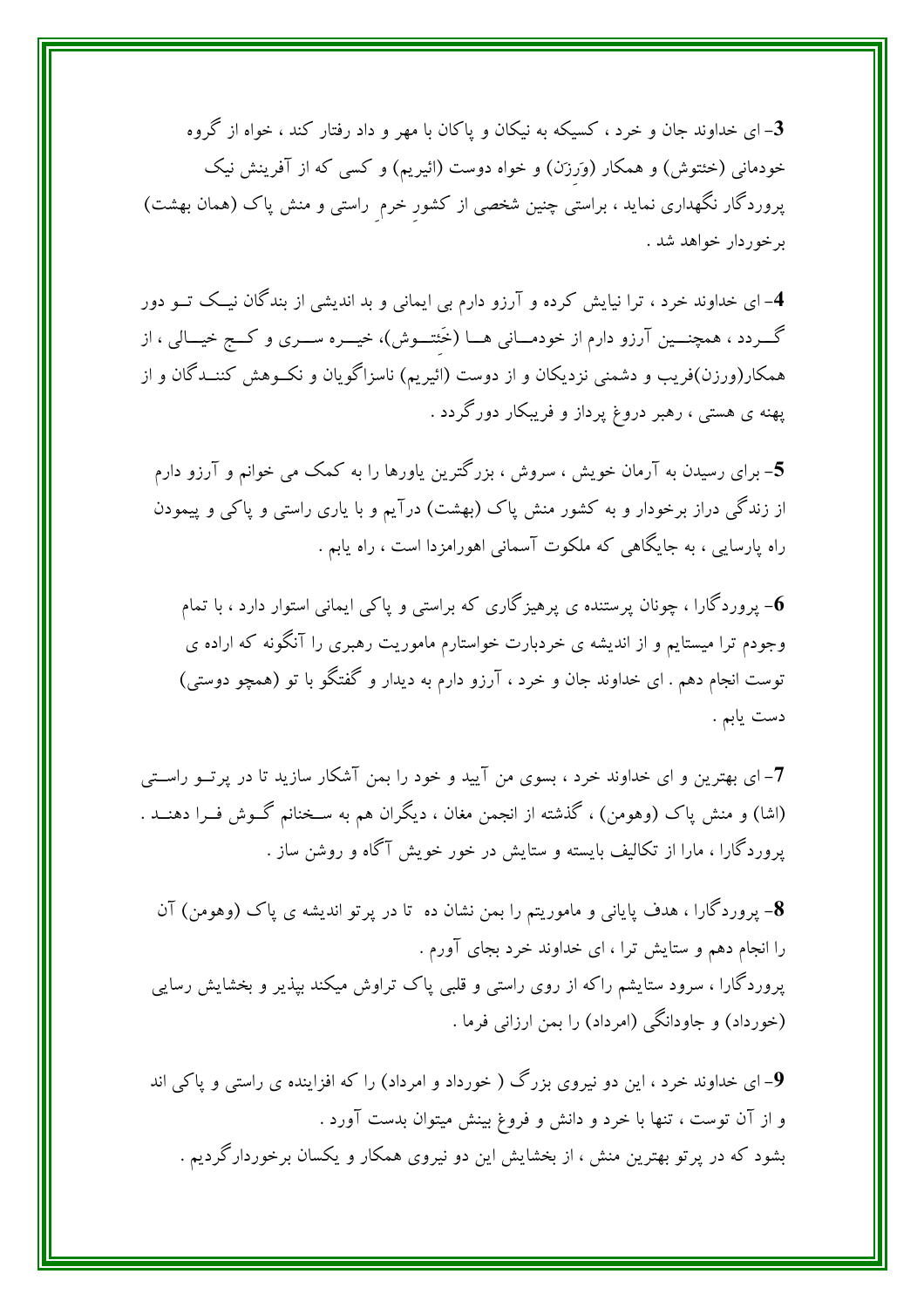ای خداوند خرد ، خوشیهای زندگی که بوده و هست و خواهد بود ، همه از توست . $\mathbf{10}$ پروردگارا ، از روی مهر و بخشش خویش آنها را بما ارزانی دار و در پر تو منش پاک (وهومن) و نیروی راستی و درستی (اشا) و خشتره ، ما را به خوشبختی جاودانی و ایزدی برسان .

11- ای اهورامزدای تواناتر از همه ، با آرمئیتی ( نشان ایمان و فروتنی و آرمان و وفاداری) ، اشا (نشان راستی مایه ی آبادکننده ی جهان) ، وهومن (نشان اندیشه ی نیک و پاک) و خَشَترا (نشان نیروی معنوی و شهریاری بر خویش)، بمن گوش فرا دهید و در آن روزی که به هر یک یاداش کردار بخشند ، بمن مهربان باشید و آمرزش خود را از من دور مدارید .

12– ای اهورا ، خودت را بر من آشکار ساز و در پرتو ایمان و وفاداری (آرمئیتی) ، بمن نیروی معنوی (خشتره) بخش ، ای خداوند خرد ، بیاری یاکترین روح و روان (سینتامئینیو) خود ، پرستشم را با نیکویی ها پاداش ده .بیاری راستی پاکی مرا از نیروی بسیار برخوردار ساز و در پرتو وهومن (منش پاک) رهبری مردم را بمن ببخش .

13- ای پروردگار تیزبین و همه بین ، برای برخورداری از شادمانی و خوشبختی ، بخشایش بی مانندت را بمن بنما .ای هستی بخش ، بخشایشی را که از خشترا (نشان قدرت آسمانی تو) و وهومن ( نشان اندیشه نیک و مهر به همنوع) ، سرچشمه میگیرد بمن ارزانی دار . ای آرمئیتی پاک (نشان ایمان و بردباری) ، بوسیله ی راستی، دلهای ما را روشن ساز تا نقش واقعی و ضمیر باطنی خود را درک نماییم .

14- زرتشت ، همه جسم و جان خود را با برگزیده ترین منش یاک خود ، چونان بگونه ی نیاز پیشکش میکند و با فرمانبرداری از دستورات الهی و سرسیردگی ، کردار و گفتار، همه ی نیروی خود را به اشا ، ارمغان می آ ورد .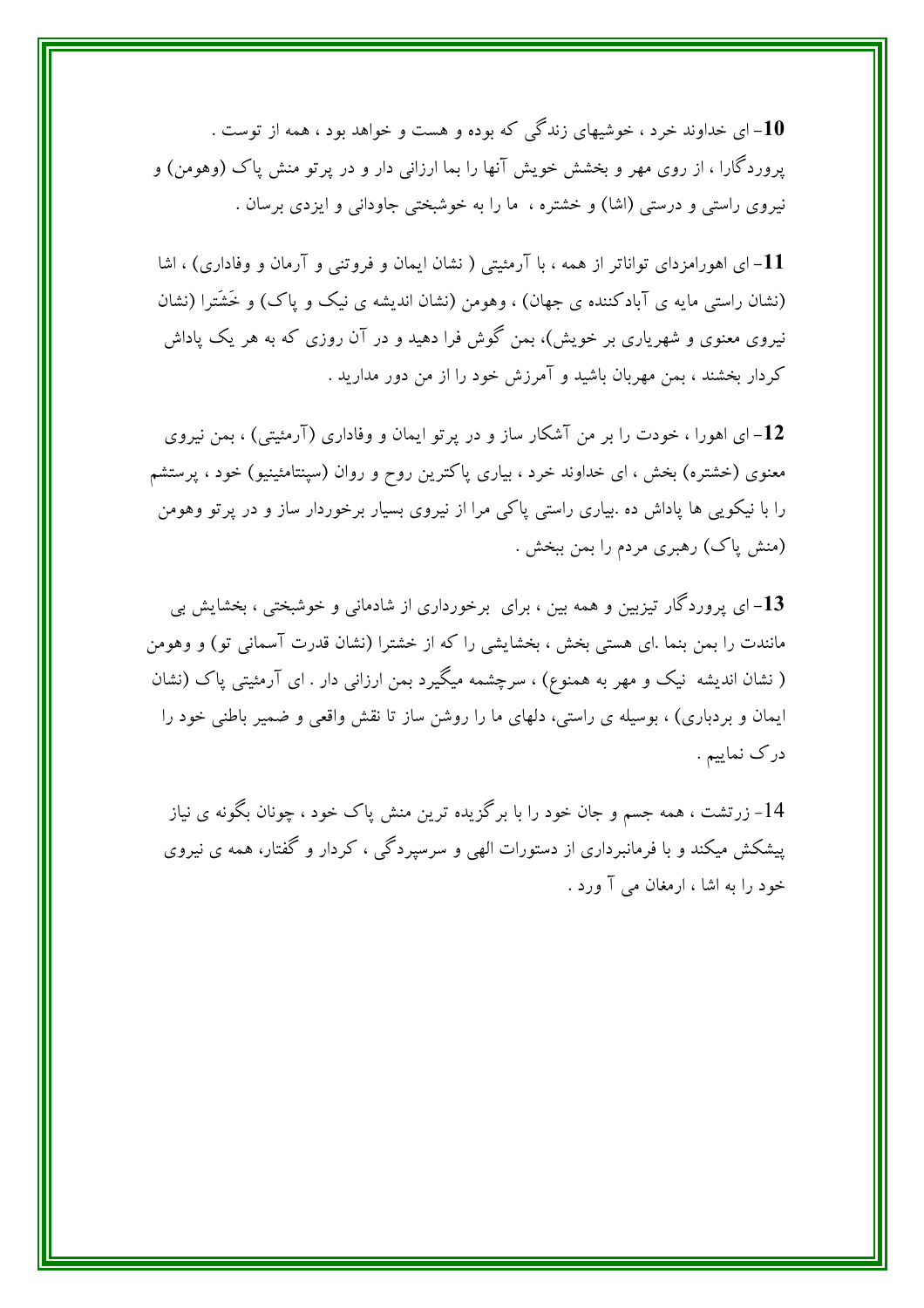# يسئا ، هات سي و چمار

۔<br>1– ای مزدا ، رفتار و گفتار نیک و پرستش بی ریایی که در پرتو آنها مردم از بخشایش جاودانی (امرداد) و پارسایی (اشا) و نیروی معنوی (خشترا) و رسایی برخوردار میگردند را نخست بتو ای خداوند هستي بخش ، پيشكش مينماييم .

2- پروردگارا ، مرد نیک اندیش و پارسایی که روانش با راستی (اشا) همگام است ، تنها بتو می اندیشد و کردار نیک خود را بتو نیاز میکند .(کار خود را با یاد تو انجام میدهد) ای اهورامزدا ، بشود که نیایش کنان و سرود ستایش گویان ، به تو نزدیک شویم .

3- ای خدای هستی بخش ، با کمال احترام آنچه درخور و سزاوار تو و اشا (نشان راستی ویاکی) است ، به جا میآوریم . بشود که همه ی جهانیان در پرتو منش پاک (وهومن) و درکشور جاودانی تو، به رسایی رسند. ای خداوند خرد ، براستی مرد دانا و روشن بین ، هماره از نیروی معنوی برخودار مبياشد .

4- ای خدای هستی بخش ، ما فروغ توانای تو را که در پرتو راستی فروزان است ، خواهانیم . آن شعله ی فروزانی که ابدی و نیرومند است و پیروان راستی را آشکارا رهنمون می کند. ای خداوند خرد ، همین آتش فروزا نست که پلیدی پنهان در نهاد بد خواهان را به اشاره ی دستی آشکار ميسازد.

5- پروردگارا ، چه شگرف است نیروی تو ! ای خداوند خرد ، چقدر آرزو دارم که با کردار نیک ، خدمت به آفریدگان و در پرتو راستی (اشا) و منش پاک (وهومن ، بهمن) و دستگیری از وارستگان و بیچارگان ، به تو بپیوندم . پروردگارا ، تورا برتر از همه و مخالف همه ی خدایان دروغین و تباه کار می دانیم .

ای خداوند خرد ، ای نشان راستی (اشا) و روشندلی (وهومن) ، چون براستی تو را چنین (برتر و $\bf 6$ بالاترازهمه) شناختم ، پس آرزو دارم در سراسر دوران زندگی مرا راهنمایی کنید ، تا با صمیم قلب و ایمان کامل تو را ستایش و نیایش کرده و از بندهای روان آزاد گردم (بسویت باز گردم) .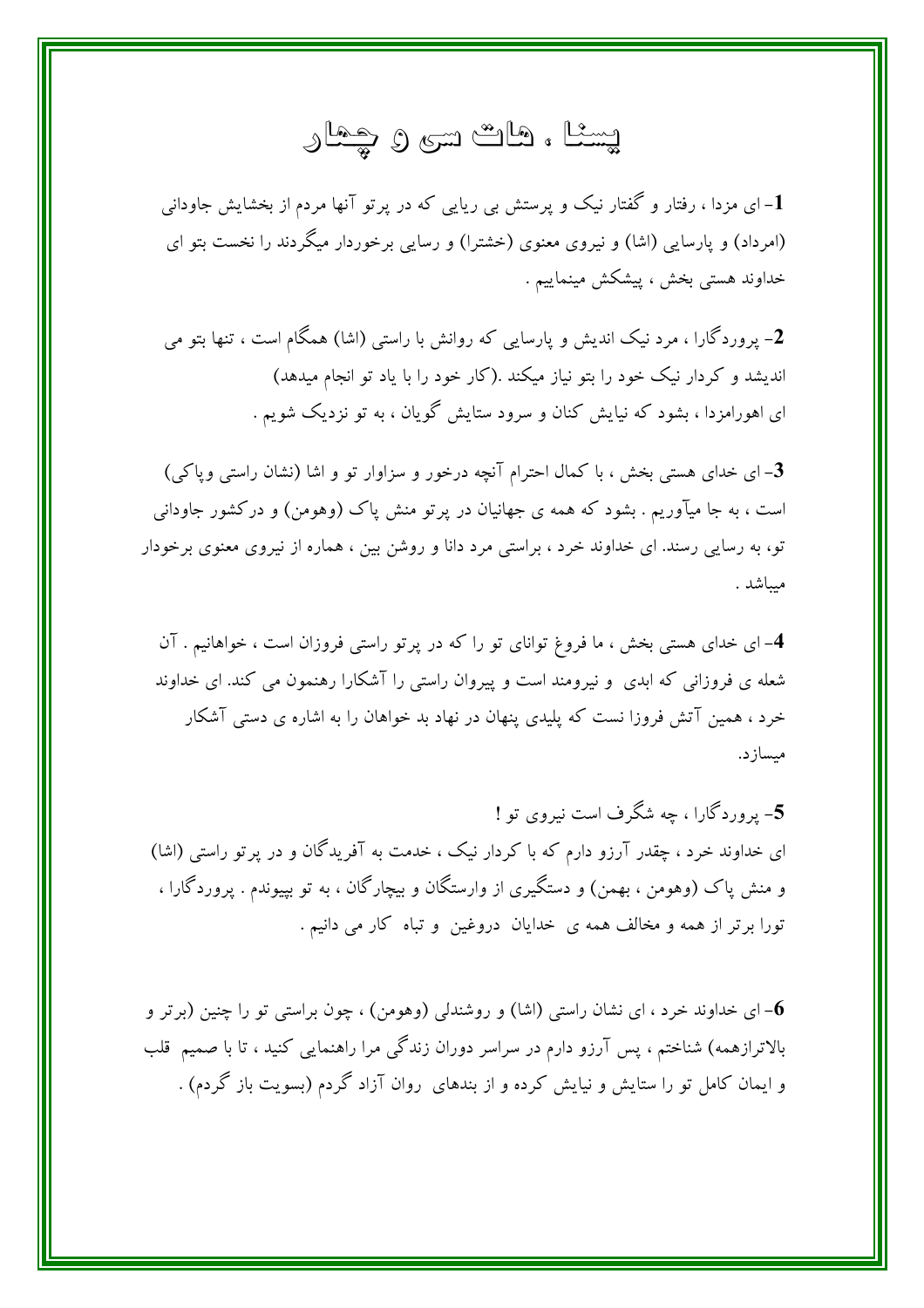7-ای مزدا ، کجایند ستایش گران با وفایی که در پر تو منش پاک (وهومن) و آگاهی ازآموزشهای پرارج آیین ، هنگام بدبختی و سختی از تو روی بر نتابند و با هوش و درایت آن آموزش ها را بکار بندند و در گسترش پیک مقدس تو (قانون اشا) بکوشند . یروردگارا ، کسی دیگر جزتو را نمی شناسم و خواستارم ما را در پرتو راستی یاور و پناه باشی.

8- براستی دروغ پرستان با کردار زشت خویش ما را هراسان سازند ، چونکه آنان تباهی و ویرانی بر مردم آورند و نیرومندانشان بر ناتوانان ستم روا دارند . ای خداوند خرد ، آنان به آیین پاک تو (قانون اشا) توجهی نکرده و همیشه از راستی رو گردانند و منش پاک از آنها گریزان است. (اشخاص پیرو منش نیک از دروغکاران گریزانند)

9- ای مزدا ، کسانی که با زشتکاری و پی خبری از منش پاک ، فروزگان سینتا آرمئیتی (عشق، ایمان ، فروتنی و مهرورزی) را که نزد بخردان گرامی است ، خوار شمرند ، از آنان راستی دور خواهد ماند ، چنانکه تبه کاران بی فرهنگ با تمایلات پلیدشان از ما دوری جویند .

مرد خردمند با آگاهی ازاینکه عشق وایمان به خدا (سینتا آرمئیتی) سرچشمه ی راستین اشا $\bm{10}$ (راستی) است ، گمراهان و زشتکاران را به پرورش منش پاک و انجام کار نیک و مهرورزی به دیگران ، اندرز خواهد داد .ای خداوند جان وخرد، سرانجام همه ی زشتکاران با آگاهی از راستی بسوي تو خواهند آمد .

11- پروردگارا ، دو بخشش : رسایی (هئورتات ، خورداد) و جاودانی (امرتات) ، مردم را بفروغ معنوی و روشن درونی خواهد رسانید . در پر تو نیروی اراده و یادشاهی بر خویش (خشترا) ، منش پاک (وهومن) ، راستی و پاکی (اشا) و عشق و ایمان به خدا (آرمئیتی)، زندگانی پایدار و نیروی معنوی افزایش خواهد یافت. ای خداوند خرد ، در پرتو این فروزگان ، بر دشمنان پیروزی توان ىافت .

12- یروردگارا ، کدامست آیین پیشرفت و چیست اراده ی تو ؟ چه نیایش و پرستشی سزاوار توست ؟ ای خداوند خرد ، آنرا آشکارا بما بنمای تا با پیروی از دستورات تو از پاداشی که نوید داده شده است ، بهره مند گردیم . پروردگارا ، در پرتو راستی (اشا) ، راه پاک منشی و خود شناسی را بما بیاموز .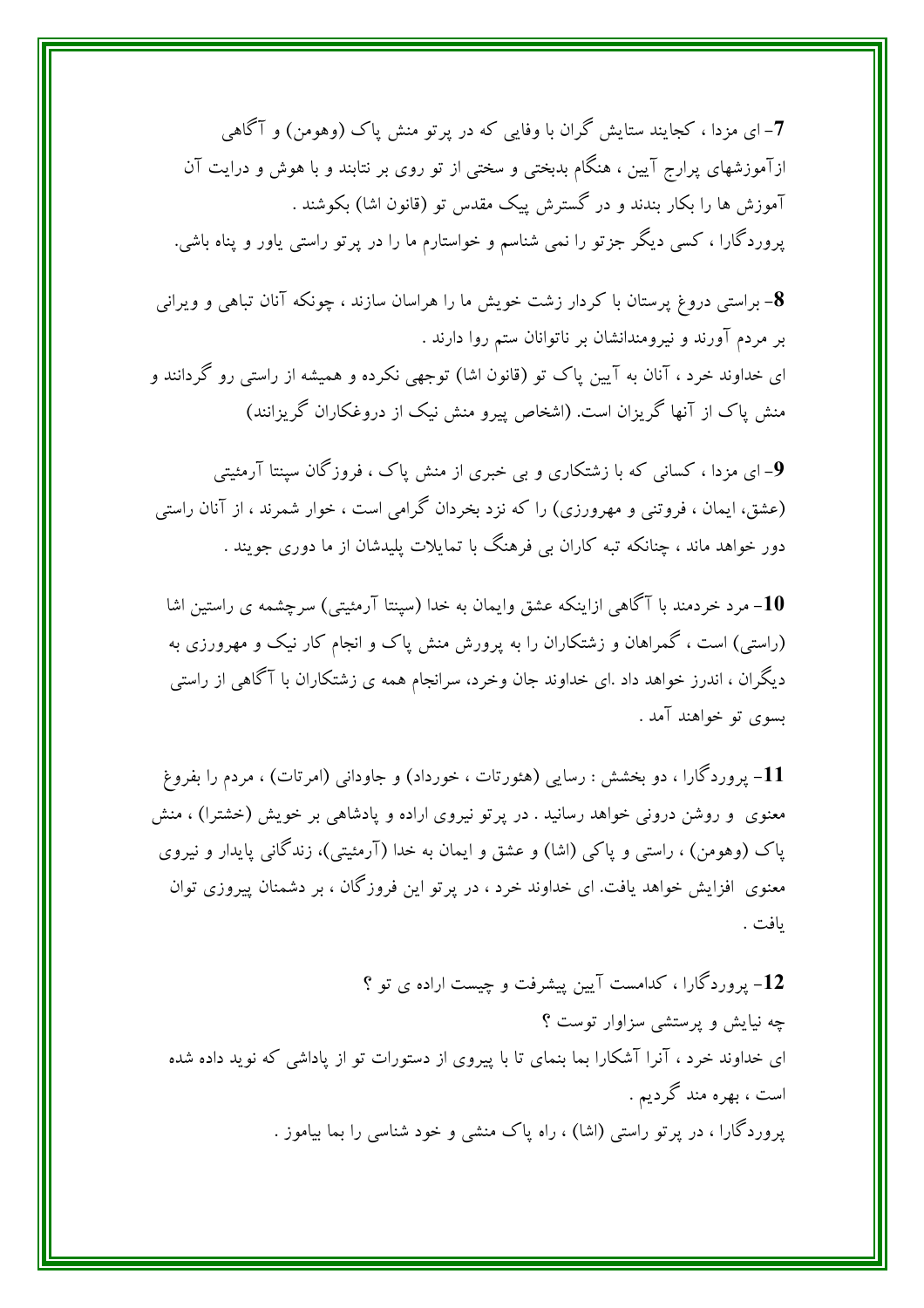13– ای خدای هستی بخش ، راهی که بمن نشان دادی ، راه نیک منشی است ، راهی که بر پایه ی آموزش های سوشیانت ها (سود رسانان و نجات دهندگان) قرار گرفته است . آموزشی که سفارش میکند هرکار نیکی که بمنظور انجام کار و در پرتو راستی انجام شود ، شادمانی ببار خواهد آورد ، آموزشی که انسان را به خرد و دانش راستین رهبری میکند و یاداش آن رسیدن به توست ، ای خداوند خرد .

14– ای خداوند خرد ، کسانی از آن یاداش گران بها که نوید داده شده ،به تن و جان بهره مند میشوند که کار را از روی خرد و منش یاک انجام دهند ، برای پیشرفت و آبادی جهان کوشش نمایند تا خواست خداوند هستی بخش را بر آورده سازند و در پرتو راستی و پاکی (اشا) ، در پیشرفت اراده ی الهی کوشا باشند .

15- ای خداوند خرد ، مرا از بهترین گفتار و کردار بیاگاهان تا در پر تو این آموزش با اندیــشه ای روشن و قلبی پاک ، ستایشت را بجای آورم .ای هستی بخش بزرگ ، با نیروی خویش چنــان ســاز که از یک زندگی نوین و سرشار از راستی بهره مند گردم .

# يسئا ، هات چمل و سه

1- مزدا اهورایی که فرمانروای مطلق است چنین مقرر فرموده : خوشبختی از آن کسی است که دیگران را خوشبخت سازد . یروردگارا ، برای استوار ماندن به آیین راستی ، از تو نیروی تن و روان را خواستارم . ای آرمئیتی (نشان ایمان و مهرورزی) ، آن پرتو ایزدی که یاداش زندگانی سراسر نیک منشی است، به من ارزانی دار .

2- براستی چنین کسی از بهترین بخشایش ایزدی برخوردار خواهد شد . کسی را که آرزوی روشندلی است و برای رسیدن به آن تلاش میکند ، ای مزدا ، در پرتو خرد پاک و آگاه خویش (وهومن) ، بدو روشنایی درون ارزانی دار . پروردگارا ، در پرتو اشا (قانون همیشگی راستی و پاکی) ما را از بینش و دانش که از بخشایش وهومن است برخوردار ساز تا در زندگی دراز از شادی و سرور بهره مند گردیم .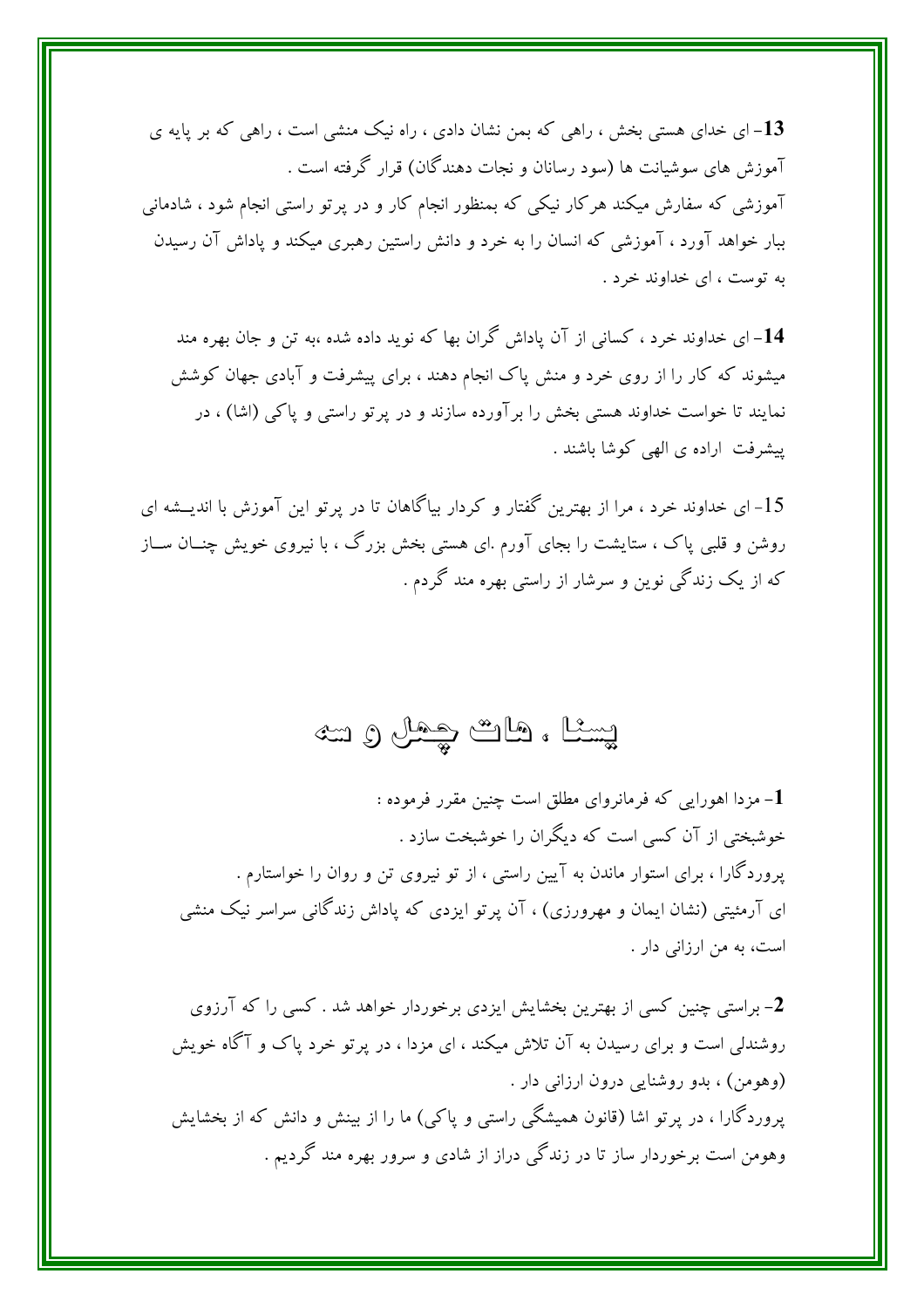3- براستی کسی از بهترین نیکی برخوردار خواهد شد که در جهان مادی راه راستی و خوشبختی بما آموزد و در جهان مبنوی ما را رستگار سازد. راهی که ما را به جهان راستی ، آنجا که بارگاه اهورا است ، رهبری کند . ای مزدا ، شیفتگان راستی و دلدادگان تو در پرتو خرد و پاکی ، سرانجام بتو خواهند پیوست و با تو یگانه خواهند بود .

4- ای مزدا ، هنگامی تو را نیرومند و پاک خواهم شناخت که در پرتو توانایی ات ، آرزوهای ما برآورده شود و خواهان راستی و دروغ ، هردو بپاداش و بادافره مقرر برسند ، آنگاه که فروغ تو در قلبم بدرخشد ، گرمی بخشد روانم و نیروی راستی را احساس کرده و اندیشه ی پاک با تمام توان به من روي خواهد آورد .

5– ای مزدا اهورا ؛ خداوند جان وخرد ، آنگاه تو را پاک شناختم که ترا سرآغازگر زندگی و ازلی یافتم ، زمانی که برای اندیشه و گفتار و کردار نیک پاداش معین فرمودی و در پرتو خرد و بینش خویش مقرر داشتی که بدی از برای بدان و نیکی از برای نیکان خواهد بود و این امر تا روز واپسین و پایان هستی ادامه خواهد داشت .

(در اینجا منظورازاینکه بدی برای بدیست و نیکی برای نیکی ، این نیست که گروهی از انسانها از نخست بد و گروهی نیک بدنیا آمده اند، بلکه این بدی و نیکی که اشاره شده تا روز وایسین همراه این دو گروه خواهد بود ، راهی است که خود اینان انتخاب کرده اند و تا آنکه از راه خویش بازنگردند ، پیوسته یا بدی و یا نیکی همراهشان خواهد بود .)

ای مزدا در آن زمان که خرد پاک تو ، خَشَترا و وهومن بسوی ما آیند ، آنگاه جهان هستی $\bf 6$ بسوی راستی و درستی پیشرفت خواهد کرد و فرشته ی آرمئیتی نور مهر و ایمان را در دل رادمردان روشن کرده و آنان را بسوی راستی رهبری خواهد نمود و هیچکس را یاری فریفتن پروردگار نماد خرد و دانش نخواهد بود .

7- آنگاه ای مزدا اهورا ، تو را پاک شناختم که اندیشه ی پاک به من روی آورد و پرسید : کیستی ؟ و از کدام خاندانی ؟ هنگام دودلی چه راهی را برخواهی گزید ؟ چه راهی را میشناسی که به سود برادران و نزدیکان و خودت باشد ؟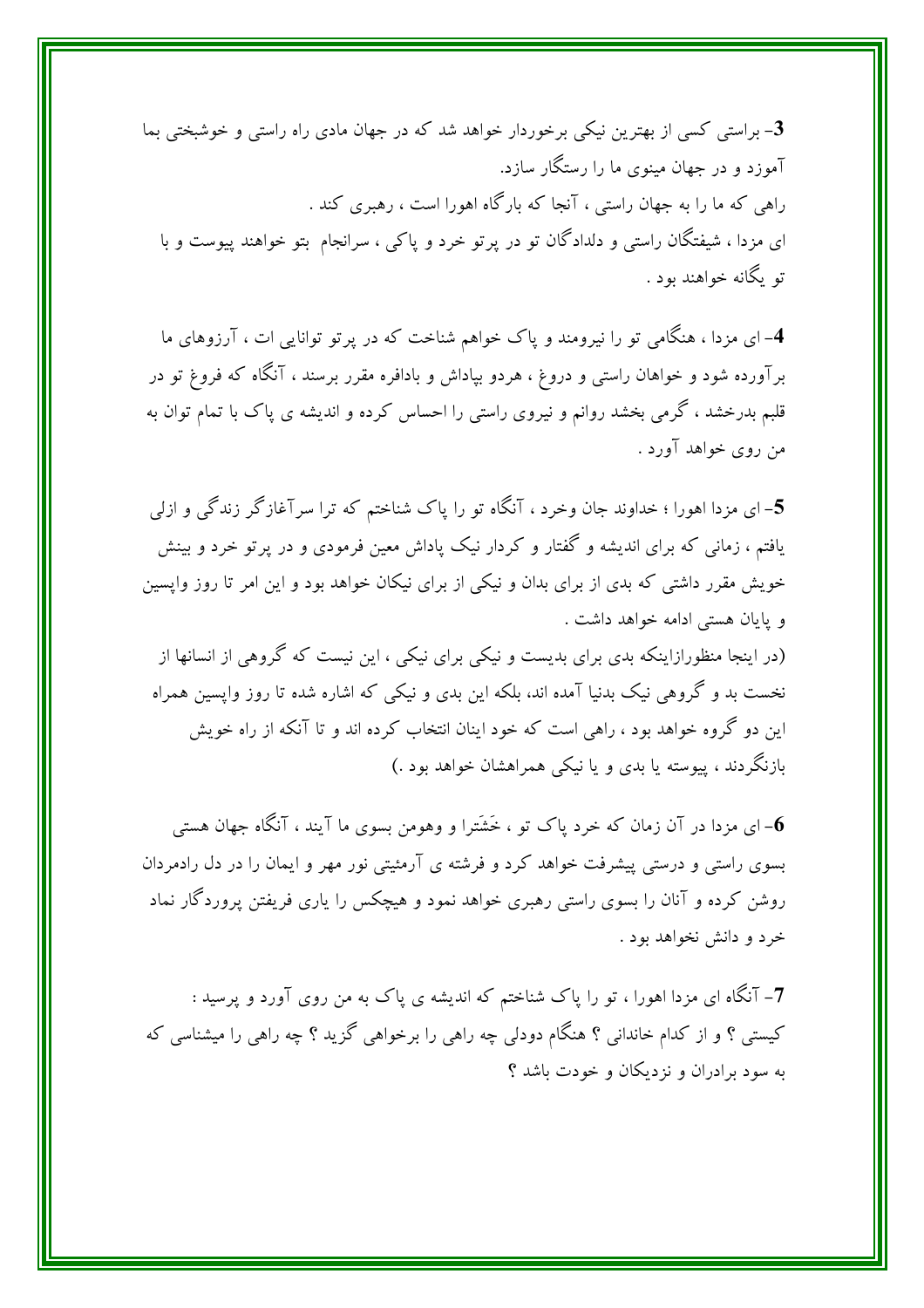8- آنگاه چنین پاسخ دادم : من زرتشت ، دشمن سرسخت دروغ و دروغگویان هستم و تا آنجا که مرا نیرو و توان است با آنها پیکار خواهم کرد ولی با تمام نیرو ، یاور نیکان و درستکاران خواهم بود. پروردگارا، بشود که ازنیروی بیکرانت برخوردارگردم و پیوسته ستایشگرو درودگوی تو باشم.

9– ای خداوند جان و خرد ، آنگاه ترا پاک شناختم که منش پاک بمن روی آورد و نور راستی و شناخت به قلبم راه یافت ، پرسیدم : چه کسی را خواستاری پیش ازهمه مورد پرستش و ستایش قرار دهم ؟ خود پاسخ دادم : تا زمانی که مرا نیرو و توان است فروغ تابناک تو را ای مزدا ، می ستایم و به آيين راستي دل خواهم بست .

10- پروردگارا ، مرا بسوی راستی و پاکبی که دلخواه و آرزوی من است رهبری کن تا با پیروی از آرمئیتی ، نشان ایمان و مهر ، برسایی برسم . پروردگارا ، اکنون ما را بیازمای تا ایمان خود را استوار سازیم .آزمایشهای تو چنان است که به انسان نیروی معنوی خواهد بخشید ، بویژه رهبرانی که از سوی تو ای مزدا الهام گرفته اند با نیرو و شهامت مردم را راهنمایی کرده و آنچه تو خواسته ای انجام خواهند داد .

11- ای خداوند جان و خرد ، آنگاه ترا پاک شناختم که منش پاک بمن روی آورد و در پرتو سخنان الهام بخش تو ، بینش یافتم ، هرچند که دریافتم ایجاد ایمان در دل مردم کاریست دشوار ، ولی پروردگارا ، من آنچه که از دیدگاه تو بهترین کار شناخته شده است را با کوشش و فدا کاری انجام خواهم داد .

12- آنگاه که بمن فرمودی : " با دانش تمام از راستی پیروی کن " سخنی گفتی که خواسته ی قلبی من بود ، من کوشش خواهم کرد تا فرشته ی سروش (ندای وجدان) را در درونم بیدار کرده ، قلبم را از پرتو ایزدی روشن سازم و به این حقیقت آگاهی پیدا کنم که به هرکس از گروه نیکان و بدان ، آنچه را سزاوار است از یاداش و بادافره ، داده خواهد شد .

13– ای خداوند جان و خرد ، آنگاه ترا پاک شناختم ، که منش پاک بمن روی آورد و نور راستی و شناخت به قلبم راه یافت . پروردگارا ، برای رسیدن به والاترین آرزوها و آمال خویش ، زندگی دراز بمن ارزانی دار ، آن چیزی که جز تو کسی دیگر را یارای بخشیدن نیست ، آن زندگانی آرزو شده که سرشار از خدمت به همنوع و کار و کوشش برای پیشرفت جهانیان بوده و به خَشَترای تو ىستگى دارد .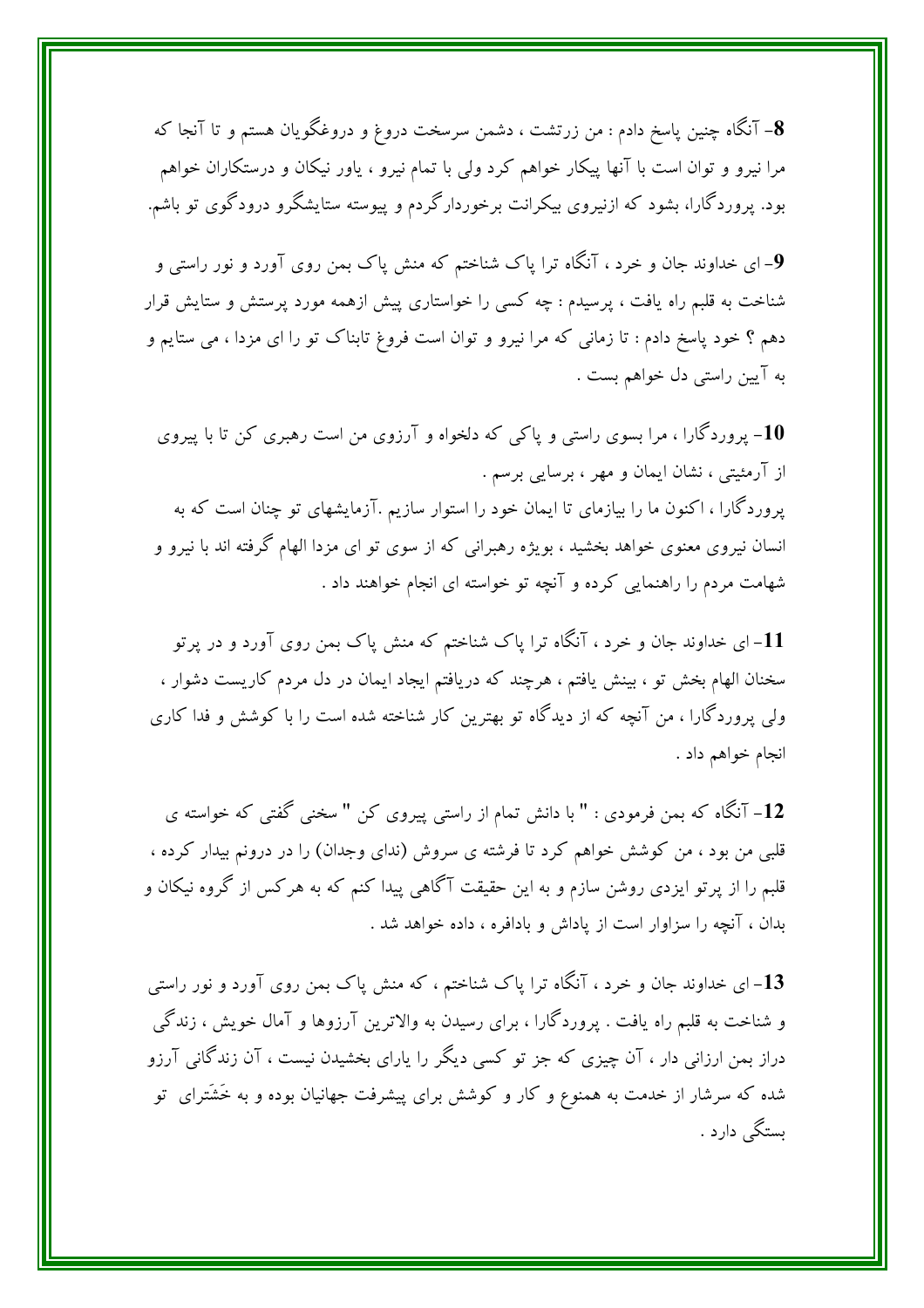14- ای مزدا ، بدان سان که مرد دلیر و توانا به دوست خویش مهربانی کرده و او را آرامش میبخشد ، تو نیز به پیروانم شادی افرون ببخش ؛ آن شادی و سروری که در پر تو راستی بدست آمده و در نیروی خشترا ی( شهریاری ) تو میباشد . پروردگارا ، من از آیین راستی و همه کسانی که پیام آور آسمانی ترا میسرایند ، پشتیبانی میکنم.

15– ای خداوند جان و خرد ، آنگاه ترا پاک شناختم که منش پاک بمن روی آورد و نور راستی و شناخت به قلبم راه یافت ، آنگاه دریافتم که اندیشه ی آرام و ژرف (سکوت و اندیشیدن)، بهترین راه بدست آوری دانش و بینش مینوی است وهیچ رهبری شایسته نیست با هواخواهان دروغ ، ازدر آشتی درآید ، زیرا آنان پرهیز کاران و درستکاران را ، پیوسته دشمن خود پندارند .

ای خداوند جان و خرد ، زرتشت برای خویش ، پاکترین خـرد را از بـرای راهنمــا برگزیــد . $16\,$ بسسشود کسسه راسسستی و درسسستی ، زنسسدگانی مسسادی مسسا را نیرومنسسد سسسازد . بشود که نیروی مینوی با نور ایمان و مهر، چون پرتو درخشان خورشـید ، زنــدگی ودلهــای مــا را روشن سازد . پروردگارا ، به کسانی که در پرتو منش پاک و خرد ، کاری انجام میدهنــد ، پــاداش بخش .

# پینا ، هاگ چمل و چمار

- ای هستی بخش یکتا ، با فروتنی از تو پرسشی دارم و خواستارم راستی را بر من آشکار سازی  $\bm{1}$ یرستش تو را چگونه باید بجای آورد ؟ ای مزدا ، دل من از مهر تو لبریز است ، بگذار کسی که تو را خوب میشناسد راه درست را بمن نشان دهد .پروردگارا ، بشود که دریر تو راستی و درستی ، ازیاری تو برخوردار گشته و دیده ی دلمان از نور یاک منشی و ژرف بینی روشن گردد .

2- ای هستی بخش یکتا ، پرسشی از تو دارم و خواستارم راستی را بر من آشکار سازی . سرچشمه ی بهترین و والاترین زندگی مینوی کدام است ؟ کسی که برای دست یافتن به آن تلاش میکند ، چه پاداشی خواهد یافت ؟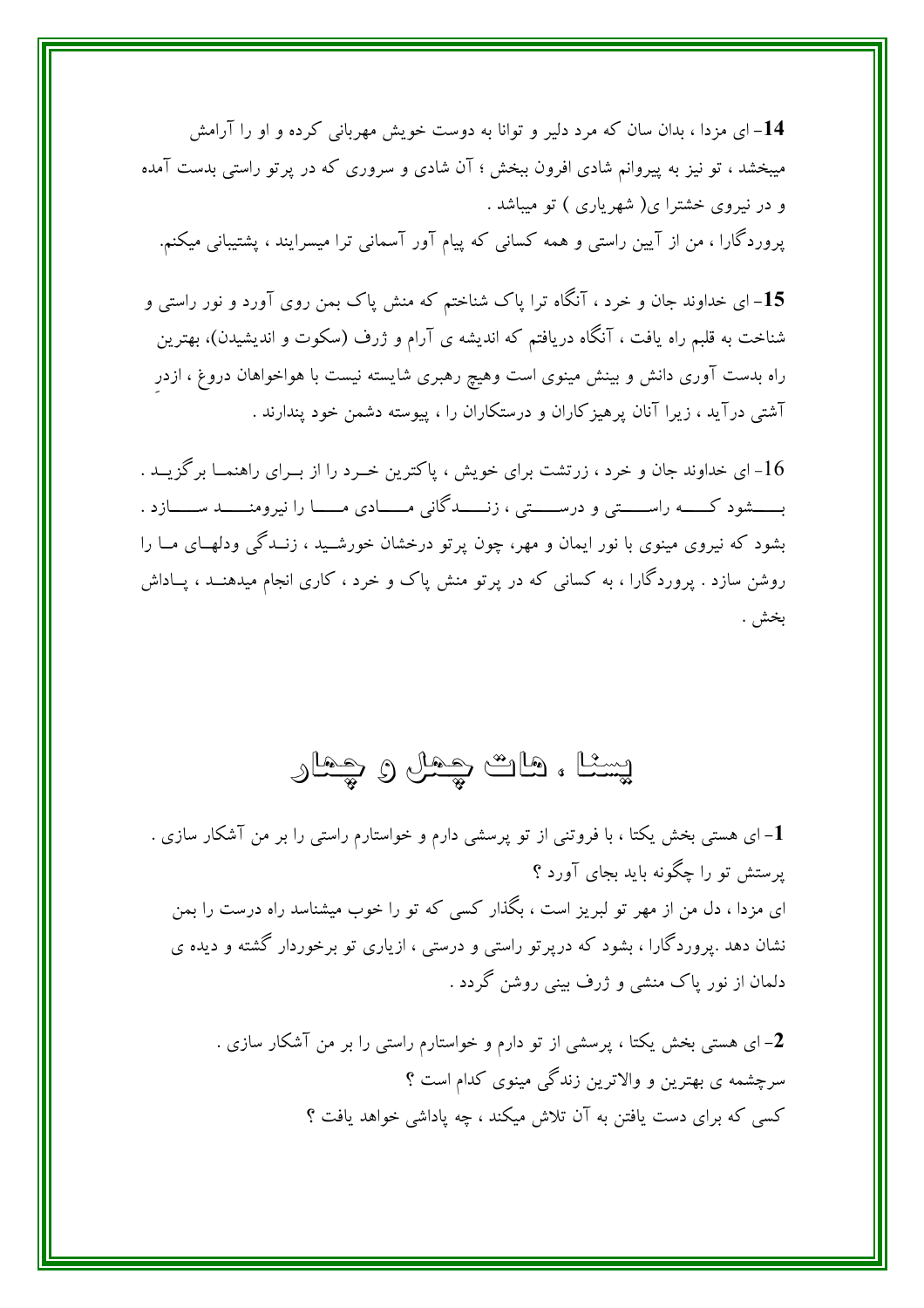ای مزدا ، اوست رهبر ما ، که در پرتو راستی و درستی پاک است ، او برگزیده ی نژاد بشر ، پاسدار مردم ، درمان بخش زندگی و یک دوست راستین و مینوی تمام است .

3– ای هستی بخش یکتا ، پرسشی از تو دارم و خواستارم راستی را بر من آشکار سازی . در روز ازل چه کسی آفریدگار و سرچشمه ی راستی بوده است ؟ چه کسی راه سیر خورشید و ستارگان را نشان داده است ؟ کیست آنکه ماه را گاهی افزایش و گاهی کاهش دهد ( بدر و هلال ماه ) ؟ ای مزدا ، من میخواهم از همه ی اینها و بسا چیزهای دیگر آگاهی یابم .

4- ای هستی بخش یکتا ، پرسشی از تو دارم و خواستارم راستی را بر من آشکار سازی . چه نیرویی زمین را در پایین و سیهر را در بالا نگه داشته است و فروافتادنش را بازمیدارد ؟ کیست آفریننده ی آب و گیاه ؟ کیست آنکه به باد، وزش و به تیره ابرباران زا، تندروی بخشید؟ ای مزدا ، کیست آفریننده و الهام بخش منش پاک ؟

5– ای هستی بخش یکتا ، پرسشی از تو دارم و خواستارم راستی را بر من آشکار سازی . آفریننده ی روشنایی و تاریکی کیست ؟ خواب و بیداری ، تاریکی و روشنی را چه کسی پدید آورد ؟ کیست پدیدآورنده ی بامداد و نیمروز و شب که مرد دانا را بانجام کار روزانه اش هشدارمیدهد؟

ای هستی بخش یکتا ، پرسشی از تو دارم و خواستارم راستی را بر من آشکار سازی . $\bf 6$ آیا آنچه راکه بیان خواهم کرد راستین است ؟ آيا آرمئيتي (ايمان به خدا) و اشا (راستي) در پرتو كار نيک افزايش خواهد يافت ؟ آیا در پرتو وهومن (منش پاک) ، خشترای (پادشاهی) ایزدی پدید خواهد آمد ؟ این جهان بارور و شادی بخش را برای چه کسی آفریدی ؟

7- ای هستی بخش یکتا ، پرسشی از تو دارم و خواستارم راستی را بر من آشکار سازی . چه کسی ایمان به خدا (آرمئیتی) و نیروی شهریاری (خشترا) را در ما آفرید ؟ چه کسی از روی خرد و فرزانگی ، مهر و گرامیداشت پدر را در دل پسر نهاد ؟ ای مزدا ، من میکوشم تا در پرتو خرد پاک ، تو را آفریننده ی همه چیز بدانم .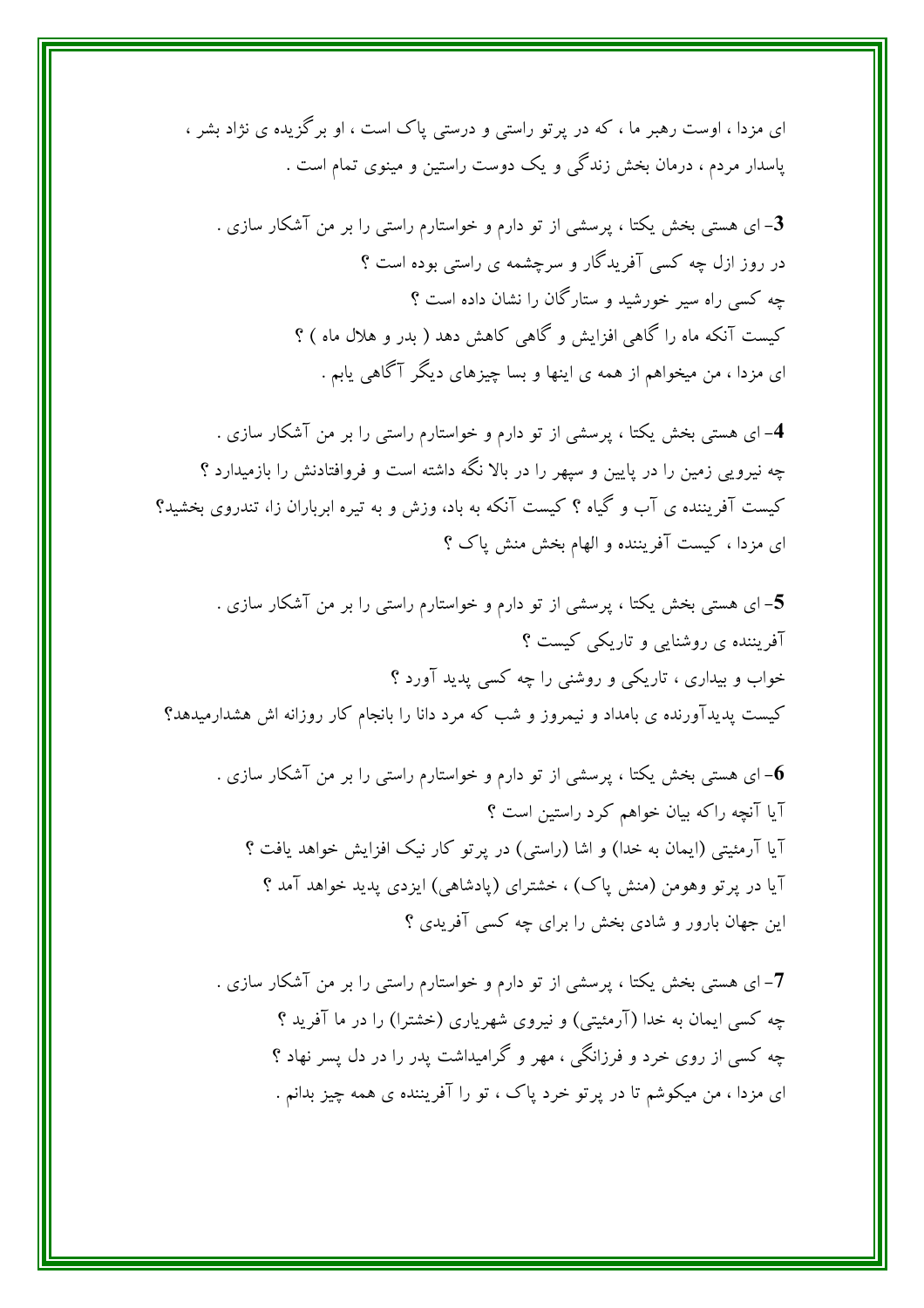8- ای هستی بخش یکتا ، پرسشی از تو دارم و خواستارم راستی را بر من آشکار سازی ، تا بتوانم ای مزدا ، در مورد آنچه از سوی تو الهام شده بیاندیشم .پروردگارا ، خواستارم در پرتو منش پاک ، آموزش های تو را درک کنم و در پرتو راستی و پاکی ، از رسایی در زندگی برخوردار گردم . پروردگارا، چگونه و با انجام چه نیکویی هایی روانم از شادی و آرامش بهره مند خواهد شد ؟

9- ای هستی بخش یکتا ، پرسشی از تو دارم و خواستارم راستی را بر من آشکار سازی . چگونه وجود خود را دربست در انجام خدمت پاک با تمام نیرو و توان ، نیاز تو کنم ؟ این حقیقت و راستی را دانش دین بمن بیاموزد .ای مزدا ، فدایی تو در پرتو راستی و منش پاک و خدمت به مردم با تمام نیرو ، سرانجام به جایگاه تو ، همانا بهشت خواهد رسید .

ای هستی بخش یکتا ، پرسشی از تو دارم و خواستارم راستی را بر من آشکار سازی . $\mathbf{10}$ پروردگارا ، کدام است آن دین و آیینی که برای مردم جهان بهترین است ؟ آیینی که با راستی همگام بوده و پیشرفت جهان را یاری میکند . پروردگارا ، آرمئیتی (نور ایمان) را در دلهای ما روشن ساز تا در پرتو آن ، کارهای ما بسوی راستی و درستی گرایش پیدا کند ، ای مزدا ، ما را راهنمایی کن تا بهترین خواست ً و آرزوی ً ما ، رسیدن به تو باشد .

ای هستی بخش یکتا ، پرسشی از تو دارم و خواستارم راستی را بر من آشکار سازی . $11\,$ چگونه ایمان به خدا و نرم خویی و مهر ورزی در دل کسانی که آیین تو را دریافته اند ، جای خواهد گرفت ؟پروردگارا ، میدانم که من برای انجام این کار بزرگ ، نخستین آموزگار برگزیده ی تو هستم ، بنابراین ، تنها ، کسانی که تو را فرمانبردارند از دوستان، و دیگران را دشمن خواهم شمر د .

ای هستی بخش یکتا ، پرسشی از تو دارم و خواستارم راستی را بر من آشکار سازی . $12\,$ به کدام یک روی آورم ، به راستی یا به دروگ ؟ (دروند ، دروغ) با هواخواهان دروغ که سیه کارند گفتگو کنم یا با کسانی که از بد کاران رنج میبرند ؟ آیا دروغ پرستانی که بخشایش گرانبهای تو را خوار میشمارند ، اندیشه و دل آنها را دروغ و زشتی فرا نگرفته است ؟

ای هستی بخش یکتا ، از تو پرسشی دارم و خواستارم راستی را بر من آشکار سازی . $\bf 13$ چگونه باید دیو دروغ را از خود برانیم ؟ پروردگارا ، چگونه از افراد بی دین و ایمان دوری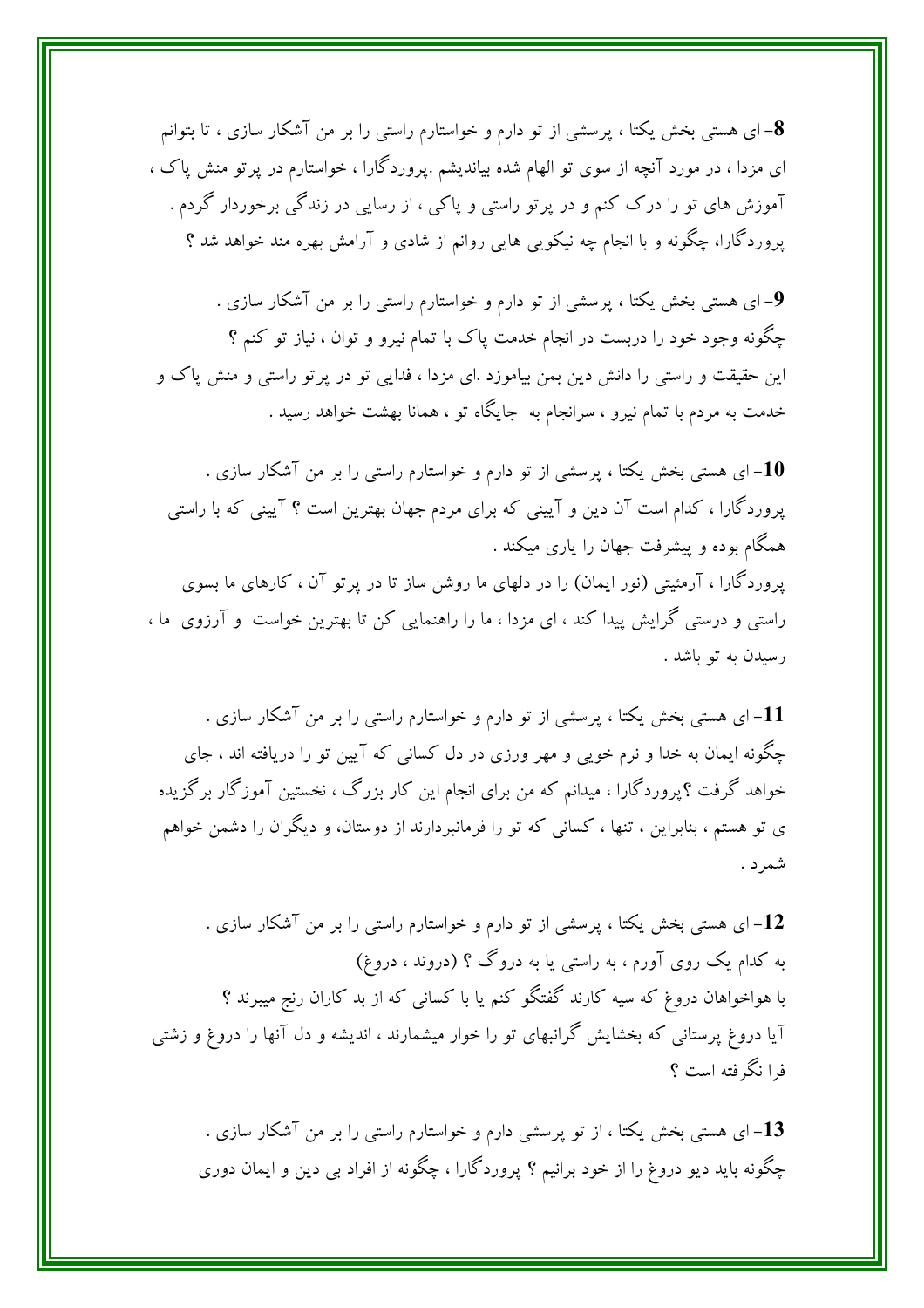گزینیم؟ از کسانیکه پیوند خود را با راستی و خرد گسسته و نسبت به منش نیک دلبستگی نشان نمیدهند و کوششی در راه گرایش به این فروزگان ویژه نمی نمایند .

14- ای هستی بخش یکتا ، از تو پرسشی دارم و خواستارم راستی را بر من آشکار سازی . چگونه باید دروغگو را به دست راستی سپرد تا با آموزش گفتار و مانترا (پیام اندیشه برانگیز) روانش از آلودگی پاک گردد ؟ تا بدین گونه ، شکستی سخت بر تباهکاران وارد کنیم و فریب و نفرت آنها را از بین برده و بی اثر سازیم.

15– ای هستی بخش یکتا ، از تو پرسشی دارم و خواستارم تا راستی را بر من آشکار سازی . پروردگارا ، تو توانا هستی تا در پرتو اشا ، مرا از گزند فریبکاران نگه داری فرمایی ، هنگامیکه دو سپاه نیک و بد به هم میرسند و هر دو از تو یاری میخواهند ، آنگاه ای مزدا ، برابر قانون ایزدی (اَشا) کدام یک از دو گروه و در کجا ، از فیروزی برخوردار خواهند شد ؟

ای هستی بخش یکتا ، از تو پرسشی دارم و خواستارم راستی را بر من آشکار سازی . $\mathbf{16}$ کیست آن شخص دلیر و فیروزمندی که در پرتو آموزشهای ایزدی ، ما را پناه بخشد ؟ آن رهبر دانا و درمان بخش زندگی را بمن نشان ده و او را با سروش (فرمانبرداری ایزدی) و وهومن (منش پاک) برخوردار ساز و این دو بخشش بزرگ را بهرکسی که دوست داری ارزانی فرما.

17- ای هستی بخش یکتا ، از تو پرسشی دارم و خواستارم راستی را بر من آشکار سازی . چگونه با راهنمایی تو به آرمان خویش که پیوستن به تو و یکی شدن با یار است ، دست میابم ؟ چه هنگام با گفتار شیوا و در پرتو اشا و مانترا (گفتار خرد برانگیز) که بهترین راهنما است ، مردم را بسوی رسایی (خورداد) و جاودانگی (اَمرداد) رهبری خواهم کرد ؟

18– ای هستی بخش یکتا ، از تو پرسشی دارم و خواستارم راستی را بر من آشکار سازی . چگونه در پرتو اشا ، پاداش دلخواه که همانا چیرگی بر ده مادیان (حواس ده گانه ی : بینایی ، شنوایی ، چشایی ، بویایی ، لمس کردن ، توانایی ، پویایی و کارآیی) با نیروی اسب (اندیشه) و اشتر(روشنایی) است ، بدست خواهم آورد ؟ چه هنگام از خورداد (رسایی) و اَمرداد (جاودانگی) برخوردار خواهم شد تا هر دو بخشش را برای رستگاری ، به مردم جهان نیار گردانم ؟

19– ای هستی بخش یکتا ، از تو پرسشی دارم و خواستارم راستی را بر من آشکار سازی . هنگامیکه نیازمندی با سخنانی راستین ، بجای یاری از توانگران ، پاسخ سرد میشنود ، چه سزایی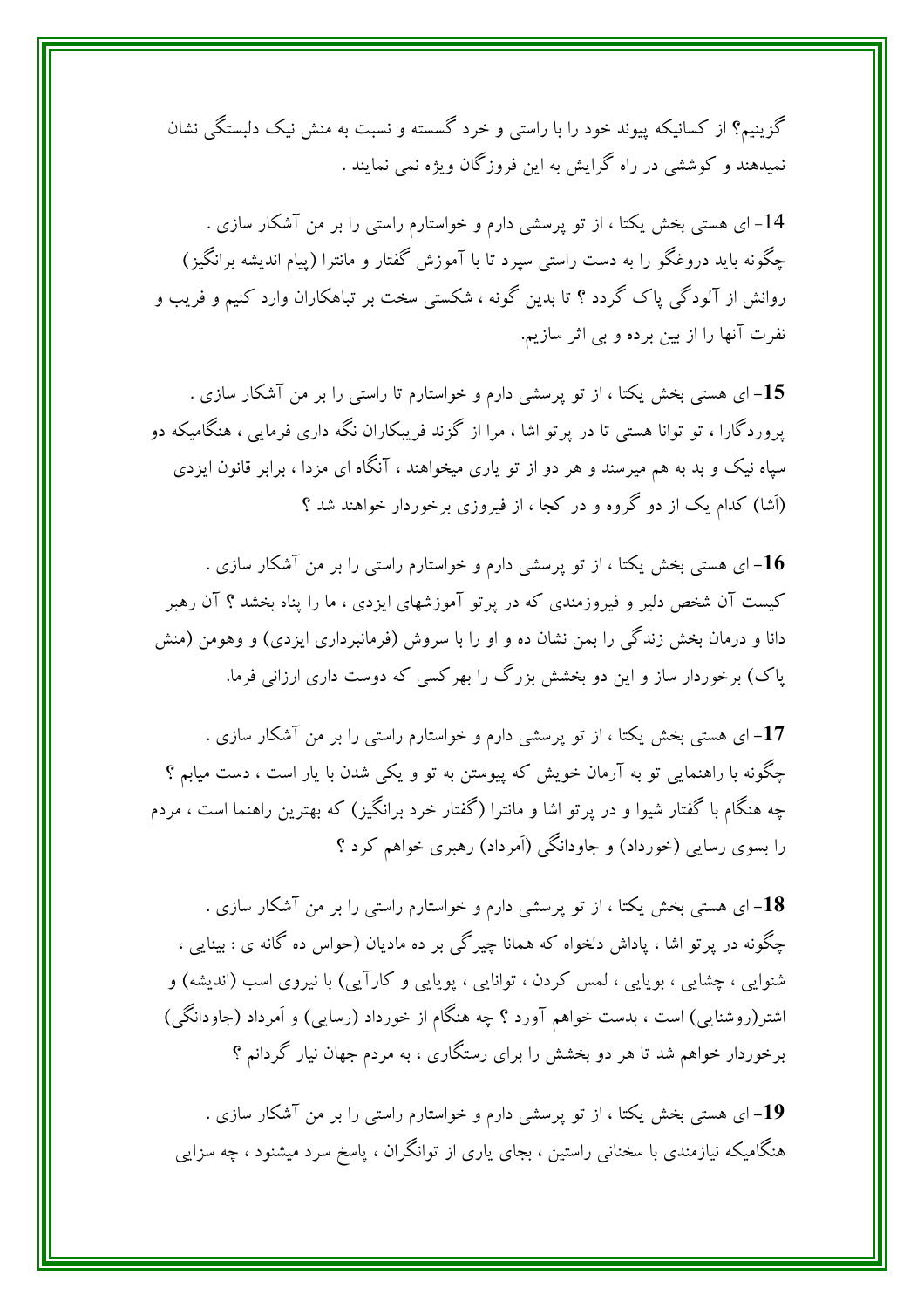برای این کوتاه کاران میباشد ؟ من از بادافره ای که براساس آیین ایزدی در انجام به آنها میرسد ، آگاهم .

.<br>20- ای مزدا ، از تو میپرسم چگونه است که دیوان از شهریاران نیک باشند ؟ کــسانی کــه بــرای آمال و هوس های خود خواهانه ی خویش ، میجنگند و با پــاری کَرَپَــان و کاویــان و اوســیخش ، جهان را به ناله و فغان در می آورند .آیا اینان هیچگاه کوشش خواهند کرد تــا در پرتــو راســتی و درستی ، جهان را آباد کرده و به پیش برده ، آشتی و آرامش را بریا سازند و گسترش دهند ؟

# يسئا ، هات چمل و ڀنٽج

1- ای کسانی که از دور و نزدیک برای آگاه شدن آمده اید ، من در این هنگام برایتان سخن خواهم گفت ، گوش فرا دهید و بشنوید راستی های روشنی را که به شما می آموزم ، با دقت بیاد بسپارید ، مبادا بار دیگر ، آموزگار بد خواه زندگی مردم را تباه سازد و دروغ پرست با کج آموزی خويش ، شما (مردم) را گمراه نمايد .

خواهم گفت ؛ از این دو گوهر آن یکی که پاک بود به همزاد خویش ، گوهر پلید ، چنین گفت : هیچگاه اندیشه ، آموزش ، اراده ، ایمان ، گفتار ، کردار و وجدان ما با یکدیگر سازش نداشته.

3- در این هنگام ، از راستی ها و اساس آیین زندگی آن چنان که هستی بخش دانا بمن آموخته ، سخن خواهم گفت .آنان که گفتار اندیشه برانگیز مزدا را به کار نبندند ، و چنان که من آموخته ام پیروی نکنند ، انجام و پایان زندگی آنان ، آه و افسوس و پشیمانی خواهد بود .

4- در این هنگام ، از بهترین آرزوی زندگی سخن خواهم گفت و آن راستی ای را که در پرتو اشا دریافته ام بیان خواهم داشت ؛ آن این است که آیین زندگی در پرتو راستی را ، مزدا ، خدای یکتا و دانا بریا نمود ، پروردگاری که بسان یدری ، سرچشمه ی منش نیک و کار است و ایمان و مهر، دختر نیکوکار او بشمار رود .هستی بخش یکتا و از همه چیز آگاه را ، فریفتن نتوان .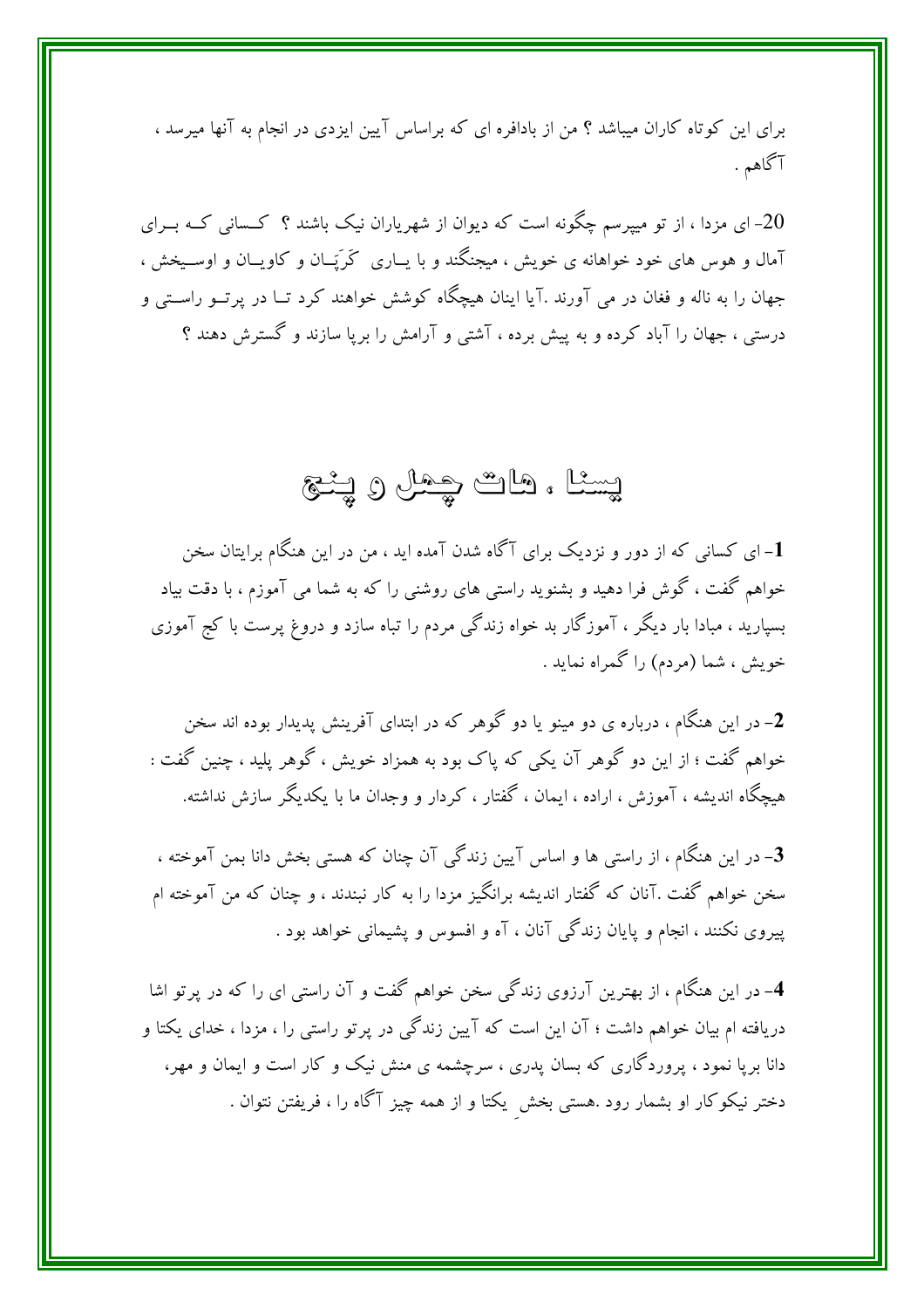5– در این هنگام ، سخنانی خواهم گفت که از سوی پروردگار بمن رسیده است ، سخنانی که شنیدن و به کار بستن آنها در زندگی برای مردم بهترین است . کسانیکه این آموزش ها را با جان و دل پذیرا شده و فرمان برند ، ازبخشش رسایی و جاودانگی (خورداد و اَمرداد) برخوردار خواهند شد. اندیشه ی نیک ، آنها را بانجام کار نیک رهنمون خواهد کرد و سرانجام ، بدیدار اهورا مزدا و همانا روشنايي خواهند رسيد .

در این هنگام ، از کسی که برتر از همه است سخن خواهم گفت . با راستی و یاکی ، سَرور دانا $\bullet$ و پرتوهایش را می ستاییم و آرزو داریم هستی بخش یکتا در پرتو خرد پاک خویش ، نیایش ما را بشنود . بشود که در پرتو منش پاک و مهر و ایمان به او دست یابیم . پروردگارا ، در پرتو خرد ، مرا بسوی روشنایی راستین (آنچه بهترین است) رهبری فرما .

7- همه ، رستگاری را از او خواهانند ، چه آنانکه زنده اند و چه کسانیکه از جهان رفته و یا به جهان خواهند آمد . روان فرد یارسا و درست کار ، کامروا گشته و از بخشش جاودانگی برخودار خواهد شد ولی هواخواه دروغ در درد و رنج به سر خواهند برد . این آیین و قانون را ، هستی بخش دانا و یکتا ، از روی توانایی و شهریاری (خشترای) خویش بریا نموده است .

8- چون اهورا مزدا را با دیده ی دل دیده ام ، کوشش خواهم کرد با سرودهای ستایش ، توجهش را بسوی خود گردانم و از آنجا که با اندیشه و گفتار و کردار نیک و در پرتو راستی و درستی دریافته ام که اهورا مزدا ، هستی بخش دانا و پروردگار یکتا است ، بنابراین نیایش ها و ستایش خود را به بارگاه پاکش نیاز میکنیم .

9- مهر و بخشایش پروردگار و وهومن (منش پاک) را خواستارم (اهورا مزدا را با منش پاک خشنود میسازیم) ، چونکه ، به خواست و اراده ی پروردگار شادی و رنج ، هر دو برای ما آفریده شده است . بشود که هستی بخش دانا در پرتو توانایی خویش (خشترا) نیروی کارکردن را بما ارزانی فرماید تا با منش پاک ، مردم را بسوی راستی پیشرفت دهیم .

10- با درود و ستایش از روی دل و نیاز و ایمانی یاک ، او را بزرگ خواهیم داشت ، کسی که در یرتو نیروی خویش ، هستی بخش دانا و یکتا و آفریدگار هر دو جهان نامیده شده است ، یروردگاری که در پرتو قانون ازلی (آشا) و اندیشه ی رسا (وهومن) و شهریاری (خشترا) به مردم جهان ، رسایی و جاودانگی (خورداد و اَمرداد) نوید داده است و آنها را به برخورداری از نیروی تن و پایداری روان امیدوار ساخته است .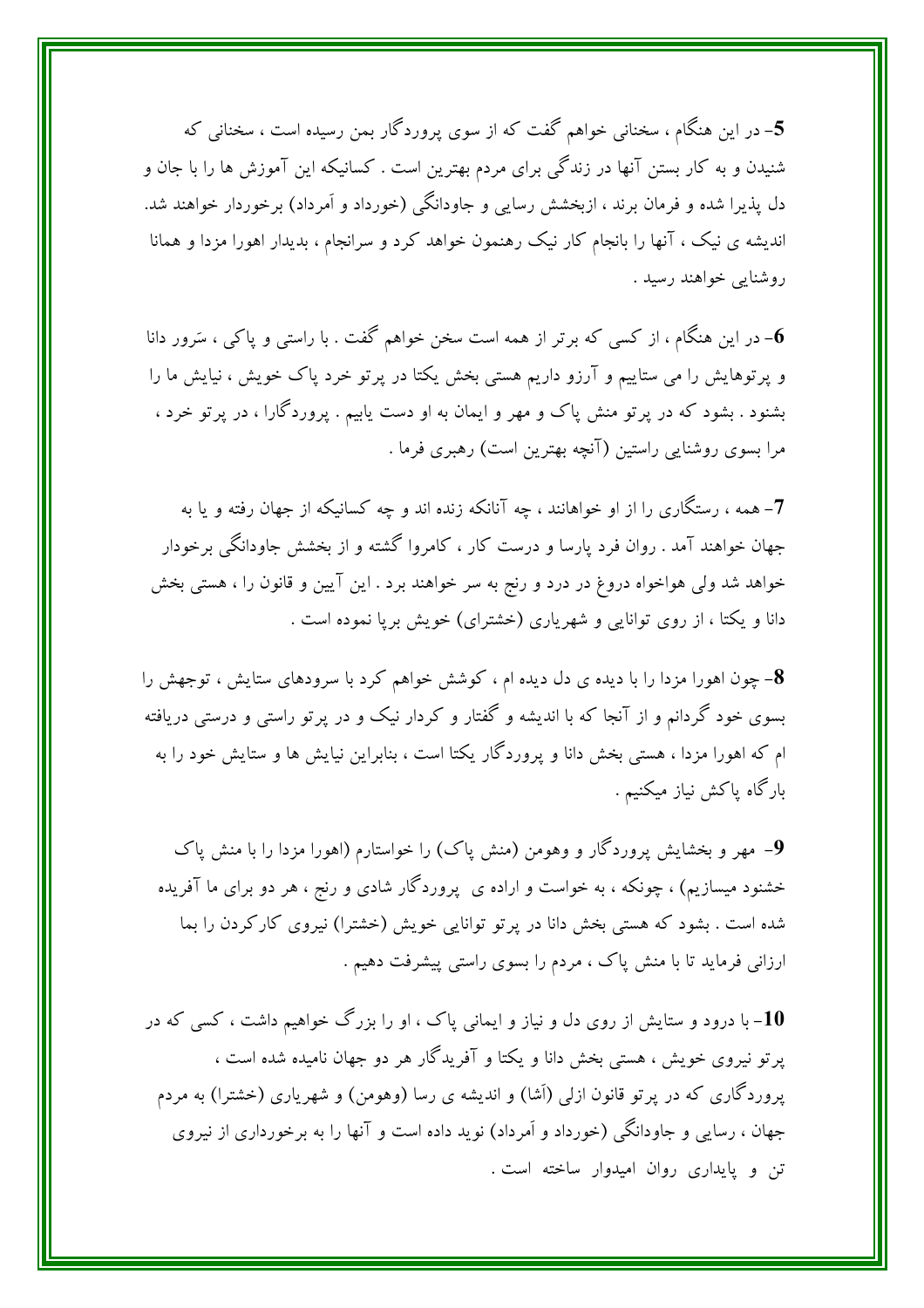11- کسانیکه با دیو یسنان (دروغ پرستان) و هواخواهان آنها دشمنی ورزند و همچنین کسانیکه نام پروردگار را به نیکی یاد کرده و سوشیانت های دانا و یاور دین راستین را گرامــی میدارنــد ، مــزدا اهورا ، با آنان چون دوستی نزدیک و برادر و یدری مهربان خواهد بود و راهشان از کسانیکه یکتــا اهورا را خوار شمارند و از او به زشتی یاد کنند ، جدا خواهد بود .

### يسئا ، هات چمل و شش

- به کدام سرزمین روی آورم ؟ به کجا رفته و پناه جویم ؟ خویشانم را از من دور کرده اند و دوستانم از من روی گرداندند ، از همکارانم کسی مرا خرسند نمیسازد و فرمانروایان کشور نیز همگی به دروغ گرایش یافته اند . ای هستی بخش بزرگ ، چگونه خواهم توانست تو را خشنود سازم ؟

- ای مزدا ، من از ناتوانی و تنگدستی خود آگاهم ، زیرا توانم کم و یارانم اندکند . ای هستی بخش یکتا ، روی بدرگاه تو می آورم و خواهان آن مهری هستم که دلداده ای از دلبر خویش خواهد (مهری که دوستی به دوستی روا میدارد) .پروردگارا ، در پرتو اشا و راستی ، مرا ازنیروی نیک اندیشی و مهر برخوردار ساز .

3– ای مزدا ، چه هنگام سپیده دم نیک بختی بدر خواهد آمد و مردم جهان بسوی راستی و پاکی روي خواهند آورد ؟ چه هنگام نجات دهندگان بشر(سوشیانت ها) با اندیشه وآموزشهای بخردانه ی خود مردم را رهبری خواهند کرد ؟ وهومن ، نشان منش پاک ، به چه کسی گرایش پیدا خواهد کرد ؟ ای هستی بخش ، من تنها آیین تو را و تنها تو را آموزگار و سَرور خود برگزیده ام .

4- هواخواهان دروغ کوشش دارند تا پارسایان و راستان را از پیشرفت بسوی آرمان های پاک خویش ، که همانا راستی و درستی و آبادانی شهر و کشور است ، بازدارند ، آنها با کردار دشمن گونه ی خویش ، به زشتی و تباهکاری شناخته شده اند . ای مزدا ، کسی که با تمام نیرو و از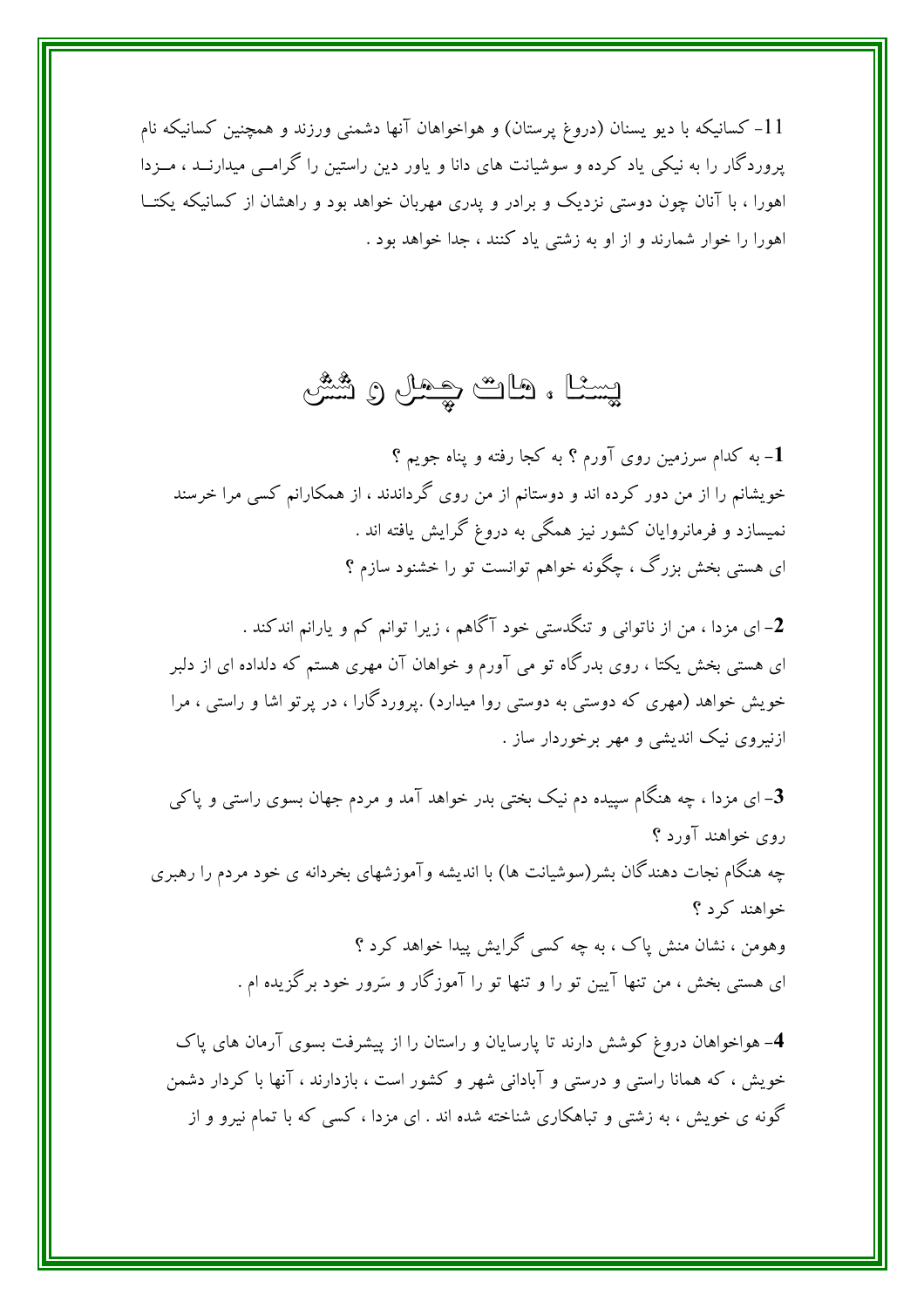روی جان بر هواخواهان دروغ پیکار کند ، او جهان آفرینش را براه خرد و دانش راستین رهبری خواهد کر د .

5- مرد دانا و توانایی که یا بنا به دستور ایزدی و یا از روی مهر و وجدان انسانی ، خواستاران یاری رسانی – خواه از پیروان راستی ، خواه از پیروان دروغ – را بگرمی پذیرا شود ، او پیرو اشا بوده و زندگیش سرشار از راستی و درستی میباشد . ای هستی بخش دانا ، چنین کسی ، بخردی است که با نیروی دانش خود ، گمراه را از تباهی و گزند رهانیده و او را به خود شناسی و اتکای به خود رهبري خواهد کرد .

هرگاه مرد توانا ، تبه کاری را که برای یاری بسوی او آمده ، راهنمایی نکند ، بدام فریب $\bf 6$ هواخواهان دروغ خواهد افتاد .كسى كه براى هواخواهان دروغ آرزوى فيروزى كند و بدانها يارى بخشد ، از هواخواهان دروغ بشمار خواهد رفت و كسى كه درست كرداران را دوست داشته ، بدانها ارج نهد ، از پارسایان و راستان خواهد بود . ای هستی بخش یکتا ، تو این آیین و قانون ازلی را از روز هستی یافتن انسان بر پا نمودی .

7- هنگامیکه هواخواه دروغ و جدایی اراده ی آزار من کند ، ای مزدا ، جز فروغ تو (آذر) و اندیشه ی بتو ، چه کسی از من پشتیبانی خواهد کرد ؟ هنگامیکه این دو فروزه در نهاد ما بیدار شده و با هم کار کنند ، ای هستی بخش ، آیین راستی به بالاترین جایگاه خود خواهد رسید . پروردگارا ، راستی را بر من آشکار ساز و وجدانم را به این آیین ، آگاه و بیدار ساز .

**8**–کسی که اندیشه ی آسیب رساندن به هستی جهان را در سر پروراند ، از کردارهای زشت او آسیبی بمن نخواهد رسید و کردارهای دشمنانه ی او بخودش بر خواهد گشت واین کردارها ، او را از رسیدن به زندگی نیک باز خواهد داشت . ای مزدا ، خشم و دشمنی به هیچ روی او را از چنین زندگی بدی نگاه نخواهد داشت .

9- کیست آن رادمرد بزرگ و نخستین آموزگاری که بما آموخت تنها تو را، ای پروردگار، شایسته ترین برای ستایش بشناسیم و تو را داور پاک کردارها و سرور راستی بدانیم ؟ پروردگارا ، ما کوشش خواهیم کرد که در پرتو اندیشه ی پاک ، از قانون ازلی و ابدی اشا پرده برداشته و ازآنچه که آفریننده ی جهان از آیین راستی آشکار کرده است ، آگاهی یابیم .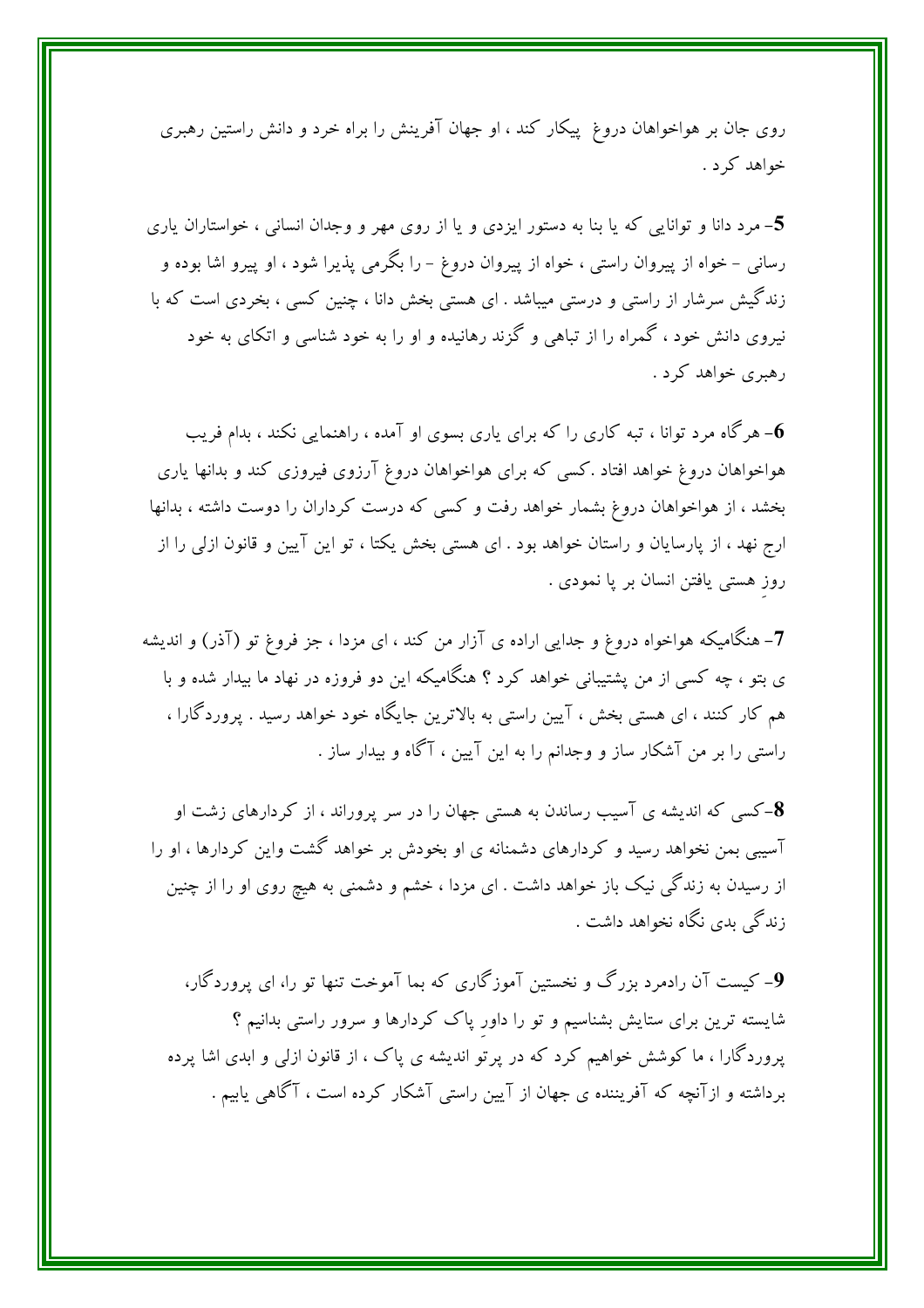ای هستی بخش دانا ، از مرد و زن ، هر کس در این جهان آنچه را که تو بهترین دانسته ای $\bm{10}$ بجای آورد، در پر تو اندیشه نیک ، از یاداش اً شا و خَشَترا (راستی و توانایی مینوی) برخوردار خواهد شد .پروردگارا ، من به آنان خواهم آموخت که تنها ترا پرستش کنند و هنگام گذر کردن از پل چینوَت ، آنان را راهنمایی خواهم کرد .

11– کاوی ها و کرپن ها (پیشوایان و پیروان دروغ)، با پیوستن به یکدیگر میکوشند تا با کردار زشت و سیاه خود زندگانی مردم را تباه سازند ، ولی هنگامی که به نزدیک پل چینوت رسند ، روان و ً وجدان خودشان برآنان خواهد خروشید و برای همیشه در سرای دروغ زندگی خواهند کرد .

12- هنگامیکه خویشان و نوادگان نیرومند ، فَریانَه ی تورانی، به آیین راستی گروند و با آرمئیتی (عشق و ایمان) در آباد کردن جهان و پیشرفت زندگی مردم بکوشند ، آنگاه ، فریانه، در پرتو منش پاک آنها را به هم پیوند خواهد داد و آیین مزدایی که نوید بخش رستگاری و خوشبختی است را بر آنها آشکار خواهد کرد .

13- کسی که زرتشت اسپنتمان را در انجام کارهایش یاری کرده و وی را خشنود سازد ، به درستکاری شناخته خواهد شد ، هستی بخش دانا و یکتا به چنین کسی بهترین زندگی را خواهد بخشید و پیرامون او را از مهر و منش پاک سرشار خواهد کرد . پروردگارا ، او را همگام با اشا و هواخواه راستي خواهيم شناخت .

14-ای زرتشت ، کیست دوست درستکردار تو که هواخواه راستی است ؟ کیست آنکه از برای گسترش نیکنامی انجمن مغان کوشش خواهد کرد ؟ این کس ، همانا، گشتاسب کیانی ، شاهنشاه دلیر است . ای هستی بخش دانا ، پیام برخاسته از اندیشه ی پاک تو را بمردم خواهم آموخت تا شایسته ی بارگاه تو گردند ؛ که همانا فردوس باشد .

15– ای فرزندان، هیچَدَسپ اسپنتمان، (پنجمین کس از پشت اسپنتمان) ، در این هنگام بشما چیزی را خواهم آموخت که شنیدن آن برای شما بهترین اندرز خواهد بود و شما در پرتو آن دانا را از نادان باز خواهید شناخت ، همچنین شما در پرتو کردار نیک خود ، به اشا (راستی) که آیین بنیادین اهورا است (قانون ازلی و ابدی ای که اهورا برپا ساخته) ، دست خواهید یافت .

ای، فرشوشترهوُگوَ ، با دینداران و پیروان خود که ما هر دو برای آنان خواستار پیشرفت و $\bf 16$ فروغ جاودان هستیم ، بدانجایی رو که راستی و مهر و پارسایی (اشا و آرمئیتی) بهم پیوسته اند و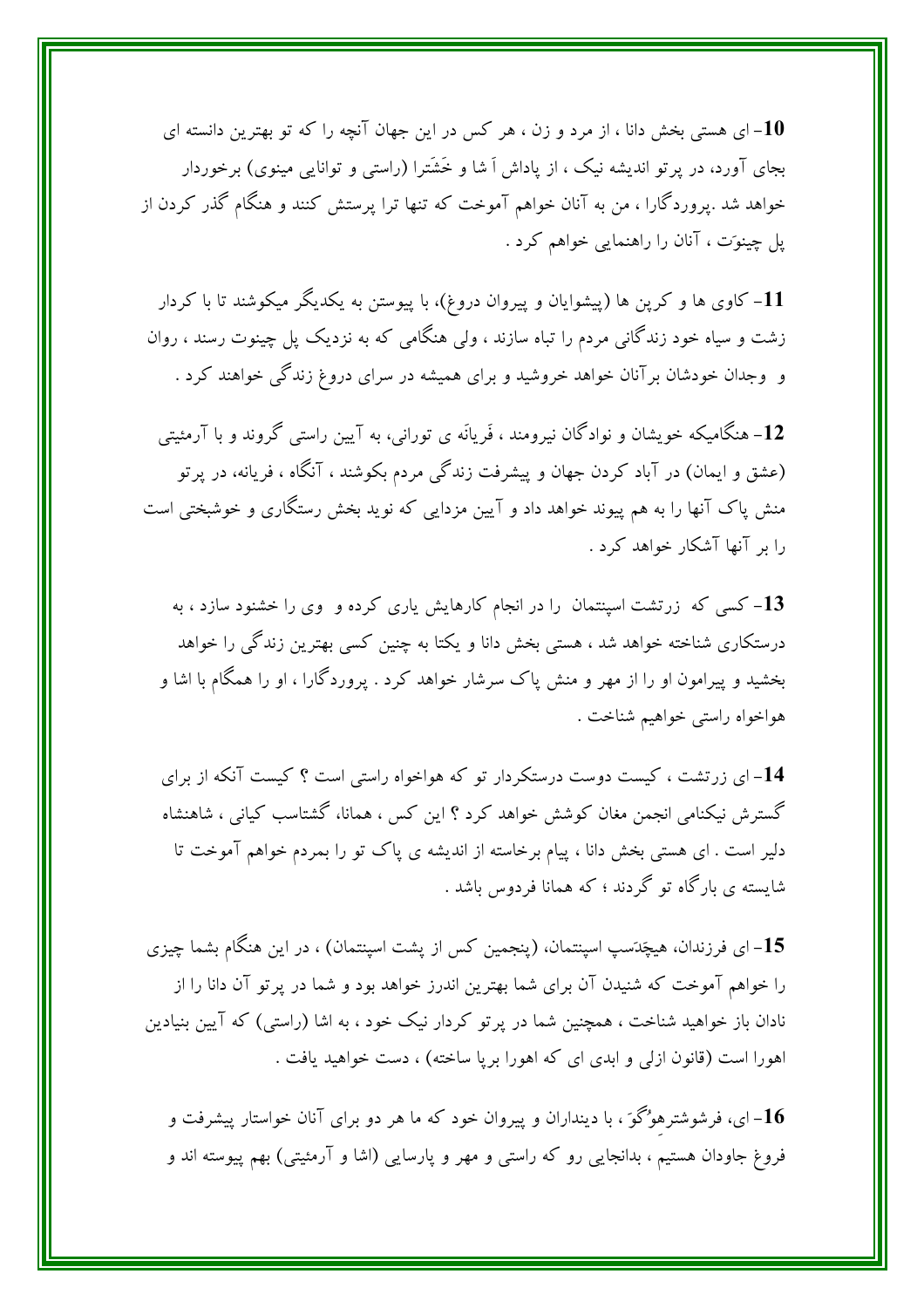منش پاک و نیروی مینوی شهریاری (وهومن و خَشَتر) فرمان میرانند ؛ آنجایی که شکوه و بزرگی اهورا مزدا (هستي بخش داناي توانا) نمايان است .

17– ای جاماسب هوُگوَ ی دانا ، این را بیاموز که جنبش و کار بر بیکاری برتری دارد ، پس با وجدان بیدار و با کار و کوشش ، او را پرستش نما ، آن هستی بخش دانا و توانایی را که در پرتو اشا (قانون ازلی و ابدی حاکم بر جهان) دانا را از نادان جدا میکند ، آنی که بر پا دارنده ی این جهان است .

18– بهترین چیزها را بکسی نوید میدهم که با جان و دل مرا در کارم یاری کند (آنکه بمن بپیوندد ، من برای او بهترین هستم) و در پرتو وهومَنَ (پندار نیک) به چنین کسی بخشایش و مهر خود را نثار میدارم ، ولی کسی که با من دشمنی ورزد ، با او دشمن خواهم بود . ای هستی بخش دانا ، در پرتو راستی و درستی ، خواست تو را برآورده خواهم ساخت ، چراکه خرد و اندیشه ی من این چنین برگزیده است (خرد و اندیشه مرا بدین راه راهنمایی میکند) .

19– کسی که از روی راستی و درستی آرزوی مرا که زرتشت هستم برآورده ســازد ، از زنـــدگانی جاودان برخوردار گشته و در این جهان زاینده ی بارور به خواست هایش دست یافته و از بخـــشش های جهان بهره مند خواهد شد .ای هستی بخش دانا و توانای یکتا ، همه ی این آموزه ها را تو بمــن آموخته ای .

### يسئا ، هات چمل و هشم

1- کسی که در پرتو اندیشه و دلی پاک ، پندار ، گفتار و کردارش با راستی و درستی (اشا) هماهنگ باشد ، اهورا مزدا ، با خَشَترا و آرمَئيتي (توانايي و مهر) خويش ، به او رسايي و جاودانگي (هَئوروَتات و أمرتات) خواهد بخشيد .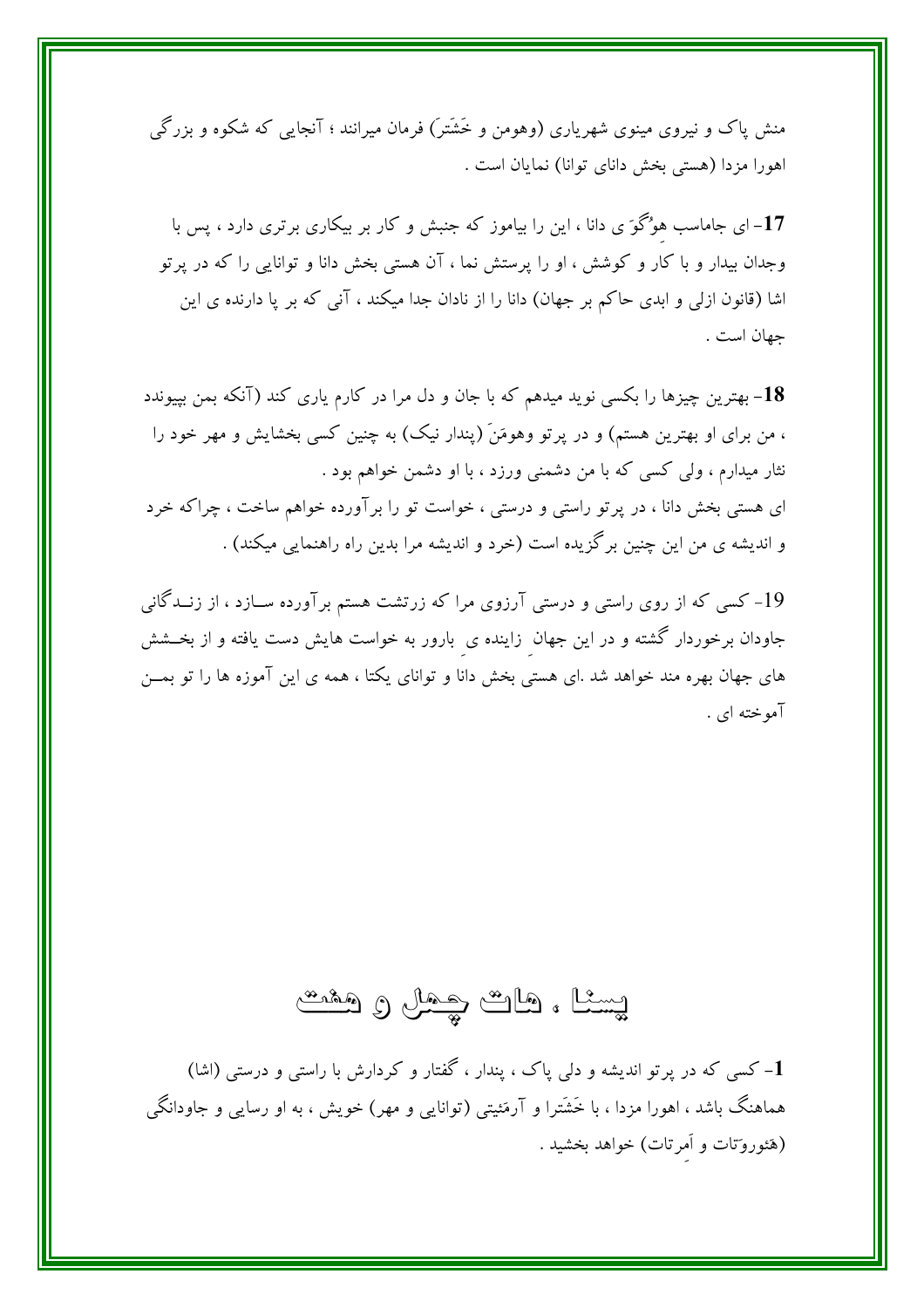2- کسی که در پرتو خرد نیک و یاک (وهومن) به بهترین راه زندگی کند ، گفتارش ًمهر آمیز و از روی خرد باشد و با دو دست هایش کارهای نیک را از روی پارسایی و ایمان (آرمئیتی) انجام دهد ، اندیشه اش تنها این است : اهورا مزدا ، پروردگار و سرچشمه ی راستی است .

ای مزدا ، براستی تو سرچشمه ی خرد پاک (سینته مئینیو)هستی ، این زمین شادی آفرین را تو $\mathbf 3$ آن هنگام که مردم به منش یاک روی آورده و با آن همه پرسی کردند ، آفریدی و برای آرامش بخشی ، آرمئیتی (ایمان) را برای یشتیبانی آن نهادی .

4- ای مزدا ، بدکارانی که ازخرد پاک روی برتابند ، رنج بینند ولی درستکاران هرگزچنین نکنند. مردم درستکار را اگر هم نادار وکم درآمد باشند ، باید گرامی داشت و ارج نهاد ، ولی هواخواهان دروند (دروغ) را چنانچه توانا و پر درآمد هم باشند ، ارج نهادن سزاوار و شایسته نیست .

5– ای هستی بخش دانا ، راست کرداران در پرتو خرد پاک تو از بهترین بخششهایی که نوید داده شده است ، برخوردار خواهند شد ، ولی مهر تو بدکاران را در بر نخواهد داشت ، زیرا کردار آنها از اندیشه ی زشت سرچشمه گرفته و نادرست است .

ای هستی بخش یکتا ، در پرتو خرد پاک و آذر فروزان تو (فروغ تو) سرنوشت دو گروه نیکان $6\,$ و بدان روشن خواهد شد و با گسترش راستی و پارسایی (اشــا و آرمئیتــی) بــسیاری از جوینــدگان راستې به سوي تو گرايش پيدا خواهند کړد .

#### يسئا ، هات چمل و هشت

– سرانجام در روز شمار و پاداش ، هنگامیکه راستی بر دروغ چیره گردد و هنگامیکه پرده از روی $\bm{1}$ نیرنگ دیوان و همدستان آنها برای همیشه برداشته شود ، آنگاه ستایش و ایمان بتو ، ای هستی بخش ، گسترش خواهد یافت .

۔<br>2– ای هستی بخش یکتا، پیش از اینکه کشمکش در اندیشه ام درگیرد ، مرا از دانستنی ها آگاه ساز، آیا پارسا ودرستکار بر هواخواه دروغ فیروز خواهد شد ؟ بی گمان خواست تو چنان است و این بزرگترین فیروزی در زندگی بشمار میرود .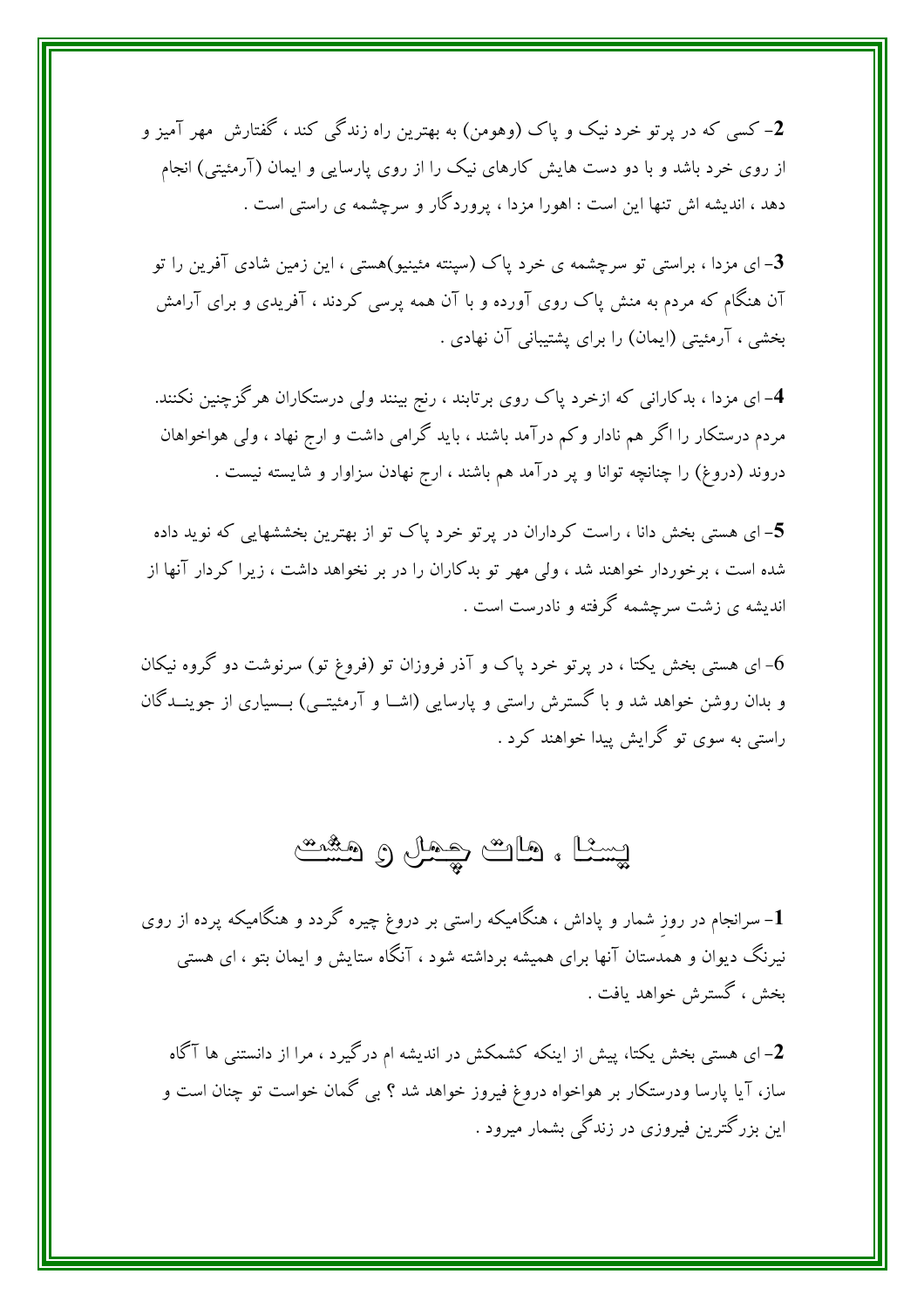3- هستی بخش دانا و سرچشمه ی نیکی ، بهترین آموزش را در پرتو راستی بمردم دانا و پارسا خواهد آموخت ، آموزشی که همه ی پاکان و روشندلان و آموزگاران راه ویدایی (عرفان) از آن آگاهند ، بدان چم (معنا) که تنها در پرتو منش پاک ، ای مزدا ، میتوان دلباخته ی درگاه تو شد .

4- ای مزدا ، آنکه اندیشه اش نیک یا بد باشد ، کردار و گفتار و وجدانش نیز به نیکی یا بدی خواهد گرایید ، راهی را که اندیشه با آزادی برگزیند ، اراده و ایمان نیز از آن پیروی خواهد کرد و با آن هماهنگم ,خواهد داشت و در خرد و دانش تو آنها از هم جدا خواهند بود .

5–ای آرمئیتی ، نباشد که شهریاران ستمگر و بد رفتار بر ما فرمان برانند و بشود که شهریاران دادگر و پارسا و نیکو رفتار که دانش و خرد راهنمای آنهاست ، بر ما فرمانروایی کنند . ای آرمئیتی ، پاکیزگی برای مردم از هنگام زایش ، بخشش ایزدی بشمار میرود ، ما باید برای آبادانی جهان و پیشرفت آفرینش کار کرده و مردمان را بسوی روشنایی و راستی رهبری کنیم .

- براستی که زمین (آرمئیتی نشان مهر و ایمان و نگاهبان زمین) یناهگاه نیکمی برای ماست و بما $\bullet$ پایداری تن و نیروی روان که از فروزگان گرانبهای وهومن (پندار نیک) است خواهد بخشید و اهورا مزدا (هستی بخش دانا و توانای یکتا) در پرتو اشا ، زمین را با گیاه و سبزه بیاراست . (خواست مزدا و قانون ازلی و ابدی اشا چنین است) .

7– خشم و کینه توزی را از خود دور کنید ، نگذارید اندیشه هایتان به خشونت و ستم گرایش پیدا کند ، در برابر ستم بایستید و به مهر و منش پاک دل ببندید . رادمردان پاک سرشت برای گسترش راستی و درستی ، پیوند استوار خواهند ساخت (برای گسترش راستی به رادان پاک بپیوندید) و هواخواهان راستی را بسوی بهشت ، جایگاه تو ای اهورا ، که منزلگه راستان و پاکان است رهبری خواهند کرد . (و به بارگاه اهورا راه پایید)

**8**– ای مزدا ، آرزوی من برخورداری از نیروی مینوی خَشَترای توست (نیرو و توانایی برای چیرگی برهوای نفس و خدمت به همنوع از برای پیشرفت جهان و مردمان) ولی خواست من برای برخورداری کسان وپیروانم از بخششهای تو، ای هستی بخش یکتا ، بسیار بیشتر است . چه انداره آرزو دارم که درپرتو راستی و پاکی ، خود را به گرویدگانت و به هواخواهان راستی آشکار سازی تا با پاری اندیشه ی نیک در پیشبرد کارهای نیک کوشا باشیم .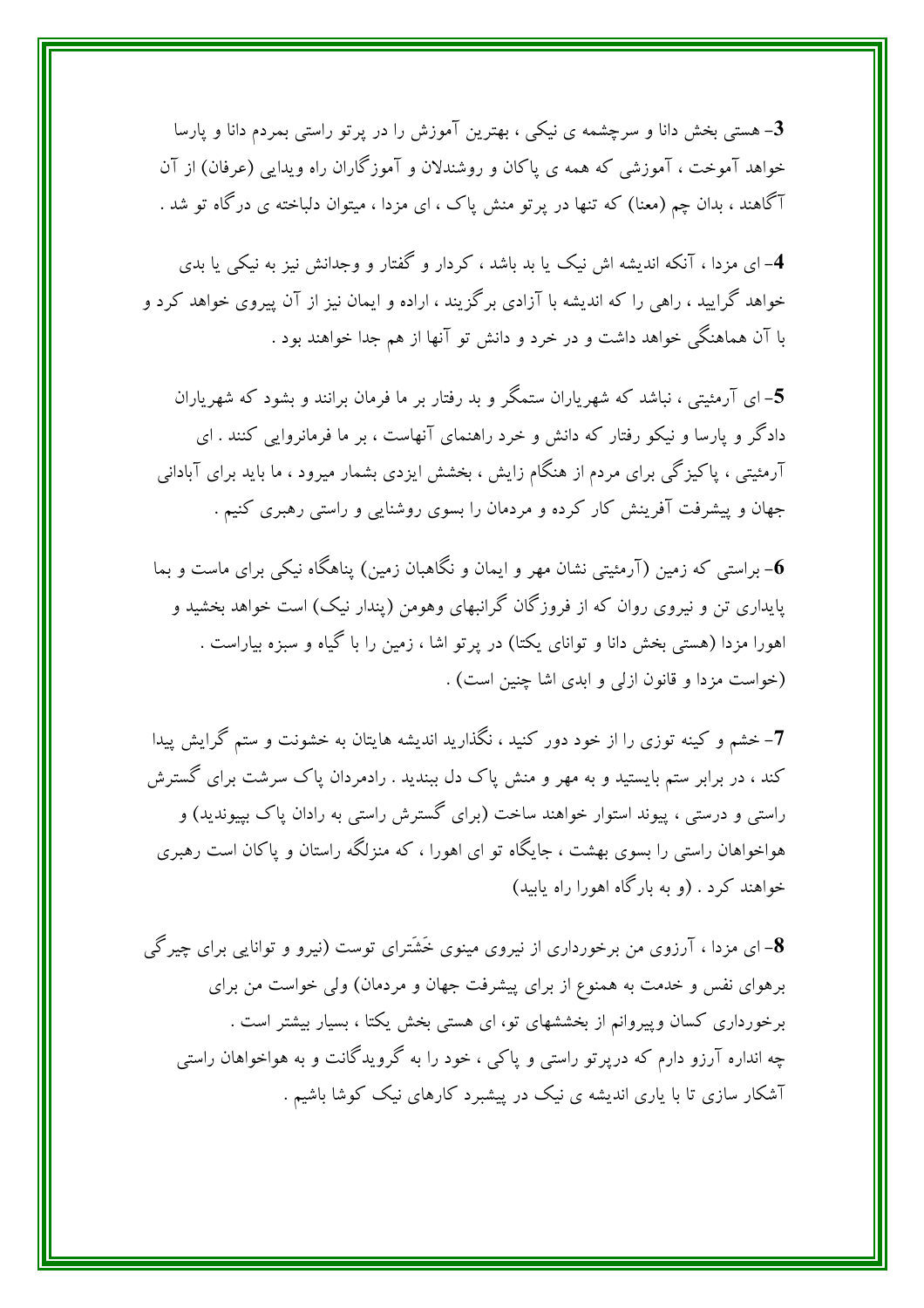9-ای مزدا ، چگونه بدانم که تو هم برما و هم بر آنانیکه در یی آزار منند ، شهریاری میکنی ؟ ای اشا روش نیک اندیشی و بهروزی را برمن آشکار ساز . ای مزدا ، مرا از چگونگی بخشایش خویش آگاه فرما ، چرا که یک سوشیانت (رهایی دهنده) باید از پاداشی که از برای وی میباشد ، نیک آگاه گ دد .

10– ای مزدا ، چه هنگام یارانم از برای گسترش دین اهورایی خواهند آمد ؟چه هنگام پلیدی و دروغ از پهنه ی گیتی برانداخته خواهد شد ؟ آن چیزهایی که کرَپنهای سیه کار با آن، مردم را می فریبند و شهریاران ستمگر با آن و اندیشه های شوم برکشور ما فرمان میرانند .

11– ای مزدا، چه هنگام راستی و پاکی و پارسایی به سویمان خواهد آمد و در پرتو چیرگی برنفس آشتبی و آرامش در جایگاه امن پدیدار خواهد شد ؟ بهنگام پدیداری سیه کاران ستمگر ، چه کسانبی در برابر آنها ایستادگی خواهند کرد و چه کسانی از دانش و بینش نیک (وهومن) برخوردار خواهند شد ؟

12- براستم سوشیانت ها و رهانندگان گیتی ، با پیروی و برخــورداری از مــنش نیــک (وهــومن) بایسته (وظیفه) ی خود را انجام خواهند داد . آنها کردارشــان از راســتی و پــاکی (اشــا) سرچــشمه گرفته و با آموزشهای تو، ای مزدا ، هماهنگی دارند و بدرستی ، از بین برندگان خــشم و جــدایی و یدید آورندگان مهر و دوستی هستند .

# يسئا ، هات چمل و ك

1– ای مزدا ، بندَوَ (از دشمنان زرتشت) بزرگترین ایستاده ی بر سر راه من است و پیوسته با گمراه کردن مردم خود را خرسند میکند . ای بخشنده ی مهربان ، بسوی من آی و مرا توانایی بخش تا در پرتو منش پاک ، بر او دست یافته و او را از گمراهی رهایی بخشم و از پاداش نیک برخوردار گردم .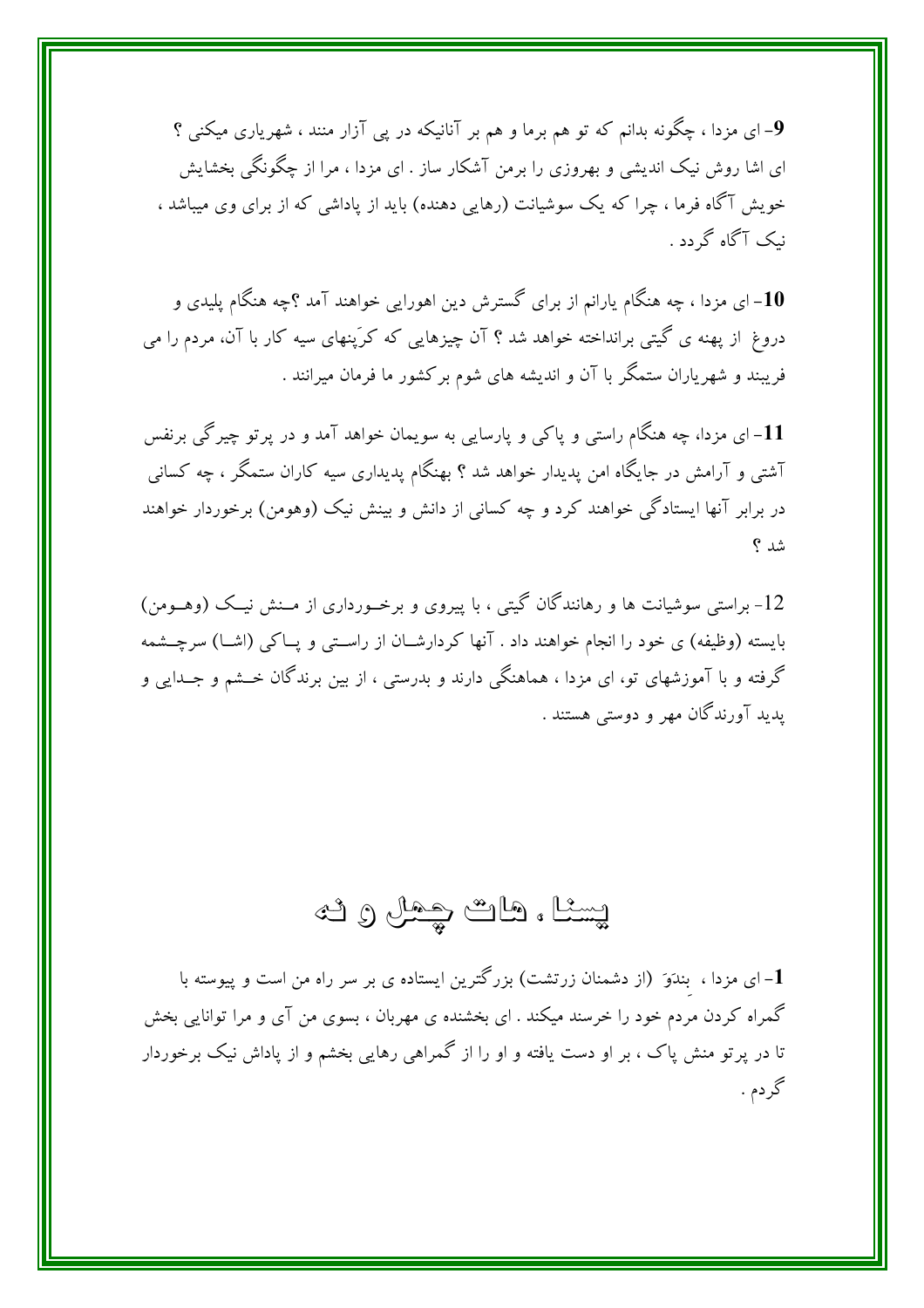2- بدرستی ، زشتکاریهای بندَوَ مرا نگران ساخته است ، زیرا آموزشهای او جز دروغ و نیرنگ و گمراه ساختن مردم و دور نگهداشتن آنان از راستی و پاکی چیز دیگری نیست . او هیچگاه از خود دلبستگی به پروردگار و ایمانی پاک و استوار (آرمئیتی) نشان نمیدهد و هیچگاه با اندیشه پاک بتو نمی اندیشد . ( هیچگاه با اندیشه نیک در پرسش و پاسخ نیست)

ای مزدا ، تو برای مردم باور داشتن به این آموزش را خواسته ای که راستی ، رستگاری بخش و $\mathbf 3$ سودمند و دروغ زیان آور است ، بنابراین آرزو دارم که مردم پیوند خود را با اندیشه ی پاک استوار سازند و پیوند خود را با دروغ و هواخواهان آن بگسلند .

4- کج خردان و بد اندیشان ، با اندیشه و زبان ، خشم افزایند و رشک (حسد) را برانگیزانند و کارگران و سازندگان درستکار را ازکار باز میدارند ، این زشتکاران ، گرایشی به نیکو کاری نداشته و چنان به دروغ و نادرستی خو گرفته اند که همچو دیوان مانند .

5- ای مزدا ، کسی که با خواست درون و جانبازی (با دل و جان) میان وجدان و منش پاک خود پیوستگی پدید آورد ، چنین کسی از آرمئیتی و اشا (ایمان بخدا و راستی) برخوردار شده و به زیور خرد آراسته خواهد گردید و سرانجام با برخورداری چنین فروزگان مینوی ، ای اهورا ، در سرزمین جاودانی تو بسر خواهد برد .

ای مزدا و ای اشا ، خواستارم تا مرا از اندیشه ی پاک و خرد خویش آگاه سازید تا راستی و $\bf 6$ درستی را بازشناسم و دینی را به جهانیان آشکار سازم که از سوی تو ، ای هستی بخش ، پدید آمده است .

7- ای اهورا مزدا ، بشود همه با منش پاک و از روی راستی (وهومن و اشا) ، به سخنانم گوش فرا دهند . ای هستی بخش ، هنگامیکه پیام پاک ترا به مردم می آموزانم ، گواه باش تا یاران و خودمانیها (اَ پیریما و خویتوش) برابر قانون ایزدی اَ شا زندگی کرده تا برای همکاران راهنمای نيكى باشند .

8- ای هستی بخش دانا ، به ، فر شوشتر ، بهترین بخشش که همانا هماهنگی با اشا و پیوستن به تو است را ارزانی دار و همین بخشایش را در مورد دیگر پیروانم روا دار . بشود که در پرتو خَشَترا (نیروی شهریاری)، مردم را یاری رسانده و از دوستداران تو باشیم .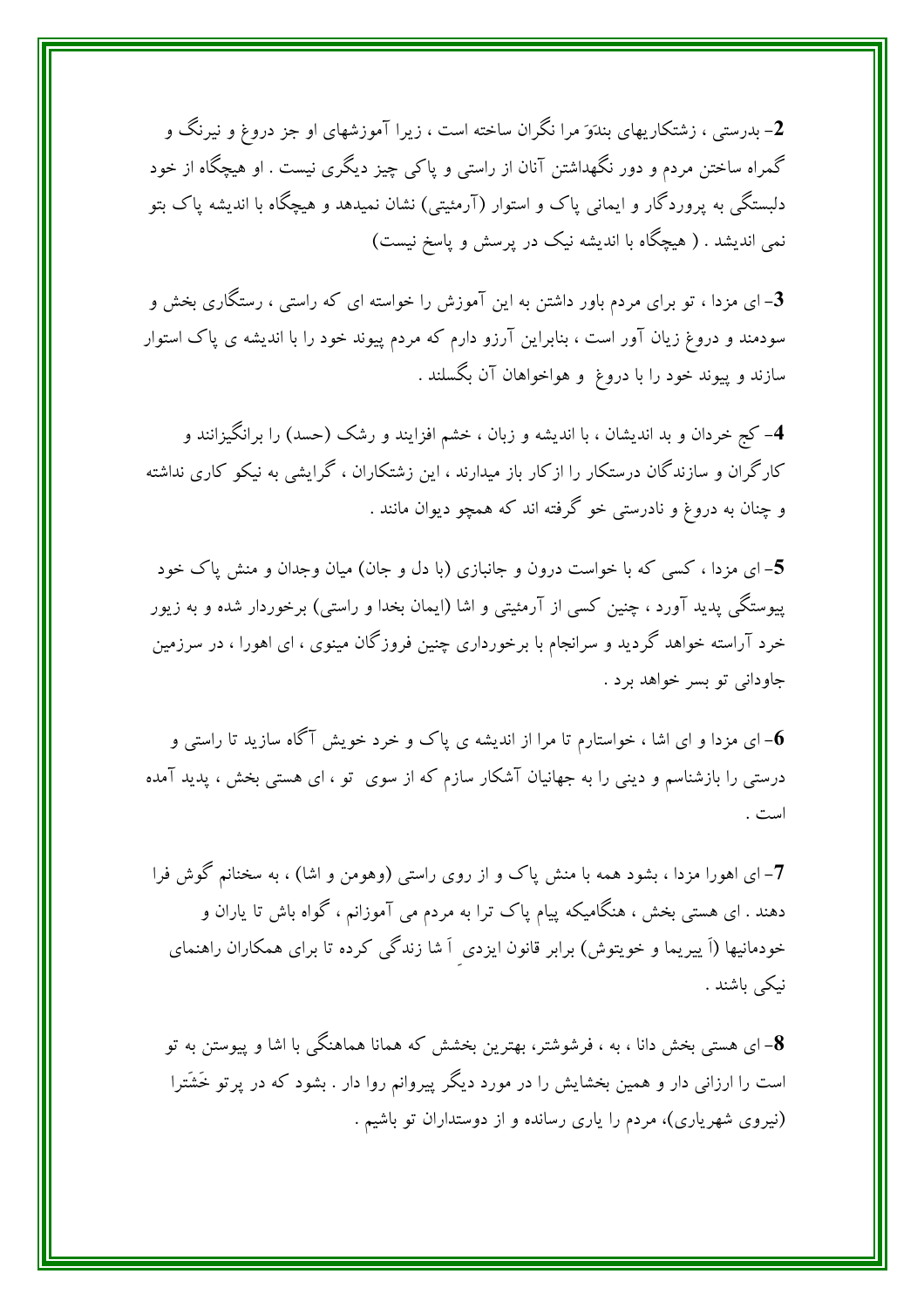9- یاری رسانی که برای رهایی مردم از تنگنا آفریده شده است ، باید این دستور ایزدی را بگوش فرا گیرد که راستگو هیچگاه اندیشه ی پیوند با دروغگویان و تبه کاران را بخود راه نخواهد داد، ای جاماسب دانا ، کسانیکه با دین و ایمان بوده و دارای وجدان روشنند ، با راستی و پارسایی پیوستگی داشته و سرانجام از بهترین یاداش (بهشت) برخوردار خواهند شد .

10– ای مزدا ، با درود به آرمئیتی (نشان ایمان و فروتنی و خواستهای درون) ، این گوهرهای گران بها که همانا روان نیک اندیشان و درست کاران هستند را از برای نگه داری به تو می سپارم ، چرا که توپی شهریار بزرگ و نیروی پایدار و جاودانی .

11- روان شهریاران ستمگر و بدکرداران و زشت گفتاران و سیه دلان و کج اندیشان و هواخواهان دروغ ، به دوزخ که همانا سرای دروغ و تیرگی باشد باز خواهند گردید ، چراکه نهاد و بنیان روشن آنها رو به تیرگی نهاده و از روشنایی دور گشته اند .

12- ای هستی بخش دانا و توانای یکتا ، پرستندگان تو در پر تو اشا از کدام پاری برخوردار خواهند شــد؟ آیــا زرتـــشت نیـــز در پرتـــو وهـــومن از پـــاری تـــو بهـــره منـــد خواهـــد گردیـــد ؟ ای اهورا ، با سرودهای شایسته ، ترا ستایش کرده و آرزو دارم آنچه را که در نزد تو گرامی تــرین است ، به من ارزانی داری .

#### ولعِنْيًا وكَالَّةٍ وَيَتَّبَعُوا وَ

1- روانم پس از مرگ از یاوری چه کسی برخوردار خواهد شد ؟ به هنگام گرفتاری چه کسی از من و یاران و پیروانم نگهداری خواهد کرد ؟ ای هستی بخش دانا ، جز اشا ؛ نشان راستی و پاکی و وهومن ؛ نشان منش پاک و روشندلی ، کس دیگری گره ای از گرفتاریم نخواهد گشود ، آنهم اگر خواستم از روی راستی باشد .

2- ای مزدا ، کسیکه پیوسته در اندیشه ی ایمنی و سود خویش است و خرمی و آبادی را برای جهان و مردمان آن میخواهد ، چگونه به جهان خرمی بخش ، مهر خواهد ورزید ؟ پارسایانی که برابر هنجار هستی و راستی و پاکی (اشا) زندگی میکنند در جایگاهی که از پرتو خورشید تو درخشان و منزلگه دانایانست ، بسر خواهند برد .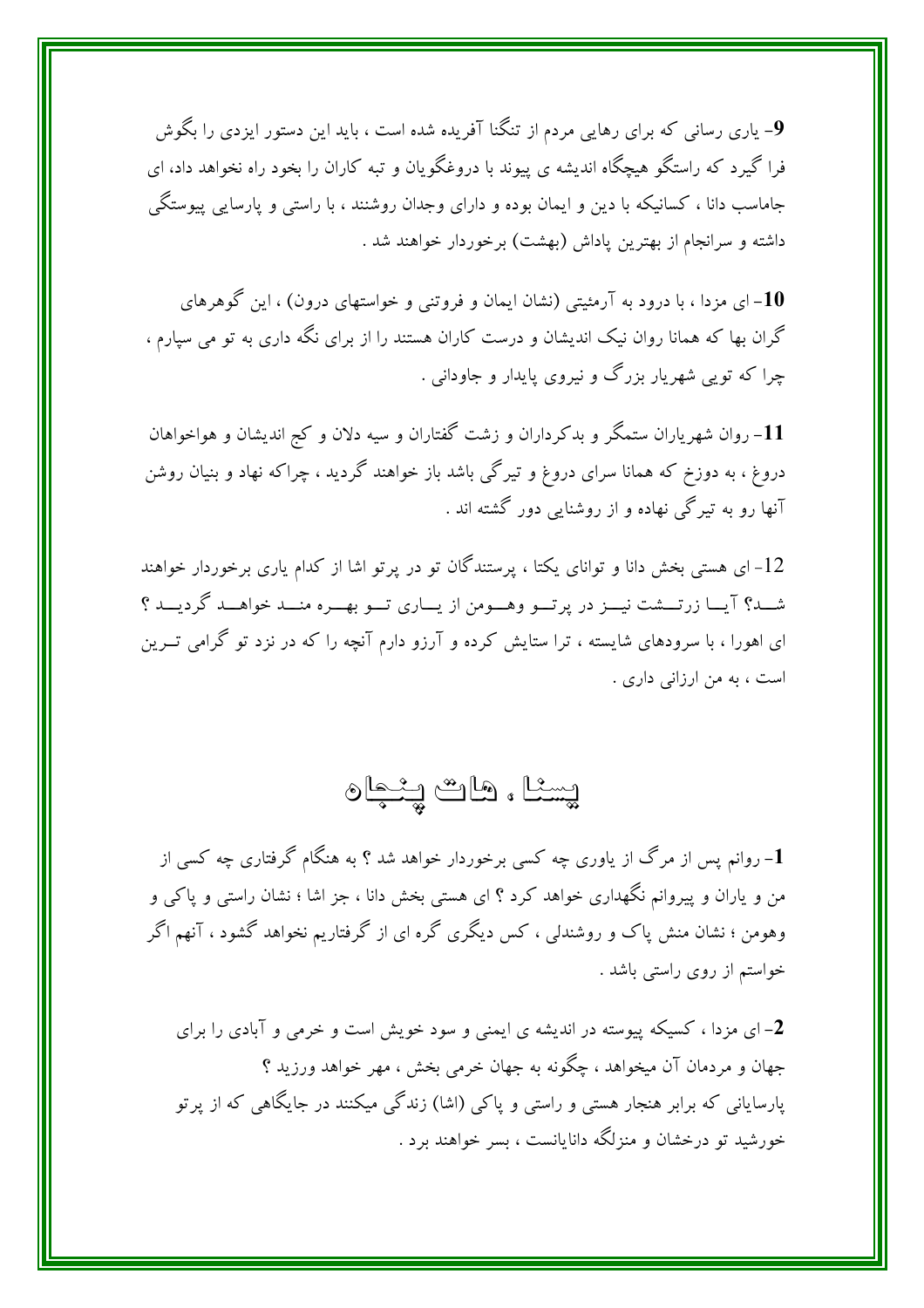3– ای مزدا ، کسی که نیروی مینوی خشترا و وهومن راهنمای او در زندگی است ، به اشا؛ سرچشمه ی راستی خواهد رسید ، همچنین کسی که در پر تو بخشایش ایزدی ، به پیشرفت و آبادانی این جهان دوست داشتنی ، که دروغ و دورویی آنرا فرا گرفته یاری رساند ، ازهمراهی اشا بر خوردار خواهد شد .

4- ای هستی بخش یکتا ، با سرودهای ستایش ، تو و همچنین اشا ، وُهومَنَ و خَشَترا (نمادهای راستی ، نیک منشی و توانایی و شهریاری) را میستایم و خواستارم که در فرازین راه آسمان راستی گام نهاده و به آوا و سخنان دوستداران و دلباختگان تو که در گروتمان (بهشت) بر خواهد خاست ، گوش فرا دهم .

5- ای هستی بخش دانا وای جلوه گاه راستی و یاکی (اشا)، با مهر و دوستی بسوی سراینده ی مانترای آسمانی خویش (سخن اندیشه برانگیز) روی آورده و یار و پشتیبان او باشید تا بتواند ما را به روشنایی ابدی و خوشبختی جاودانی رهنمون کند .

ای اهورا مزدا ، زرتشت ، دوستدار اشا (راستی) با آوای بلند ترا ستایش کرده و چنین آرزو دارد $\vec{6}$ : باشد که پیوسته زبانم را با گفتار شیرین و اندیشمند همراه ساخته و خرد را ، راهنمایم کنبی ، ای مزدا ، در پرتو منش پاک ، آیین خود را بر من بنما و مرا از آن برخوردار ساز .

7- ای هستی بخش دانا و ای پاسدار آزادی ًو ای سزاوار ستایش ، با نیایش ، بدرگاه تو راه خواهم یافت و در پرتو راستی و منش پاک به تو خواهم پیوست ، ای مزدا ، مرا رهبری فرما و در کارهایم ياور و پشتيبانم باش .

8- ای هستی بخش دانا ، با سراییدن سرودهای وافته (منظوم و موزون) ؛ گاتاها ، که از شور دل برمیخیزد و با دستهای بر افراشته ، به تو روی آورده ، خواستارم ، ای مزدا ، چون دوستداری با وفا و فروتن ، در پرتو راستی و پاکی و خرد شگفتی آفرین (وهومن) به تو نزدیک گردم .

9- ای پروردگار خرد و ای جلوه گاه راستی و درستی ، در پرتو کارهایی که از خرد و نیک منشی سرچشمه گرفته است ، و با سرودهای یاک ، ستایش کنان بسوی تو بازخواهم گشت . ای مزدا ، تا آنگاهی که به آماج(هدف) دلخواه خود دست یابم ، با شور بسیار آرزومندم تا از دانش وآيين نيک تو برخوردار شوم .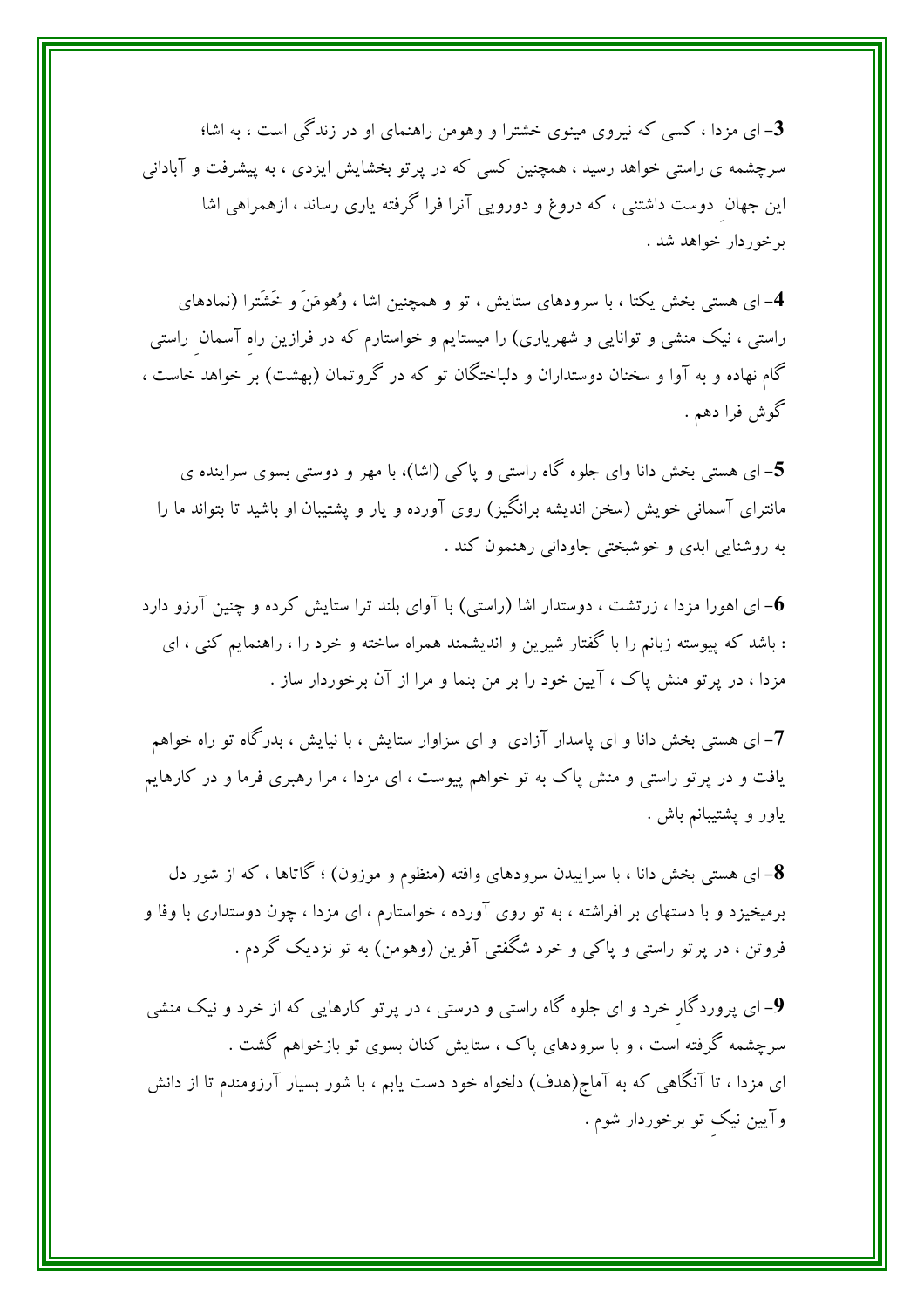ای هستی بخش ، بشود کارهایی که درگذشته انجام شده وآنچه در آینده از روی خرد و $\mathbf{10}$ اندیشه ی پاک انجام خواهم داد ، از دیدگاه تو شایسته بوده و مورد پسند درگاهت باشد ؛ تابش خورشید و روشنایی سپیده دم ، برابر هنجار هستی ، نمایانگر فر و شکوه تو و از برای ستایش توست.

11- ای اهورا مزدا ؛ هستی بخش دانا و توانای یکتا ، خداوند جان و خرد ، تا آنگاه که مرا توش و توان است ، ستایشگر تو بوده و تا آنجا که تاب وتوان دارم ، براه راستی خواهم رفت و ستایشگر تو خواهم ماند ، بشود که آفریننده ی جهان در پرتو منش پاک ، نخستین و بهترین آرزوی درست کاران که همانا پیشرفت ، آبادانی و تازه گردانی جهان است را ، بر آورده سازد .

# يسئل هات پئچاه ويک

1- خَشَترا (توانایی نیک مینوی) بخششی است بسیار ارجمند که چون باران از آسمان فروآمده و خواسته های درون جان باختگان راه راستی را در پرتو اشا ، به بهترین کارها(خدمتگذاری مردم) برخواهد انگیخت .ای مزدا ، بهشت با نیکوکاری بدست خواهد آمد ، پس برای همیشه در انجام کار نیک کوشا خواهم بود .

2- نخست ، کردارهای نیک خود را بتو ای خداوند جان و خرد و سپس به اشا (نشان راستی و یاکی) و آرمئیتی (نشان عشق و ایمان یاک) نیاز میکنم . ای مزدا ، مرا از نیروی مینوی خود (خَشَترا) آگاه ساز و پرستندگان پایدارت را در پرتو منش پاک ، رستگاری بخش .

**3**– به سخنان کسی گوش فرا دهید که نیک کردار و نیک گفتار است واینان ای هستی بخش یکتا ، با منش پاک ، خواستار پیوستن بتو هستند ، کسانی که تو ، خود با گفتار راست و اندیشه ی نیک ، نخستین آموزگار آنهایی .

4- ای مزدا ، مهر فزون از اندازه ی تو کجاست ؟ چه هنگام بخشایش تو ، پارسایان و پرستندگانت را در بر خواهد گرفت ؟ اَ شا (راستی و درستی ؛ هنجار هستی) را کجا میتوان بدست آورد؟ آرمئيتي (يارسايي، عشق و ايمان) را كجا ميتوان يافت ؟ وهومَنَ (برترين منش ، يندار نيك) را درکجا میتوان جستجو کرد ؟ خَشَترا (نیرو و توان شهریاری ؛ نیروی برتری تو) کجاست؟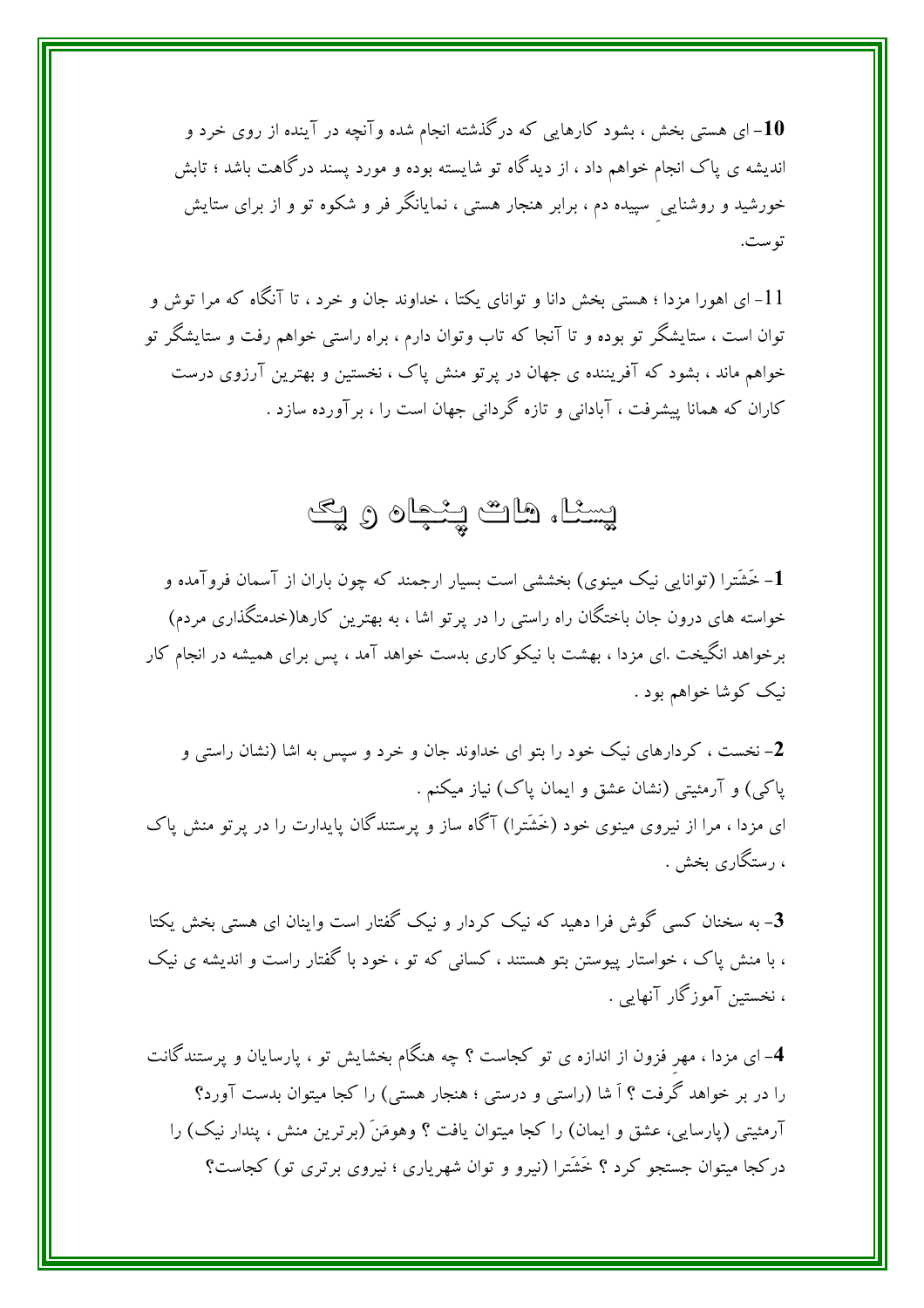5– ای مزدا اهورا ، این پرسش ها از رهبر درستکرداری است که با فروتنی ، در یی اندوختن دانشی ژرف بوده و راه پیشرفت آفرینش را برابر با هنجار هستی (اشا) ، بمردم نشان میدهد ، رهبری که چون داوری دادگر و توانا ، از روی دانش و خرد ، راستی آموزد و بخشایش آورد. ( رهبری که درستکار و فروتن ، دارای خرد نیک بوده ، آموزگار دادگر راستی است و توانا است و بخشایشگر ، میتواند جهان را به پیشرفت و آبادانی برساند)

- خدای جان و خرد، دریر تو شهریاری خویش (خَشَترا) بکسی که خواست او را بجای آورد و به $\bf 6$ پیشرفت آفرینش یاری رساند، پاداشی بهتر از به (نیک) بخشد، ولی کسیکه خواست او را انجام ندهد و برای پیشرفت وآبادانی جهان کوشش ننماید ، در روز وایسین ، به بد تر از بد خواهد رسید

7- ای مزدا ، ای آفریننده ی زمین و آب و گیاه ، در پرتو خرد پاک خویش ، رسایی و جاودانی (هئوروتات و اَمرداد) را بمن بخش ، به من توانایی و پایداری تنی و روانی بخش و در پرتو منش پاک ، آموزش های ایزدی را بر من آشکار ساز .

**8**– ای مزدا ، من پیام تو را به مردم دانا آشکار خواهم ساخت تا بدانند چه ، سرنوشت بد، ازآن دروغگویان است و اینکه چگونه هواخواهان راستی و نیکوکاران ، از خوشبختی برخوردار خواهند گردید .بیگمان ، خرسندی و خوشبختی از آن کسی است که پیام اندیشه انگیز (مانترا) تو را بدانها آشکار سازد .

9-ای هستی بخش یکتا ، هر دو گروه هواخواه راستی و دروغ ، از راه آتش فروزان مینوی ، آزمایش خواهند شد و این آزمایش آتشین سرنوشت هر یک از دو گروه را آشکار کرده و نشانی بر پاداش تو خواهد بود ، پیروان دروغ و تبه کاری را ، رنج و اندوه رسیده و هواخواهان راستی از سود وشادي بهره مند خواهند شد .

10– ای هستی بخش دانا ، کسیکه کوشش میکند جهان را بگمراهی کشاند و از اساس بنیادین راستی دور سازد ، از تبار زشتکاران و زاده ی دروغ و کوته اندیش است ، من برای خود و کسان خویش ، اشا را بیاری میخوانم وآرزو دارم بسویمان آید و ما را ازپاداش نیک برخوردار سازد.

11- ای مزدا ، کیست آن دوستی که زرتشت اسینتمان را یاری کند ؟ آنکه دلباخته ی راستی و درستی (اشا) است ، کسیکه با عشق و مهر و ایمان (آرمئیتی) است و با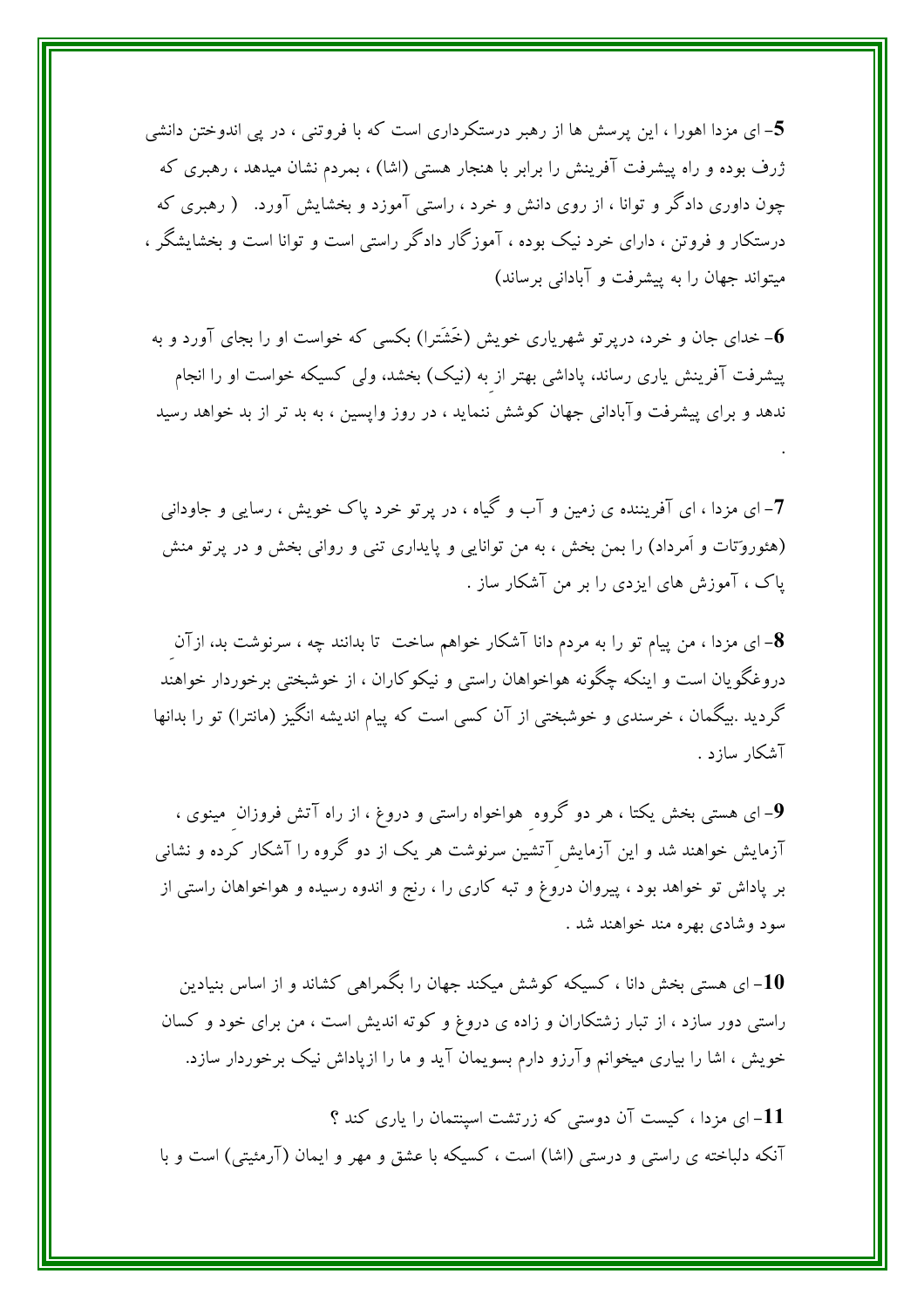منش ياک (وهومن) ، هواخواه انجمن برادري (انجمن مغان) است . (انجمن مغان در بر گیرنده ی کسانی بود که به زرتشت باور تمام داشته و با راهنمایی وی در کار نو کردن جهان بودند ، از آنجمله فرشوشتر ، جاماسب ، میدیوماه و ویشتاسب)

12– فریب خوردگان راه کاوی ، هیچگاه در دوران زندگی خویش ، زرتشت اسپنتمان را خرسند و خشنود نمیسازند ، گرچه هستند افرادی که با کوشش و پشتکار و شور روانی ، میتوانند به رسایی دست یافته و رستگار گردند .

13– براستی هواخواهان دروغ ، اندیشه ی پویندگان راه راست را پریشان کرده و وجدان خود را تباه میسازند ، در روز واپسین ، روان آنها بر سر پل چینوت (گذرگاه داوری) از برای کردار و گفتار زشت و کژی از راه راستی ، آنها را آشکارا سرزنش خواهد کرد .

14– کَرَپَن ها ، هیچگاه به دستورها و آیین خداوندی گوش فرا نداده و آنها را گرامی نمیدارند ، آنان پاری رسانان به آباد سازی جهان را با آموزشهای نادرست خود ، به تباهی میکشانند و سرانجام از برای همین آموزشهای گمراه کننده ی خود ، بسرای دروغ (دوزخ) اندر خواهند شد .

15– پاداشی را که زرتشت به مغان و برادران دینی ، از پیش نوید داده است ، گرودمان (سرای سرود و ستایش ؛ بهشت) است ، جایبی که از روز ازل منزلگه هستی بخش دانا بوده است .این پاداش را که چون بخششی خدایی است و تنها در پرتو اندیشه ی پاک و راستی (وهومن و اشا ) بدست توان آورد ، بشما نوید میدهم .

- درپرتو نیروی مینوی  $\,$ نجمن برادری (انجمن مغان) و سرودهای مهر  $\,$ برخاسته از منش پاک ،  $\,$ کمی گُشتاسب به آن پاداش دست یافت و در پرتو اشا ، از دانشی برخوردار شد که خواست هستی بخش دانا و پاک است ، دانشی که ما را بسوی خوشبختی و رستگاری رهنمون مینماید .

17- فرشوشتر هوُ گوُ' وجود خویش که گوهر گران بهایی است را در راه پیشرفت دین بهی (مزدیسنا) بمن سیرده است (نیاز کرده). بشود که هستی بخش دانا و توانا (اهورا مزدا) ، آرزوهای او را بر آورده سازد تا به اشا (راستی) دست یابد .

18– جاماسب دانا ، از خانواده ی هوگو که خواستار روشنایی است ، در پرتو راستی ، دانش ایزدی را برای خویش برگزید و در پرتو منش پاک ، به نیروی مینوی دست یافت . ای هستی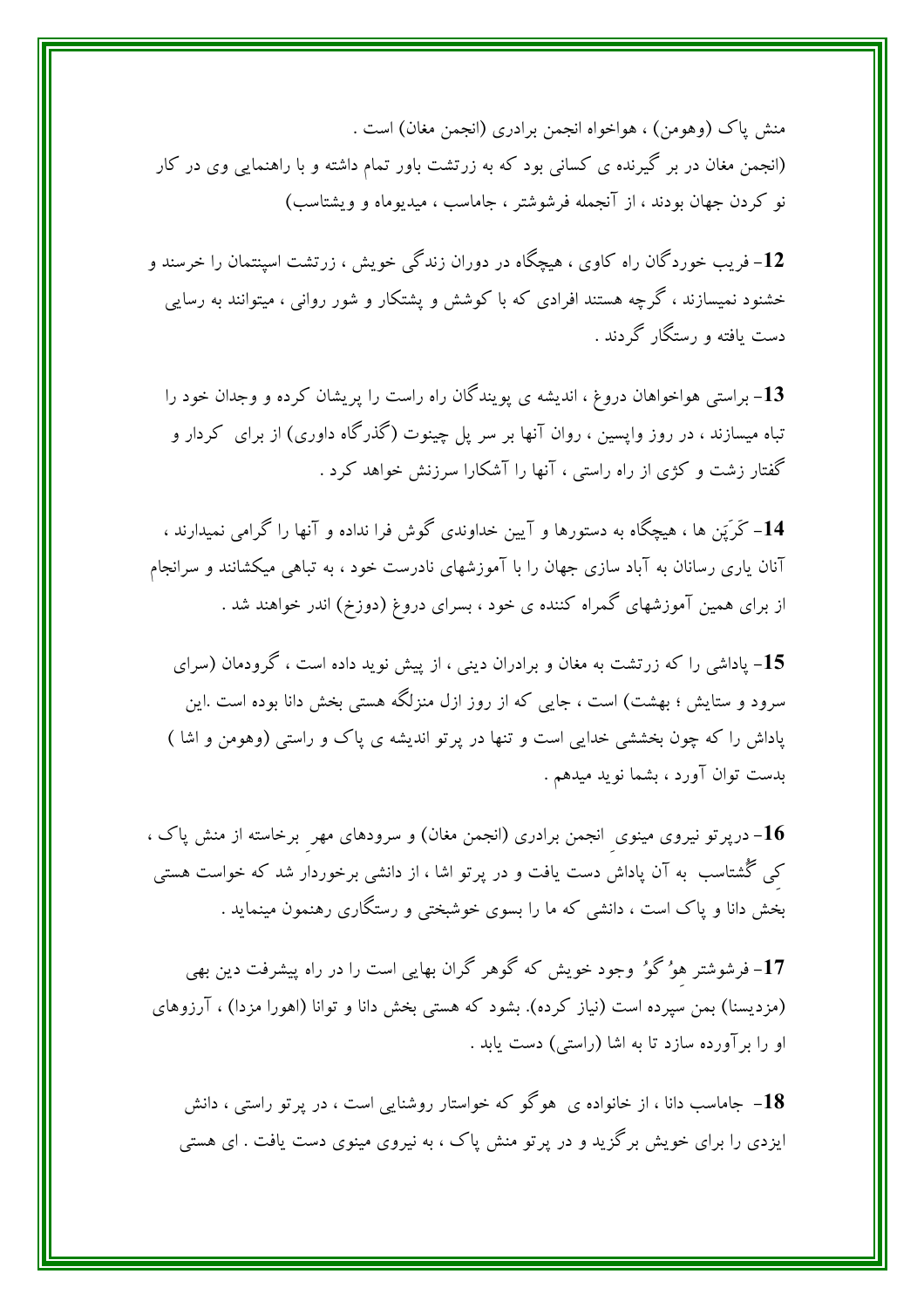بخش یکتا ، ای خداوند جان و خرد ، این دانش و بخشش ها را به همه ی آنانکه به تو دلبسته و یناهنده شده اند ، ارزانی دار .

19– مَیدیو ماه(پسرعموی اشو زرتشت) از دودمان اسپَنتمان مردی است که با آگاهی از دین مزدیسنا ، خود را به من سپرده است ، اوکسی است که میکوشد برای یک زندگی مینوی ً و اینکه آیین مزدا را با کردارش ، بهتر بمردم شناسانده و جهان را رو به بهسازی برد .

۔<br>**20**– ای اَمشاسپَندان ، همه هم خرد و هم گام ، بخشایش نیک را به ما مردم ارزانی دارید ، آیین راستی و پاکی و منش نیک را به ما بیاموزانید تا آرمئیتی (عشق و ایمان به خدا) در نهادمان افزایش یابد . ای اهورامزدا ، ما با دلمی آکنده از مهر، ترا پرستیده و خواستار دست یابی به شادی و خوشبختي جاوداني مزدا هستيم .

21– مرد پارسا (با ایمان و ارادتمند) با اندیشه ، گفتار ، کردار و وجدان خود ، به افزایش و گسترش راستی پاری میرساند . هستی بخش دانا بچنین کسی در پرتو منش پاک ، توانایی مینوی (خَشَترا) خواهد بخشید و ما نیز دست یابی به چنین بخشش نیکی را خواستاریم .

22– کسی که در پرتو راستی و پاکی ، هرکاری را چون پرستش پروردگار انجام دهد ، از دیدگاه هستی بخش دانای بزرگ ، بهترین هستی ها است ؛ چه آنانکه در گذشته بوده و چه آنانکه در این هنگام هستند . من اینان را به نیکی یاد کرده و میکوشم تا با کردار نیک ، به جایگاه بالای آنان

# يسناه هات پنجاه ولته

1- همه ی خواست های زرتشت اسینتمان ، به بهترین گونه برآورده شده است و اهورا مزدا ، هستی بخش دانا ، او را از بهترین بخشایش برخوردار ساخته است ، بدین چم (معنا) که یک زندگانی خرم و سرا پا پارسایی ، برای همیشه باو بخشیده تا بدانجا که ، آنانیکه با وی دشمنی میورزیدند آموخته اند که او را ارج نهاده و در گفتار و کردار ، از آیین بهی پیروی کنند .

2- ايدون (اينچنين) همه با انديشه و گفتار و كردار ، بكوشيد تا مزدا را خشنود سازيد و هر يک انجام کار نیک را از برای نیایش او برگزینید . کپی گُشتاسب هواخواه زرتشت و میدیوماه و فرشوشتر ، راه و دینی را برگزیده اند که از سوی اهورا به سوشیانت آشکار گردیده بود .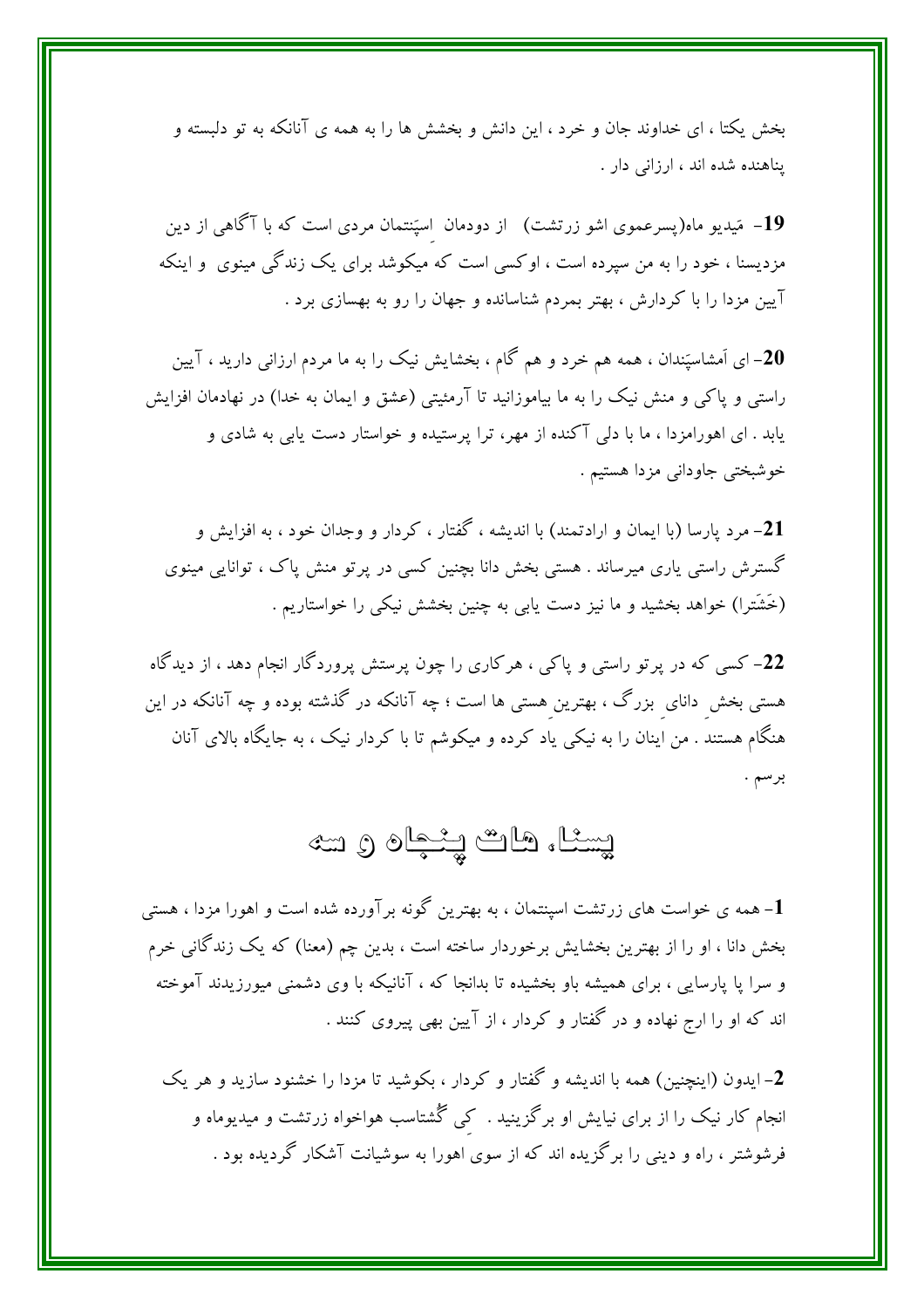(در این بند ، سوشیانت خود اشوزرتشت میباشد ولی در دیگر بندها و بخشها ، هر آنکس است که جهان را تازگی بخشیده و مردمان را پاری بخشد)

ای پوروچیستا از دودمان هیچدسپ و از خاندان اسپنتمان ، ای جوان ترین و واپسین دختر $\mathbf 3$ زرتشت ، اهورا مزدا ، او که بمنش یاک و راستی و یاکی ، دلبستگی دارد را از برای همسر بتو بخشید ، پس با خرد خود نیک هم پرسی کن و با پارسایی و دانش و آگاهی رفتار کن .

4- من (یوروچیست) بیگمان کسی را که برای همکاران ، خانواده و خودمانیها ، پدر و سرور گمارده شده است را دوست داشته و به همسری برخواهم گزید ، بشود که در میان پارسایان ، زنی یاکدامن و شایسته باشم و از شکوه یک زندگانی سراسر با نیک منشی برخوردار گردم . بشود که مزدا اهورا ، پیوسته مرا از آموزش های خردمندانه ی دین بهی برخوردار سازد .

5– این سخنان را به شما نو عروسان و تازه دامادان میگویم ، امیدوارم اندرزم را بگوش بیدار بشنوید و با نهادی روشن آنرا نیک دریابید و بیاد بسپارید : پیوسته با نیک منشی و مهر و دوستی زندگی کنید و بکوشید تا در راستی و پاکی از یکدیگر پیشی گیرید ، چه بیگمان این چنین ، از زندگی و خانمانی سرشار از خوشی و خوشبختی برخوردار خواهید شد .

ای مردان و ای زنان ، کوشش کنید تا این را بدرستی بدانید که ازدروغ و زندگی فریبنده پرهیز $\bf 6$ کرده و از پیشرفت و گسترش آن جلوگیری کنید ، پیوند خویش را با دروغ بگسلید و بدانید آن خوشی و شادمانی که از راه نادرست و بدبختی و بیچارگی دیگران بدست آید ، جز مایه ی رنج و اندوه چیزی ببار نخواهد آورد و تبه کاران و دروغ پرستانی که در پی تباهی درست کرداران هستند، براستی زندگانی مینوی و آرامش روان خود را از بین خواهند برد .

7- تا هنگامیکه به آیین آزادگی و برادری پای بند بوده و مهر و وفاداری ریشه دار در دلهای شما عروسان و دامادان وجود داشته باشد ، چه در این جهان و چه در زندگانی دیگر ، از بهترین یاداش بهره مند خواهید شد ، ولی هرگاه گرفتار روان پلید اهریمنی و دروغ شده و از آیین آزادگی و برادری دست بردارید ، پی آمد آن جز رنج و اندوه و بانگ افسوس برداشتن ، چیز دیگری نخواهد بود .

8- براستی بدکاران و تبه کاران ، سرانجام فریب خورده و مورد ریشخند مردم قرار میگیرند و خود را سرزنش خواهند کرد . بشود که در پر تو رهبری درست کردار و شهریاری دادگر ، زنان و مردان